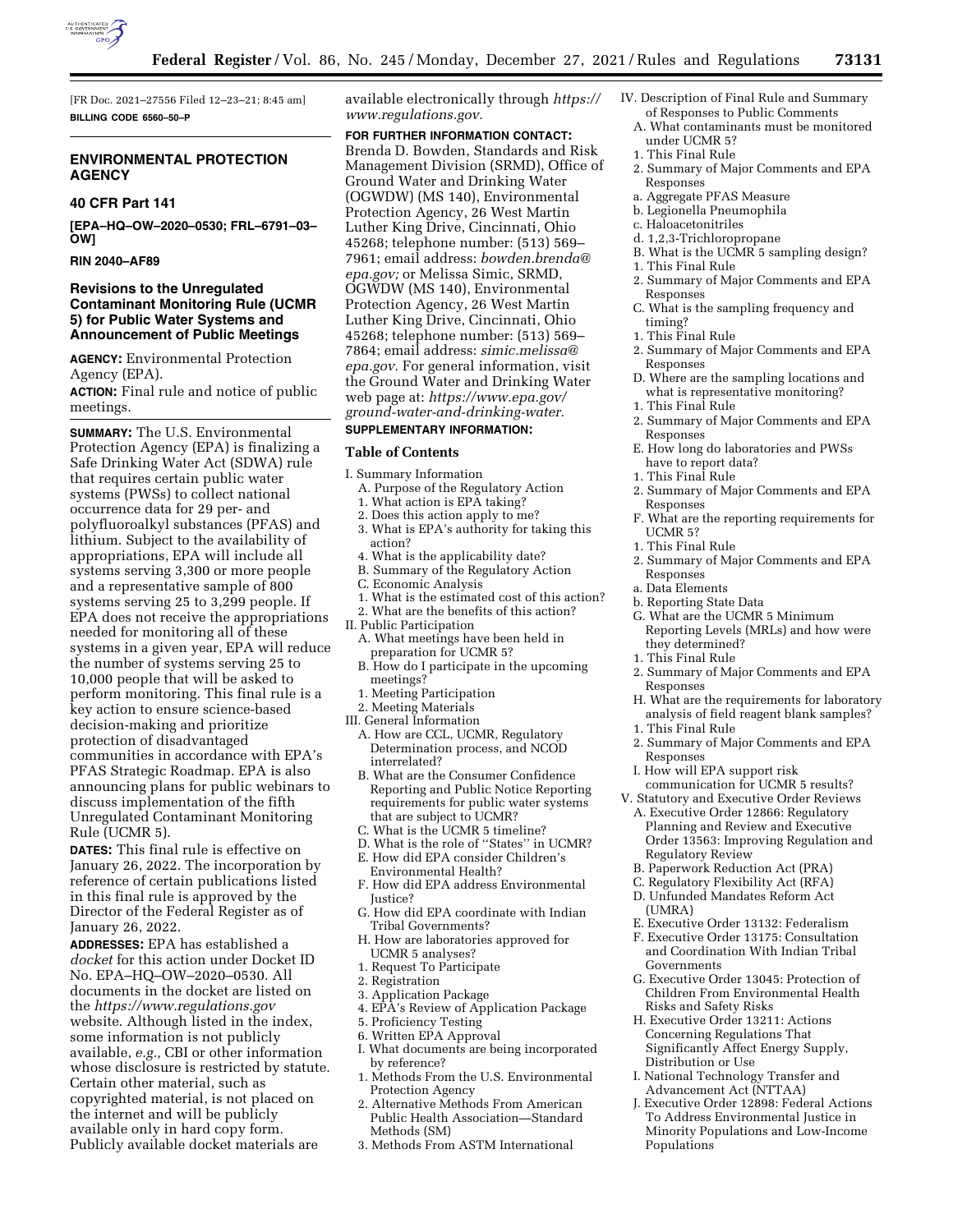K. Congressional Review Act (CRA) VI. References

#### **Abbreviations and Acronyms**

- ug/L Microgram per Liter
- 11Cl-PF3OUdS 11-chloroeicosafluoro-3 oxaundecane-1-sulfonic Acid
- 4:2 FTS 1H, 1H, 2H, 2H-perfluorohexane Sulfonic Acid
- 6:2 FTS 1H, 1H, 2H, 2H-perfluorooctane Sulfonic Acid
- 8:2 FTS 1H, 1H, 2H, 2H-perfluorodecane Sulfonic Acid
- 9Cl-PF3ONS 9-chlorohexadecafluoro-3 oxanone-1-sulfonic Acid
- ADONA 4,8-dioxa-3H-perfluorononanoic Acid
- AES Atomic Emission Spectrometry
- ASDWA Association of State Drinking
- Water Administrators
- ASTM ASTM International
- AWIA America's Water Infrastructure Act of 2018
- CASRN Chemical Abstracts Service Registry Number
- CBI Confidential Business Information
- CCL Contaminant Candidate List
- CCR Consumer Confidence Report
- CFR Code of Federal Regulations
- CRA Congressional Review Act
- CWS Community Water System
- DBP Disinfection Byproduct
- DWSRF Drinking Water State Revolving Fund
- EPA United States Environmental Protection Agency
- EPTDS Entry Point to the Distribution System
- FR Federal Register
- FRB Field Reagent Blank
- GW Ground Water
- GWRMP Ground Water Representative Monitoring Plan
- HFPO-DA Hexafluoropropylene Oxide Dimer Acid (GenX)
- HRL Health Reference Level
- ICP Inductively Coupled Plasma
- ICR Information Collection Request
- IDC Initial Demonstration of Capability
- LCMRL Lowest Concentration Minimum Reporting Level
- LC/MS/MS Liquid Chromatography/ Tandem Mass Spectrometry
- MDBP Microbial and Disinfection Byproduct
- MRL Minimum Reporting Level
- NAICS North American Industry
- Classification System
- NCOD National Contaminant Occurrence Database
- NDAA National Defense Authorization Act for Fiscal Year 2020
- NEtFOSAA N-ethyl
- Perfluorooctanesulfonamidoacetic Acid NFDHA Nonafluoro-3,6-dioxaheptanoic
- Acid
- ng/L Nanogram per Liter
- NMeFOSAA N-methyl
- Perfluorooctanesulfonamidoacetic Acid NPDWR National Primary Drinking Water Regulation
- NTNCWS Non-transient Non-community Water System
- NTTAA National Technology Transfer and Advancement Act
- NTWC National Tribal Water Council

OGWDW Office of Ground Water and Drinking Water<br>OMB Office of N Office of Management and Budget PFAS Per- and Polyfluoroalkyl Substances Perfluorobutanoic Acid PFBS Perfluorobutanesulfonic Acid PFDA Perfluorodecanoic Acid

Strategic Roadmap, UCMR 5 will provide new data critically needed to improve EPA's understanding of the frequency that 29 PFAS (and lithium) are found in the nation's drinking water systems and at what levels. This data will ensure science-based decisionmaking and help prioritize protection of

disadvantaged communities. 2. Does this action apply to me? This final rule applies to PWSs described in this section. PWSs are systems that provide water for human consumption through pipes, or constructed conveyances, to at least 15 service connections or that regularly serve an average of at least 25

individuals daily at least 60 days out of the year. A community water system (CWS) is a PWS that has at least 15 service connections used by year-round residents or regularly serves at least 25 year-round residents. A non-transient non-community water system

(NTNCWS) is a PWS that is not a CWS and that regularly serves at least 25 of the same people over 6 months per year. Under this final rule, all large CWSs and NTNCWSs serving more than 10,000 people are required to monitor. In addition, small CWSs and NTNCWSs serving between 3,300 and 10,000 people are required to monitor (subject to available EPA appropriations and EPA notification of such requirement) as are the PWSs included in a nationally representative sample of CWSs and NTNCWSs serving between 25 and 3,299 people (see ''Selection of Nationally Representative Public Water

Systems for the Unregulated Contaminant Monitoring Rule: 2021 Update'' for a description of the statistical approach for EPA's selection of the nationally representative sample (USEPA, 2021a), available in the UCMR 5 public docket). EPA expects to clarify the monitoring responsibilities for affected small systems by approximately July 1 of each year preceding sample collection, based on the availability of

appropriations each year.

As in previous UCMRs, transient noncommunity water systems (TNCWSs) (*i.e.,* non-community water systems that do not regularly serve at least 25 of the same people over 6 months per year) are not required to monitor under UCMR 5. EPA leads UCMR 5 monitoring as a direct-implementation program. States, Territories, and Tribes with primary enforcement responsibility (primacy) to administer the regulatory program for PWSs under SDWA (hereinafter

collectively referred to in this document as ''states''), can participate in the implementation of UCMR 5 through voluntary Partnership Agreements (see

- PFDoA Perfluorododecanoic Acid
- PFEESA Perfluoro (2-ethoxyethane) Sulfonic Acid
- PFHpA Perfluoroheptanoic Acid
- 
- PFHpS Perfluoroheptanesulfonic Acid Perfluorohexanoic Acid
- 
- PFHxS Perfluorohexanesulfonic Acid
- PFMBA Perfluoro-4-methoxybutanoic Acid Perfluoro-3-methoxypropanoic
- 
- Acid<br>PFNA Perfluorononanoic Acid
- PFOA Perfluorooctanoic Acid
- PFOS Perfluorooctanesulfonic Acid
- 
- PFPeA Perfluoropentanoic Acid Perfluoropentanesulfonic Acid
- 
- PFTA Perfluorotetradecanoic Acid
- PFTrDA Perfluorotridecanoic Acid
- PFUnA Perfluoroundecanoic Acid
- PN Public Notice
- PRA Paperwork Reduction Act
- PT Proficiency Testing
- PWS Public Water System
- QC Quality Control
- RFA Regulatory Flexibility Act
- SBA Small Business Administration
- SBREFA Small Business Regulatory
- Enforcement Fairness Act
- SDWA Safe Drinking Water Act
- SDWARS Safe Drinking Water Accession and Review System
- SDWIS/Fed Safe Drinking Water Information System Federal Reporting Services
- SM Standard Methods for the Examination of Water and Wastewater
- SOP Standard Operating Procedure
- SPE Solid Phase Extraction
- SRMD Standards and Risk Management Division
- SW Surface Water
- SWTR Surface Water Treatment Rule
- TNCWS Transient Non-community Water System<br>TOF Tot
- Total Organic Fluorine
- TOP Total Oxidizable Precursors
- UCMR Unregulated Contaminant
- Monitoring Rule
- UMRA Unfunded Mandates Reform Act of 1995
- U.S. United States
- USEPA United States Environmental Protection Agency

#### **I. Summary Information**

*A. Purpose of the Regulatory Action* 

This final rule requires certain public water systems (PWSs), described in section I.A.2 of this preamble, to collect national occurrence data for 29 PFAS and lithium. PFAS and lithium are not currently subject to national primary drinking water regulations, and EPA is requiring collection of data under UCMR 5 to inform EPA regulatory determinations and risk-management decisions. Consistent with EPA's PFAS

1. What action is EPA taking?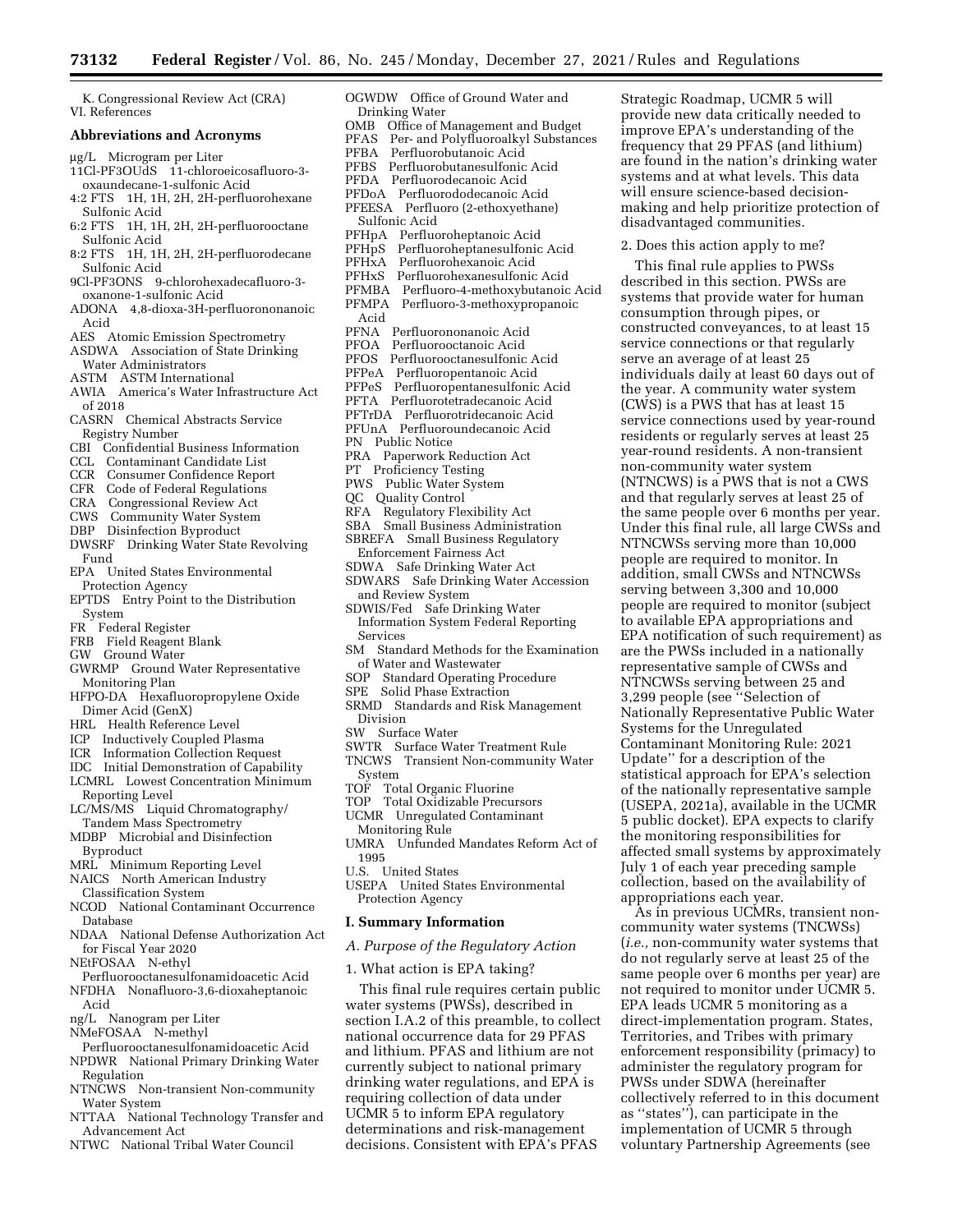discussion of Partnership Agreements in of UCMR 5 monitoring for PWSs they Section III.D of this preamble). Under Partnership Agreements, states can choose to be involved in various aspects

oversee; however, the PWS remains responsible for compliance with the final rule. Potentially regulated

categories and entities are identified in the following table.

| Category                           | Examples of potentially regulated entities                                                                                                                                                                                      | NAICS <sup>*</sup> |
|------------------------------------|---------------------------------------------------------------------------------------------------------------------------------------------------------------------------------------------------------------------------------|--------------------|
| State, local, & Tribal governments | State, local, and Tribal governments that analyze water samples on behalf of PWSs re-<br>quired to conduct such analysis; State, local, and Tribal governments that directly oper-<br>ate CWSs and NTNCWSs required to monitor. | 924110             |
|                                    |                                                                                                                                                                                                                                 | 221310<br>924110   |

\* NAICS = North American Industry Classification System.

This table is not intended to be exhaustive, but rather provides a guide for readers regarding entities likely to be regulated by this action. This table lists the types of entities that EPA is aware could potentially be regulated by this action. Other types of entities not listed in the table could also be regulated. To determine whether your entity is regulated by this action, you should carefully examine the definition of PWS found in Title 40 in the *Code of Federal Regulations* (CFR) at 40 CFR 141.2 and 141.3, and the applicability criteria found in 40 CFR 141.40(a)(1) and (2). If you have questions regarding the applicability of this action to a particular entity, please consult the contacts listed in the preceding **FOR FURTHER INFORMATION CONTACT** section of this preamble.

3. What is EPA's authority for taking this action?

As part of EPA's responsibilities under SDWA, the agency implements section 1445(a)(2), Monitoring Program for Unregulated Contaminants. This section, as amended in 1996, requires that once every five years, beginning in August 1999, EPA issue a list of not more than 30 unregulated contaminants to be monitored by PWSs. SDWA requires that EPA enter the monitoring data into the agency's publicly available National Contaminant Occurrence Database (NCOD) at *[https://](https://www.epa.gov/sdwa/national-contaminant-occurrence-database-ncod) [www.epa.gov/sdwa/national](https://www.epa.gov/sdwa/national-contaminant-occurrence-database-ncod)[contaminant-occurrence-database-ncod.](https://www.epa.gov/sdwa/national-contaminant-occurrence-database-ncod)* 

EPA must vary the frequency and schedule for monitoring based on the number of people served, the source of supply, and the contaminants likely to be found. EPA is using SDWA Section 1445(a)(2) authority as the basis for monitoring the unregulated contaminants under this final rule.

Section 2021 of America's Water Infrastructure Act of 2018 (AWIA) (Pub. L. 115–270) amended SDWA and specifies that, subject to the availability of EPA appropriations for such purpose and sufficient laboratory capacity, EPA's UCMR program must require all PWSs

serving between 3,300 and 10,000 people to monitor for the contaminants in a particular UCMR cycle, and ensure that only a nationally representative sample of systems serving between 25 and 3,299 people are required to monitor for those contaminants. EPA has developed this final rule anticipating that necessary appropriations will become available; however, to date, Congress has not appropriated additional funding (*i.e.,*  funding in addition to the \$2.0 million that EPA has historically set aside each year from the Drinking Water State Revolving Fund, using SDWA authority, to support UCMR monitoring at small systems) to cover monitoring expenses for all PWSs serving between 3,300 and 10,000 people. Provisions in the final rule enable the agency to adjust the number of these systems that must monitor based upon available appropriations.

AWIA did not amend the original SDWA requirements for large PWSs. Therefore, PWSs serving a population larger than 10,000 people continue to be responsible for participating in UCMR.

Section 7311 of the National Defense Authorization Act for Fiscal Year 2020 (NDAA) (Pub. L. 116–92) amended SDWA and specifies that EPA shall include all PFAS in UCMR 5 for which a drinking water method has been validated by the Administrator and that are not subject to a national primary drinking water regulation.

#### 4. What is the applicability date?

The applicability date represents an internal milestone used by EPA to determine if a PWS is included in the UCMR program and whether it will be treated as small (*i.e.,* serving 25 to 10,000 people) or large (*i.e.,* serving more than 10,000 people). It does not represent a date by which respondents need to take any action. The determination of whether a PWS is required to monitor under UCMR 5 is based on the type of system (*e.g.,* CWS, NTNCWS, etc.) and its retail population served, as indicated by the Safe

Drinking Water Information System Federal Reporting Services (SDWIS/Fed) inventory on February 1, 2021. SDWIS/ Fed can be accessed at *[https://](https://www.epa.gov/ground-water-and-drinking-water/safe-drinking-water-information-system-sdwis-federal-reporting) [www.epa.gov/ground-water-and](https://www.epa.gov/ground-water-and-drinking-water/safe-drinking-water-information-system-sdwis-federal-reporting)[drinking-water/safe-drinking-water](https://www.epa.gov/ground-water-and-drinking-water/safe-drinking-water-information-system-sdwis-federal-reporting)[information-system-sdwis-federal](https://www.epa.gov/ground-water-and-drinking-water/safe-drinking-water-information-system-sdwis-federal-reporting)[reporting.](https://www.epa.gov/ground-water-and-drinking-water/safe-drinking-water-information-system-sdwis-federal-reporting)* Examining water system type and population served as of February 1, 2021 allowed EPA to develop a draft list of PWSs tentatively subject to UCMR 5 and share that list with the states during 2021 for their review. This advance planning and review then allowed EPA to load state-reviewed PWS information into EPA's reporting system so that those PWSs can be promptly notified upon publication of this final rule. If a PWS receives such notification and believes it has been erroneously included in UCMR 5 based on an incorrect retail population, the system should contact their state authority to verify its population served as of the applicability date. If an error impacting rule applicability is identified, the state or the PWS may contact EPA to address the error. The 5-year UCMR 5 cycle spans January 2022 through December 2026, with preparations in 2022, sample collection between January 1, 2023, and December 31, 2025, and completion of data reporting in 2026. By approximately July 1 of the year prior to each year's sample collection (*i.e.,* by July 1, 2022 for 2023 sampling; by July 1, 2023 for 2024 sampling; and by July 1, 2024 for 2025 sampling) EPA expects to determine whether it has received necessary appropriations to support its plan to monitor at all systems serving between 3,300 and 10,000 people and at a representative group of 800 smaller systems. As EPA finalizes its smallsystem plan for each sample collection year, the agency will notify the small PWSs accordingly.

#### *B. Summary of the Regulatory Action*

EPA is requiring certain PWSs to collect occurrence data for 29 PFAS and lithium. This document addresses key aspects of UCMR 5, including the following: Analytical methods to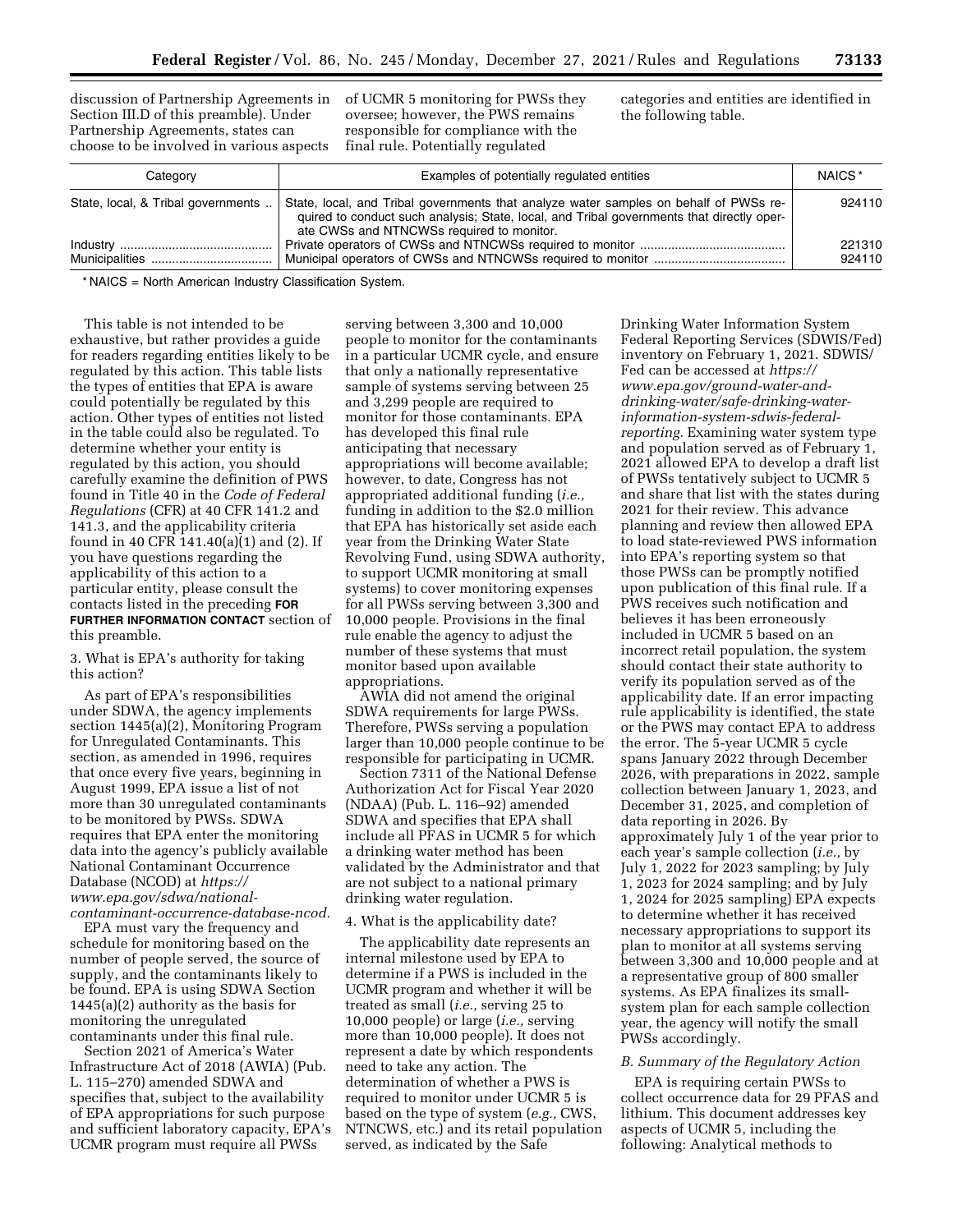measure the contaminants; laboratory approval; monitoring timeframe; sampling locations; data elements (*i.e.,*  information required to be collected along with the occurrence data); data reporting timeframes; monitoring cost; public participation; conforming and editorial changes, such as those necessary to remove requirements solely related to UCMR 4; and EPA responses to public comments on the proposed rule. This document also discusses the implication for UCMR 5 of the AWIA Section 2021(a) requirement that EPA collect monitoring data from all systems serving more than 3,300 people ''subject to the availability of appropriations.''

Regardless of whether EPA is able to carry out the small-system monitoring as planned, or instead reduces the scope of that monitoring, the small-system data collection, coupled with data collection from all systems serving more than 10,000 people under this action, will provide scientifically valid data on the national occurrence of 29 PFAS and lithium in drinking water. The UCMR data are the primary source of national occurrence data that EPA uses to inform regulatory and other risk management decisions for drinking water contaminant candidates.

EPA is required under SDWA Section  $1445(a)(2)(C)(ii)$  to pay the "reasonable" cost of such testing and laboratory analysis'' for all applicable PWSs serving 25 to 10,000 people. Consistent with AWIA, EPA will require monitoring at as many systems serving 3,300 to 10,000 people as appropriations support (see Section IV.B of this preamble for more information on the agency's sampling design).

The agency received several public comments expressing concern that significant laboratory capacity will be needed to support the full scope envisioned for UCMR 5 PFAS monitoring. EPA anticipates that sufficient laboratory capacity will exist to support the expanded UCMR 5 scope. EPA's experience over the first four cycles of UCMR implementation has been that laboratory capacity quickly grows to meet UCMR demand. EPA also notes that the number of laboratories successfully participating in the early stages of the UCMR 5 laboratory approval program is a good indicator that there will be a robust national network of laboratories experienced in PFAS drinking water analysis.

By early 2022, EPA will notify all small CWSs and NTNCWSs serving between 3,300 and 10,000 people of their anticipated requirement to monitor, which EPA expects to confirm and schedule by July 1 preceding each collection year based on the availability of appropriations. The nationally representative sample of smaller PWSs described in Section I.A of this preamble will be similarly notified and advised of their schedules.

This final rule addresses the requirements of the NDAA by including all 29 PFAS that are within the scope of EPA Methods 533 and 537.1. Both of these methods have been validated by EPA for drinking water analysis.

### *C. Economic Analysis*

1. What is the estimated cost of this action?

EPA estimates the total average national cost of this action would be \$21 million per year over the 5-year effective period of the final rule (2022–2026) assuming EPA collects information from all systems serving between 3,300 and 10,000 people. All of these costs are associated with paperwork burden under the Paperwork Reduction Act (PRA). EPA discusses the expected costs as well as documents the assumptions and data sources used in the preparation of this estimate in the ''Information Collection Request for the Final Unregulated Contaminant Monitoring Rule (UCMR 5)'' (USEPA, 2021b). Costs are incurred by large PWSs (for sampling and analysis); small PWSs (for sampling); state regulatory agencies (*i.e.,*  those who volunteer to assist EPA with oversight and implementation support); and EPA (for regulatory support and oversight activities, and analytical and shipping costs for samples from small PWSs). These costs are also summarized in Exhibit 1 of this preamble. EPA's estimates are based on executing the full monitoring plan for small systems (*i.e.,*  including all systems serving 3,300 to 10,000 people and a representative group of 800 smaller systems). As such, those estimates represent an upper bound. If EPA does not receive the necessary appropriations in one or more of the collections years—and thus collects data from fewer small systems the actual costs would be lower than those estimated here.

EPA received several comments on the cost of monitoring. EPA has

accounted for the cost/burden associated with all of the PWS activities as part of the comprehensive cost/ burden estimates. In order to provide the most accurate and updated cost estimate, EPA re-examined labor burden estimates for states, EPA, and PWS activities and updated costs of laboratory services for sample analysis, based on consultations with national drinking water laboratories, when developing this final rule.

The costs for a particular UCMR cycle are heavily influenced by the selection of contaminants and associated analytical methods. EPA identified three EPA-developed analytical methods (and, in the case of lithium, multiple optional alternative methods) to analyze samples for UCMR 5 contaminants. EPA's estimate of the UCMR 5 analytical cost is \$740 per sample set (*i.e.,* \$740 to analyze a set of samples from one sample point and one sample event for the 30 UCMR 5 contaminants).

Exhibit 1 of this preamble details the EPA-estimated annual average national costs (accounting for labor and nonlabor expenses). Laboratory analysis and sample shipping account for approximately 65 percent of the estimated total national cost for the implementation of UCMR 5. EPA estimated laboratory costs based on consultations with multiple commercial drinking water testing laboratories. EPA's cost estimates for the laboratory methods include shipping and analysis.

EPA expects that states will incur modest labor costs associated with voluntary assistance with the implementation of UCMR 5. EPA estimated state costs using the relevant assumptions from the State Resource Model developed by the Association of State Drinking Water Administrators (ASDWA) (ASDWA, 2013) to help states forecast resource needs. Model estimates were adjusted to account for actual levels of state participation under UCMR 4. State assistance with EPA's implementation of UCMR 5 is voluntary; thus, the level of effort is expected to vary among states and will depend on their individual agreements with EPA.

EPA assumes that one-third of the systems will collect samples during each of the three sample-collection years from January 2023 through December 2025.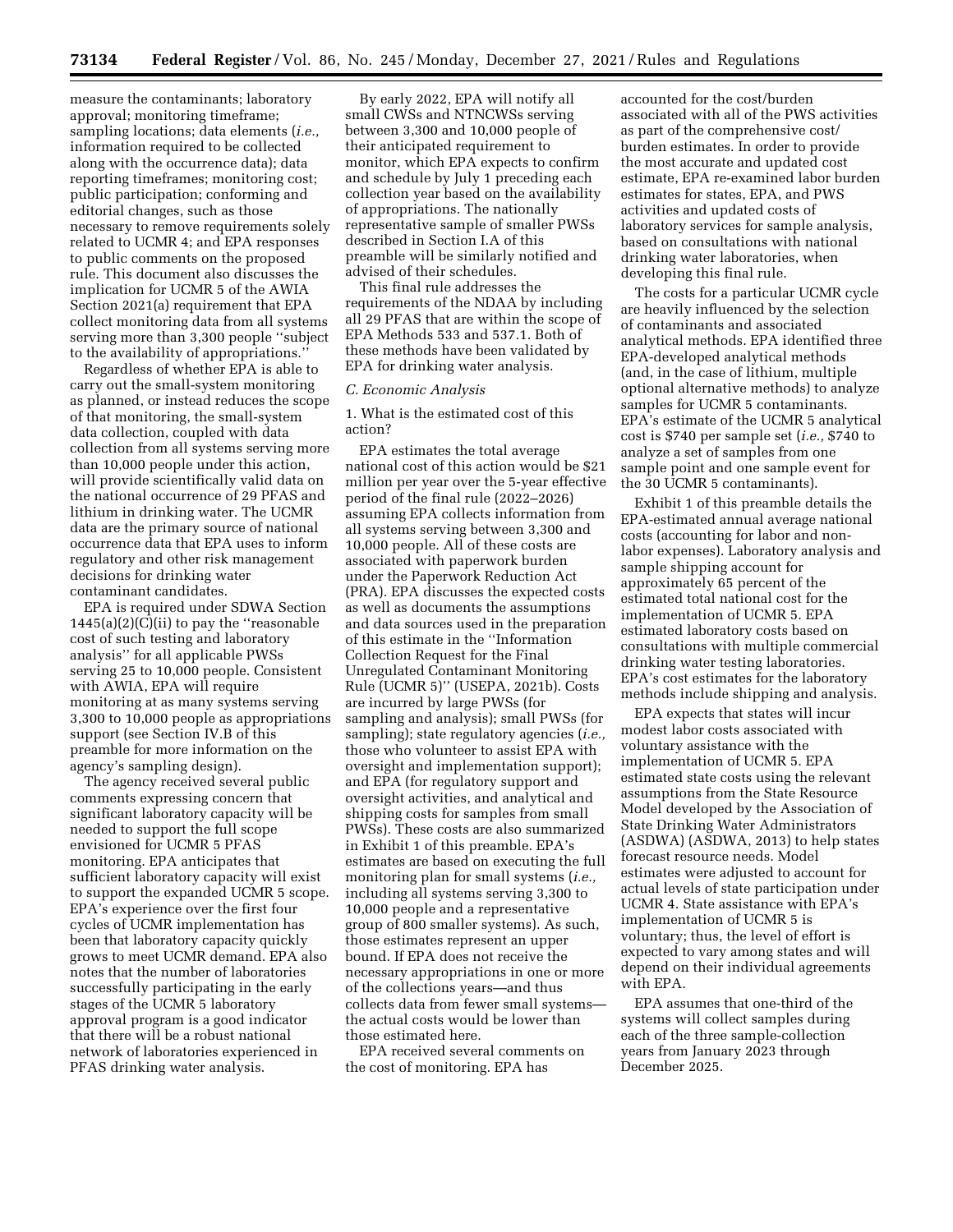# EXHIBIT 1—ESTIMATED AVERAGE ANNUAL COSTS OF UCMR 5 1

| Entity | Average<br>annual cost<br>(million)<br>$(2022 - 2026)$ <sup>2</sup> |
|--------|---------------------------------------------------------------------|
|        | \$0.3                                                               |
|        | 7.0                                                                 |
|        | 2.2                                                                 |
|        | 0.8                                                                 |
|        | 510.5                                                               |
|        | 20.8                                                                |

1Based on the scope of small-system monitoring described in AWIA.

2Totals may not equal the sum of components due to rounding.

3 Labor costs pertain to PWSs, states, and EPA. Costs include activities such as reading the final rule, notifying systems selected to partici-

pate, sample collection, data review, reporting, and record keeping.<br>4 Non-labor costs will be incurred primarily by EPA and by large and very large PWSs. They include the cost of shipping samples to labora-<br>tories for tes tories for testing and the cost of the laboratory analyses.<br><sup>5</sup>For a typical UCMR program that involves the expanded scope prescribed by AWIA, EPA estimates an average annual cost to the agency of

\$17M/year (over a 5-year cycle) (\$2M/year for the representative sample of 800 PWSs serving between 25 and 3,299 people and \$15M/year for all PWSs serving between 3,300 and 10,000 people). The projected cost to EPA for UCMR 5 implementation is lower than for a typical UCMR program because of lower sample analysis expenses. Those lower expenses are a result of analytical method efficiencies (*i.e.,* being able to monitor for 30 chemicals with only three analytical methods).

Additional details regarding EPA's cost assumptions and estimates can be found in the Information Collection Request (ICR) (USEPA, 2021b), ICR Number 2040–0304, which presents estimated cost and labor hours for the 5 year UCMR 5 period of 2022–2026. Copies of the ICR may be obtained from the EPA public docket for this final rule under Docket ID No. EPA–HQ–OW– 2020–0530.

2. What are the benefits of this action?

The public benefits from the information about whether or not unregulated contaminants are present in their drinking water. If contaminants are not found, consumer confidence in their drinking water should improve. If contaminants are found, related health effects may be avoided when subsequent actions, such as regulations, are implemented, reducing or eliminating those contaminants.

### **II. Public Participation**

#### *A. What meetings have been held in preparation for UCMR 5?*

EPA held three public meetings on UCMR 5 over the period of 2018 through 2021. EPA held a meeting focused on drinking water methods for unregulated contaminants on June 6, 2018, in Cincinnati, Ohio. Representatives from state agencies, laboratories, PWSs, environmental organizations, and drinking water associations joined the meeting via webinar and in person. Meeting topics included an overview of regulatory process elements (including the Contaminant Candidate List (CCL), UCMR, and Regulatory Determination), and drinking water methods under

development (see USEPA, 2018 for presentation materials). EPA held a second meeting on July 16, 2019, in Cincinnati, Ohio. Representatives from State agencies, Tribes, laboratories, PWSs, environmental organizations, and drinking water associations participated in the meeting via webinar and in person. Meeting topics included the impacts of AWIA, analytical methods and contaminants being considered by EPA, potential sampling design, and other possible aspects of the UCMR 5 approach (see USEPA, 2019a for meeting materials). EPA held two identical virtual meetings on April 6 and 7, 2021, during the public comment period for the proposed rule (see USEPA, 2021c for presentation materials). Topics included the proposed UCMR 5 monitoring requirements, analyte selection and rationale, analytical methods, the laboratory approval process, and ground water representative monitoring plans (GWRMPs). Representatives of state agencies, laboratories, PWSs, environmental organizations, and drinking water associations participated in the meeting via webinar. In Section II.B of this preamble, the agency is announcing additional meetings to be held in 2022, which will assist with implementation.

#### *B. How do I participate in the upcoming meetings?*

EPA will hold multiple virtual meetings during 2022 to discuss UCMR 5 implementation planning, data reporting using Safe Drinking Water Accession and Review System (SDWARS), and best practices for sample collection. Dates and times of the upcoming meetings will be posted

on EPA's website at *[https://](https://www.epa.gov/dwucmr/unregulated-contaminant-monitoring-rule-ucmr-meetings-and-materials) [www.epa.gov/dwucmr/unregulated](https://www.epa.gov/dwucmr/unregulated-contaminant-monitoring-rule-ucmr-meetings-and-materials)[contaminant-monitoring-rule-ucmr](https://www.epa.gov/dwucmr/unregulated-contaminant-monitoring-rule-ucmr-meetings-and-materials)[meetings-and-materials.](https://www.epa.gov/dwucmr/unregulated-contaminant-monitoring-rule-ucmr-meetings-and-materials)* EPA anticipates hosting the meetings focused on implementation planning in spring 2022, and the SDWARS and samplecollection meetings in fall 2022. Stakeholders who have participated in past UCMR meetings and/or those who register to use SDWARS will receive notification of these events. Other interested stakeholders are also welcome to participate.

#### 1. Meeting Participation

Those who wish to participate in the public meetings, via webinar, can find information on how to register at *[https://www.epa.gov/dwucmr/](https://www.epa.gov/dwucmr/unregulated-contaminant-monitoring-rule-ucmr-meetings-and-materials) [unregulated-contaminant-monitoring](https://www.epa.gov/dwucmr/unregulated-contaminant-monitoring-rule-ucmr-meetings-and-materials)[rule-ucmr-meetings-and-materials.](https://www.epa.gov/dwucmr/unregulated-contaminant-monitoring-rule-ucmr-meetings-and-materials)* The number of webinar connections available for the meetings are limited and will be available on a first-come, first-served basis. If stakeholder interest results in exceeding the maximum number of available connections for participants in upcoming webinar offerings, EPA may schedule additional webinars, with dates and times posted on EPA's Unregulated Contaminant Monitoring Program Meetings and Materials web page at *[https://](https://www.epa.gov/dwucmr/unregulated-contaminant-monitoring-rule-ucmr-meetings-and-materials) [www.epa.gov/dwucmr/unregulated](https://www.epa.gov/dwucmr/unregulated-contaminant-monitoring-rule-ucmr-meetings-and-materials)[contaminant-monitoring-rule-ucmr](https://www.epa.gov/dwucmr/unregulated-contaminant-monitoring-rule-ucmr-meetings-and-materials)[meetings-and-materials.](https://www.epa.gov/dwucmr/unregulated-contaminant-monitoring-rule-ucmr-meetings-and-materials)* 

#### 2. Meeting Materials

EPA expects to send meeting materials by email to all registered participants prior to the meeting. The materials will be posted on EPA's website at *[https://www.epa.gov/](https://www.epa.gov/dwucmr/unregulated-contaminant-monitoring-rule-ucmr-meetings-and-materials)  [dwucmr/unregulated-contaminant-](https://www.epa.gov/dwucmr/unregulated-contaminant-monitoring-rule-ucmr-meetings-and-materials)*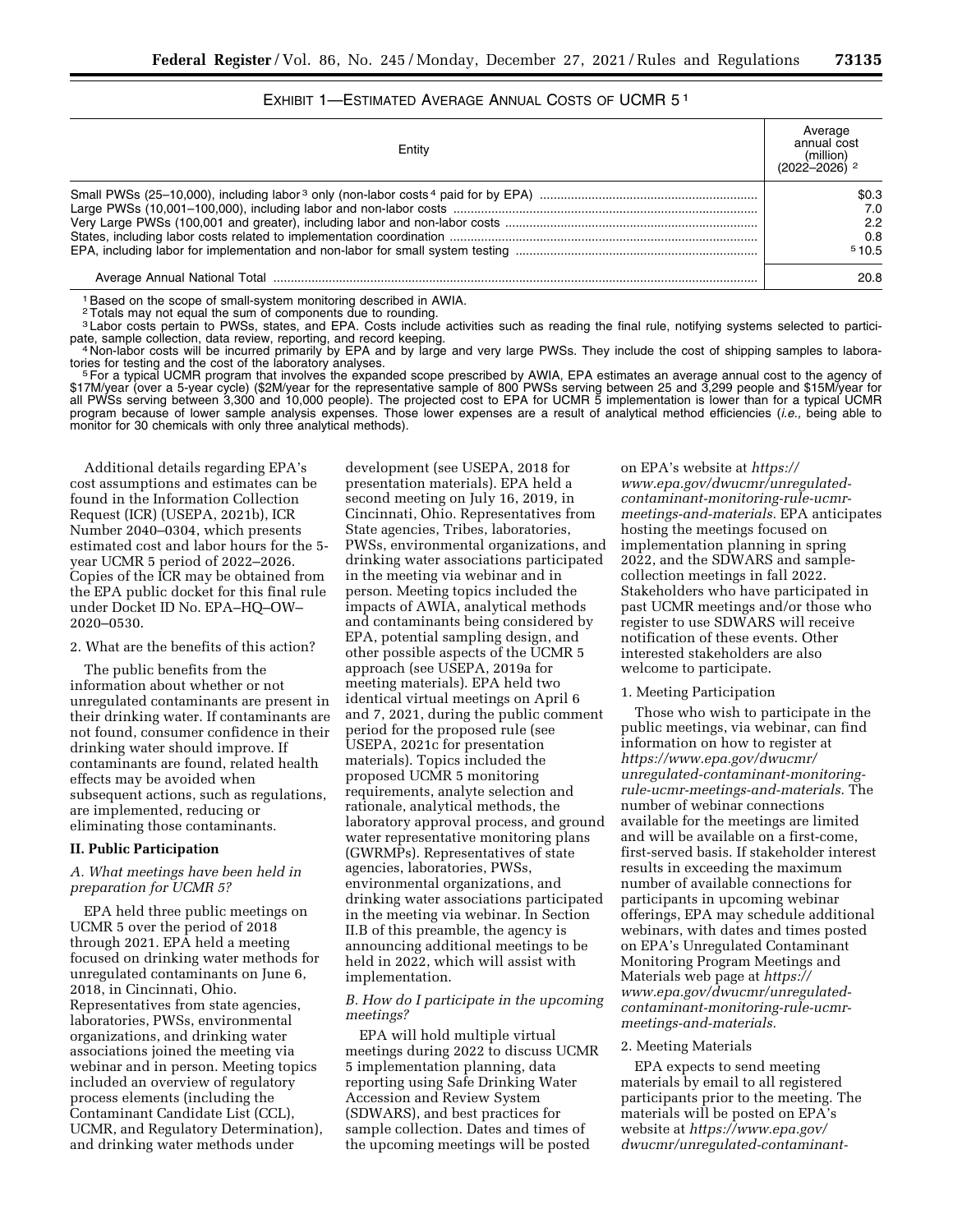*[monitoring-rule-ucmr-meetings-and](https://www.epa.gov/dwucmr/unregulated-contaminant-monitoring-rule-ucmr-meetings-and-materials)[materials](https://www.epa.gov/dwucmr/unregulated-contaminant-monitoring-rule-ucmr-meetings-and-materials)* for people who do not participate in the webinar.

#### **III. General Information**

*A. How are CCL, UCMR, Regulatory Determination process, and NCOD interrelated?* 

Under the 1996 amendments to SDWA, Congress established a multistep, risk-based approach for determining which contaminants would become subject to drinking water standards. Under the first step, EPA is required to publish a CCL every five years that identifies contaminants that are not subject to any proposed or promulgated drinking water regulations, are known or anticipated to occur in PWSs, and may require future regulation under SDWA. EPA published the draft CCL 5 in the **Federal Register**  on July 19, 2021 (86 FR 37948, July 19, 2021 (USEPA, 2021d)). Under the second step, EPA must require, every five years, monitoring of unregulated contaminants as described in this action. The third step requires EPA to determine, every five years, whether or not to regulate at least five contaminants from the CCL. Under Section  $1412(b)(1)(A)$  of SDWA, EPA regulates a contaminant in drinking water if the Administrator determines that:

(1) The contaminant may have an adverse effect on the health of persons;

(2) The contaminant is known to occur or there is substantial likelihood that the

contaminant will occur in PWSs with a frequency and at levels of public health concern; and

(3) In the sole judgment of the Administrator, regulation of such contaminant presents a meaningful opportunity for health risk reduction for persons served by PWSs.

For the contaminants that meet all three criteria, SDWA requires EPA to publish national primary drinking water regulations (NPDWRs). Information on the CCL and the regulatory determination process can be found at: *[https://www.epa.gov/ccl.](https://www.epa.gov/ccl)* 

The data collected through the UCMR program are made available to the public through the National Contaminant Occurrence Database (NCOD) for drinking water. EPA developed the NCOD to satisfy requirements in SDWA Section 1445(g), to assemble and maintain a drinking water contaminant occurrence database for both regulated and unregulated contaminants in drinking water systems. NCOD houses data on unregulated contaminant occurrence; data from EPA's ''Six-Year Review'' of national drinking water regulations; and ambient and/or source water data. Section 1445(g)(3) of SDWA requires that EPA maintain UCMR data in the NCOD and use the data when evaluating the frequency and level of occurrence of contaminants in drinking water at a level of public health concern. UCMR results can be viewed by the public via NCOD (*[https://www.epa.gov/sdwa/](https://www.epa.gov/sdwa/national-contaminant-occurrence-database-ncod)* 

*[national-contaminant-occurrence](https://www.epa.gov/sdwa/national-contaminant-occurrence-database-ncod)[database-ncod](https://www.epa.gov/sdwa/national-contaminant-occurrence-database-ncod)*) or via the UCMR web page at: *[https://www.epa.gov/dwucmr.](https://www.epa.gov/dwucmr)* 

*B. What are the Consumer Confidence Reporting and Public Notice Reporting requirements for public water systems that are subject to UCMR?* 

In addition to reporting UCMR monitoring data to EPA, PWSs are responsible for presenting and addressing UCMR results in their annual Consumer Confidence Reports (CCRs) (40 CFR 141.153) and must address Public Notice (PN) requirements associated with UCMR (40 CFR 141.207). More details about the CCR and PN requirements can be viewed by the public at: *<https://www.epa.gov/ccr>*  and *[https://www.epa.gov/dwreginfo/](https://www.epa.gov/dwreginfo/public-notification-rule) [public-notification-rule,](https://www.epa.gov/dwreginfo/public-notification-rule)* respectively.

### *C. What is the UCMR 5 timeline?*

This final rule identifies a UCMR 5 sampling period of 2023 to 2025. Prior to 2023 EPA will coordinate laboratory approval, tentatively select representative small systems (USEPA, 2021a), organize Partnership Agreements, develop State Monitoring Plans (see Section III.D of this preamble), establish monitoring schedules and inventory, and conduct outreach and training. Exhibit 2 of this preamble illustrates the major activities that EPA expects will take place in preparation for and during the implementation of UCMR 5. **BILLING CODE 6560–50–P**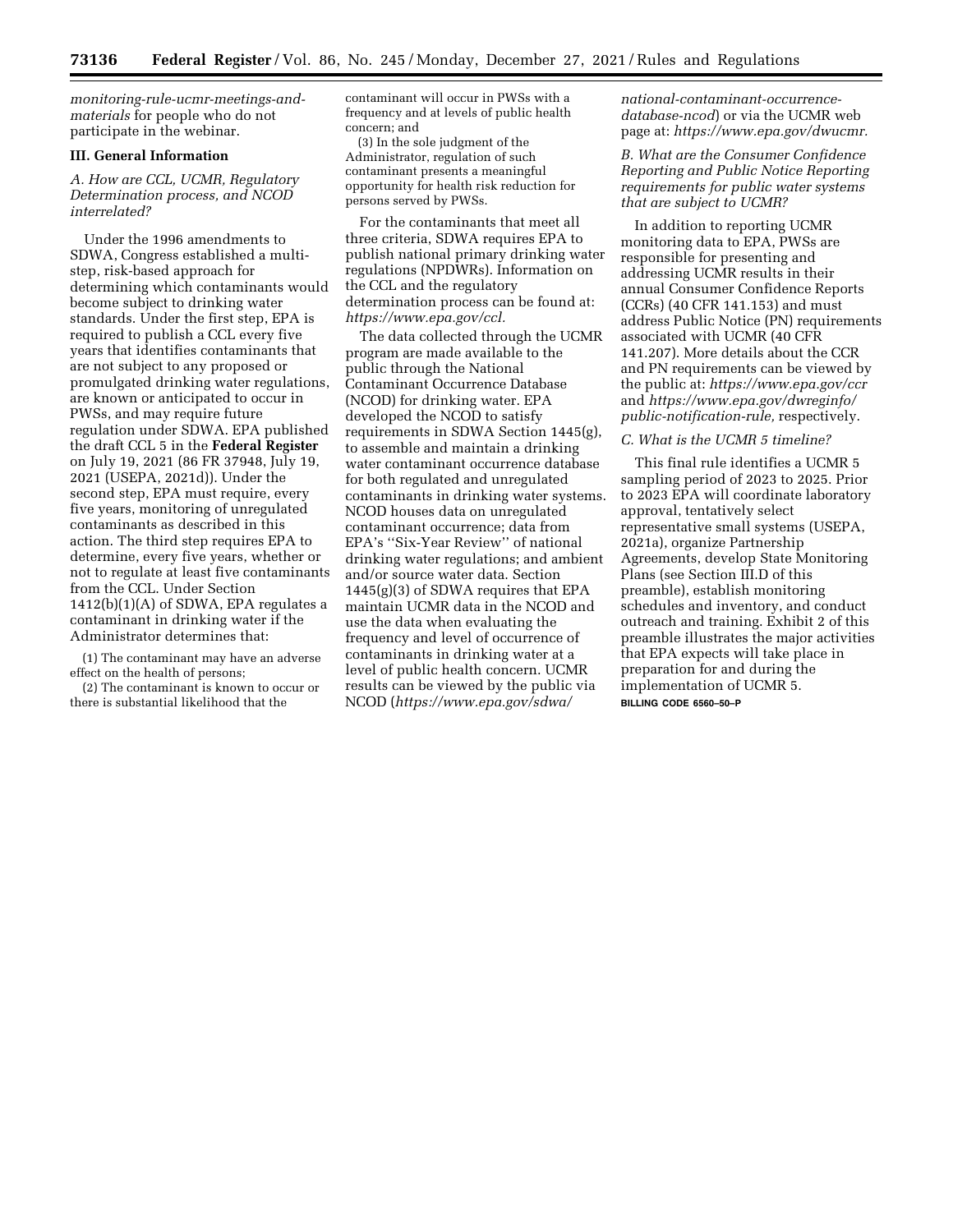# **Exhibit 2: Timeline of UCMR 5 Activities**

| 2022                                                                                                                                                                                                                    | 2023                           | 2024                                                                                                                                                                                                                                                                                       | 2025 | 2026                                                                                                                       |
|-------------------------------------------------------------------------------------------------------------------------------------------------------------------------------------------------------------------------|--------------------------------|--------------------------------------------------------------------------------------------------------------------------------------------------------------------------------------------------------------------------------------------------------------------------------------------|------|----------------------------------------------------------------------------------------------------------------------------|
| <b>Pre-sampling</b><br>Activity by EPA,<br>$States1$                                                                                                                                                                    |                                | <b>Sampling Period</b>                                                                                                                                                                                                                                                                     |      | <b>Post-sampling</b><br><b>Activity</b>                                                                                    |
| EPA manages<br>Laboratory Approval<br>Program<br>EPA organizes<br>Partnership<br><b>Agreements and State</b><br><b>Monitoring Plans</b>                                                                                 | assistance<br><b>NCOD</b><br>٠ | <b>EPA, State<sup>1</sup></b> Implementation Activities<br>EPA, State provide compliance<br>EPA, State implement small<br>system monitoring<br>EPA posts data quarterly to<br>EPA confirms sample collection                                                                               |      | <b>PWSs, Laboratories</b><br>Complete<br>$\bullet$<br>resampling, as<br>needed<br>Conclude data<br>reporting<br><b>EPA</b> |
| EPA/States notify<br>affected PWSs of<br><b>UCMR 5 monitoring</b><br>plan following final<br>rule publication<br>EPA/States send<br><b>SDWARS</b>                                                                       | monitoring)                    | by mid-2023 (for small systems<br>scheduled for 2024 monitoring)<br>and by mid-2024 (for small<br>systems scheduled for 2025<br><b>PWS Sample Collection; Laboratory</b>                                                                                                                   |      | Complete upload of<br>UCMR 5 data to<br><b>NCOD</b>                                                                        |
| registrations<br>EPA/States review<br><b>GWRMP</b> submittals<br><b>EPA</b> conducts<br>outreach/trainings<br>EPA confirms sample<br>collection by mid-<br>2022 with small<br>systems scheduled<br>for 2023 monitoring. | ٠<br>٠                         | Analysis; Reporting $(\sim 1/3$ in each<br>year)<br>All large systems serving more<br>than 10,000 people<br>All small systems serving<br>between 3,300 and 10,000<br>people, if confirmed by EPA<br>Up to 800 small systems serving<br>between 25 and 3,299 people, as<br>confirmed by EPA |      |                                                                                                                            |
| <b>Pre-sampling</b><br><b>Activity by PWSs</b><br>Register for a<br><b>SDWARS</b> account<br>and provide sampling<br>location inventory<br>and contact<br>information                                                   |                                |                                                                                                                                                                                                                                                                                            |      |                                                                                                                            |

 $\frac{1}{1}$  State participation is defined in voluntary Partnership Agreements with EPA $\le$ /PHOTO>

# **BILLING CODE 6560–50–C**

*D. What is the role of* ''*States*'' *in UCMR?* 

UCMR is a direct implementation rule (*i.e.,* EPA has primary responsibility for its implementation) and state

participation is voluntary. Under the previous UCMR cycles, specific activities that individual states agreed to carry out or assist with were identified and established exclusively through Partnership Agreements. Through Partnership Agreements, states can help

EPA implement UCMR and help ensure that the UCMR data are of the highest quality possible to best support the agency decision making. Under UCMR 5, EPA will continue to use the Partnership Agreement process to determine and document the following: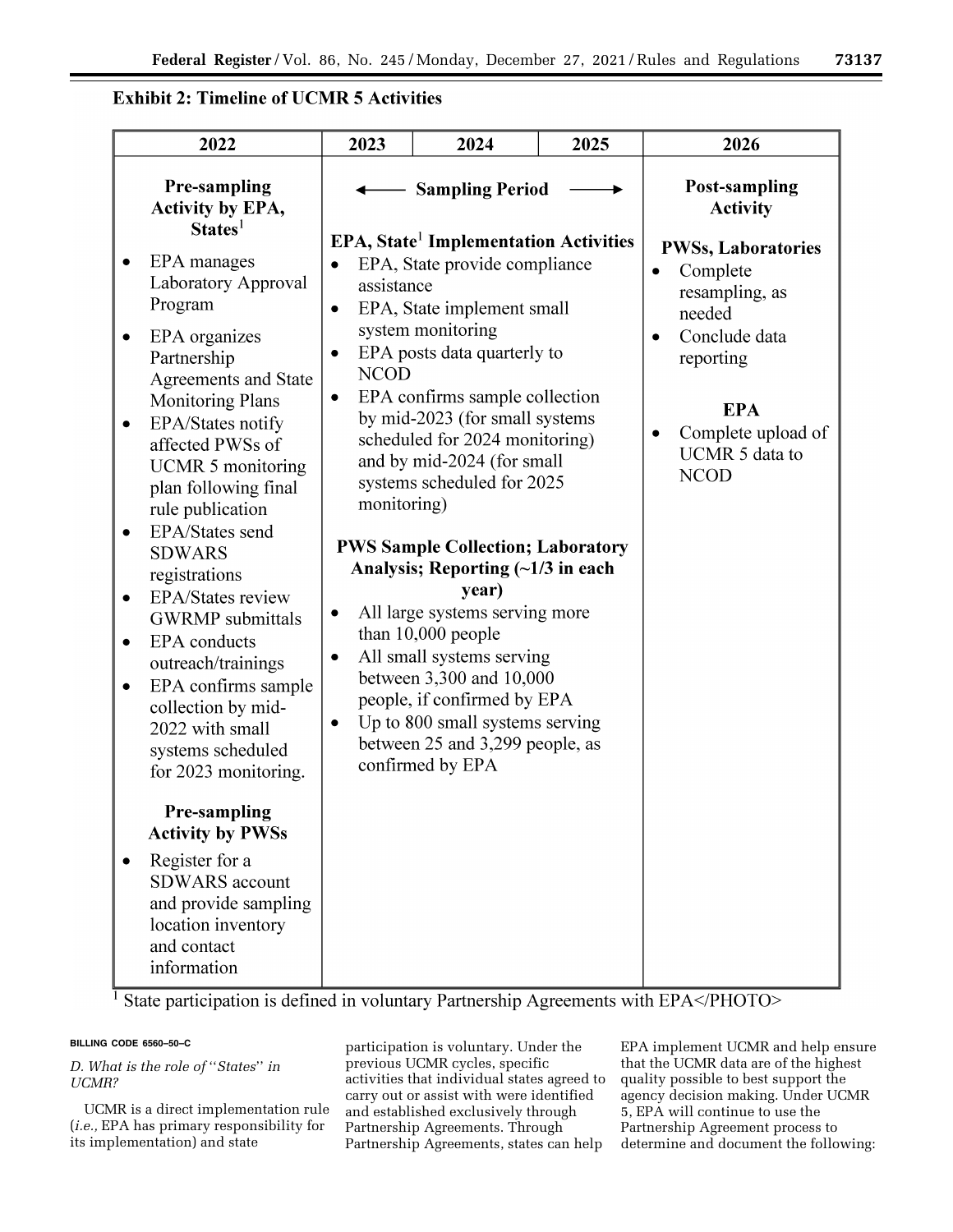The process for review and revision of the State Monitoring Plans; replacing and updating PWS information, including inventory (*i.e.,* PWS identification codes (PWSID), facility identification code along with associated facility types and water source type, etc.); review of proposed GWRMPs; notification and instructions for systems; and compliance assistance. EPA recognizes that states often have the best information about their PWSs and encourages them to partner in the UCMR 5 program.

### *E. How did EPA consider Children's Environmental Health?*

By monitoring for unregulated contaminants that may pose health risks via drinking water, UCMR furthers the protection of public health for all citizens, including children. Children consume more water per unit of body weight compared to adults. Moreover, formula-fed infants drink a large amount of water compared to their body weight; thus, children's exposure to contaminants in drinking water may present a disproportionate health risk (USEPA, 2011). The objective of UCMR 5 is to collect nationally representative drinking water occurrence data on unregulated contaminants for future regulatory consideration. Information on the prioritization process, as well as contaminant-specific information (*e.g.,*  source, use, production, release, persistence, mobility, health effects, and occurrence), that EPA used to select the analyte list, is contained in ''Information Compendium for Contaminants for the Final Unregulated Contaminant Monitoring Rule (UCMR 5)'' (USEPA, 2021e), available in the UCMR 5 public docket.

Since this is a final rule to monitor for contaminants and not to reduce their presence in drinking water to an acceptable level, the rule does not concern environmental health or safety risks presenting a disproportionate risk to children that would be addressed by this action (See Section V.G Executive Order 13045 of this preamble). Therefore, Executive Order 13045 does not apply to UCMR. However, EPA's *Policy on Evaluating Health Risks to Children,* which ensures that the health of infants and children is explicitly considered in the agency's decision making, is applicable, see: *[https://](https://www.epa.gov/children/epas-policy-evaluating-risk-children) [www.epa.gov/children/epas-policy](https://www.epa.gov/children/epas-policy-evaluating-risk-children)[evaluating-risk-children.](https://www.epa.gov/children/epas-policy-evaluating-risk-children)* 

EPA considered children's health risks during the development of UCMR 5. This included considering public comments about candidate contaminant priorities. Many commenters supported the agency's inclusion of PFAS and

lithium in UCMR 5. Some commenters requested that EPA consider children and infant health risks in its risk communication for UCMR 5.

Using quantitation data from multiple laboratories, EPA establishes statistically-based UCMR reporting levels the agency considers feasible for the national network of approved drinking water laboratories. EPA generally sets the reporting levels as low as is technologically practical for measurement by that national network of laboratories, even if that level is well below concentrations that are currently associated with known or suspected health effects. In doing so, EPA positions itself to better address contaminant risk information in the future, including that associated with unique risks to children.

### *F. How did EPA address Environmental Justice (EJ)?*

EPA has concluded that this action is not subject to Executive Order 12898 because it does not establish an environmental health or safety standard (see Section V.J Executive Order 12898 of this preamble). EPA Administrator Regan issued a directive to all EPA staff to incorporate environmental justice (EJ) into the agency's work, including regulatory activities, such as integrating EJ considerations into the regulatory development processes and considering regulatory options to maximize benefits to communities that ''continue to suffer from disproportionately high pollution levels and the resulting adverse health and environmental impacts.'' In keeping with this directive, and consistent with AWIA, EPA will, subject to the availability of sufficient appropriations, expand UCMR 5 to include all PWSs serving between 3,300 and 10,000 people as described in Sections I.A.4 and IV.B of this preamble. If there are sufficient appropriations, the expansion in the number of participating PWSs will provide a more comprehensive assessment of contaminant occurrence data from small and rural communities, including disadvantaged communities.

By developing a national characterization of unregulated contaminants that may pose health risks via drinking water from PWSs, UCMR furthers the protection of public health for all citizens. If EPA receives the needed appropriations, the expansion in monitoring scope reflected in UCMR 5 (*i.e.,* including all PWSs serving 3,300 to 10,000 people) will better support state and regional analyses and determination of potential EJ-related issues that need to be addressed. EPA structured the UCMR 5 rulemaking process to allow for meaningful involvement and

transparency. EPA organized public meetings and webinars to share information regarding the development and implementation of UCMR 5; consulted with Tribal governments; and convened a workgroup that included representatives from several states. EPA will support stakeholder interest in UCMR 5 results by making them publicly available, as described in Section III.A of this preamble, and by developing additional riskcommunication materials to help individuals and communities understand the significance of contaminant occurrence.

EPA received multiple comments on environmental justice considerations. Commenters expressed support for the continued collection of U.S. Postal Service Zip Codes for each PWS's service area and requested that EPA provide multilingual UCMR materials. EPA will continue to collect Zip Codes for UCMR 5, as collected under UCMR 3 and UCMR 4, to support potential assessments of whether or not certain communities are disproportionately impacted by particular drinking water contaminants. EPA also intends to develop the sampling instructions, fact sheets, and data summaries in both English and Spanish.

### *G. How did EPA coordinate with Indian Tribal Governments?*

EPA has concluded that this action has Tribal implications. However, it will neither impose substantial direct compliance costs on federally recognized Tribal governments, nor preempt Tribal law. (See section V.F Executive Order 13175 of this preamble).

EPA consulted with Tribal officials under the *EPA Policy on Consultation and Coordination with Indian Tribes*  early in the process of developing this action to ensure meaningful and timely input into its development. EPA initiated the Tribal consultation and coordination process before proposing the rule by mailing a ''Notification of Consultation and Coordination'' letter on June 26, 2019, to the Tribal leadership of the then 573 federally recognized Tribes. The letter invited Tribal leaders and representatives of Tribal governments to participate in an August 6, 2019, UCMR 5 Tribal consultation and coordination informational meeting. Presentation topics included an overview of the UCMR program, potential approaches to monitoring and implementation for UCMR 5, and the UCMR 5 contaminants and analytical methods under consideration. After the presentation, EPA provided an opportunity for input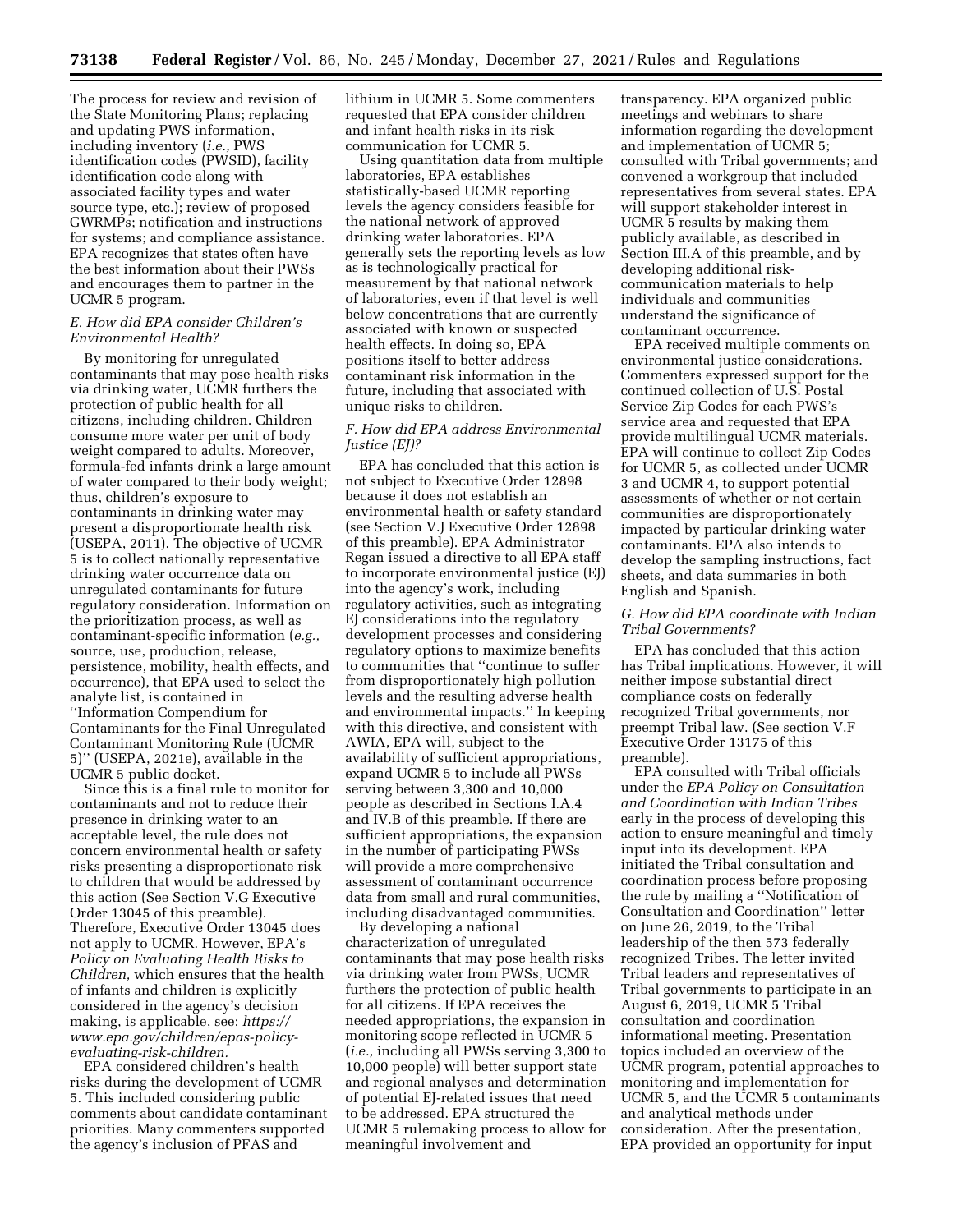and questions on the action. Eight representatives from five Tribes attended the August meeting. Tribal representatives asked clarifying questions regarding program costs to PWSs and changes in PWS participation per AWIA. EPA addressed the questions during the meeting. Following the meeting, EPA received and addressed one additional clarifying question from a Tribal representative during the Tribal consultation process. No other Tribal representatives submitted written comments during the UCMR 5 consultation comment period that ended September 1, 2019.

Prior to the August 2019 meeting, EPA provided additional opportunities for Tribal officials to provide meaningful and timely input into the development of the proposed rule. On July 10, 2019, EPA participated in a monthly conference call with the National Tribal Water Council (NTWC). EPA shared a brief summary of UCMR statutory requirements with the Council and highlighted the upcoming official Tribal meeting. EPA also invited Tribal leaders and representatives to participate in a public meeting, held on July 16, 2019, to discuss the development of the proposed rule. Representatives from six Tribes participated in the public meeting. Following the publication of the proposal, EPA advised the Indian Health Services of the 60-day public comment period to assist with facilitating additional Tribal comments on the proposed rule. EPA received no public comments from Tribal officials.

A complete summary of the consultation, titled, ''Summary of the Tribal Coordination and Consultation Process for the Fifth Unregulated Contaminant Monitoring Rule (UCMR 5) Proposal,'' is provided in the UCMR 5 public docket listed in the **ADDRESSES** section of this preamble.

### *H. How are laboratories approved for UCMR 5 analyses?*

Consistent with prior UCMRs, this action maintains the requirement that PWSs use laboratories approved by EPA to analyze UCMR 5 samples. Interested laboratories are encouraged to apply for EPA approval as early as possible. The UCMR 5 laboratory approval process, which began with the publication of the UCMR 5 proposal, is designed to assess whether laboratories possess the required equipment and can meet laboratory-performance and datareporting criteria described in this action.

EPA expects demand for laboratory support to increase significantly based on the greater number of PWSs expected

to participate in UCMR 5. EPA anticipates that the number of participating small water systems will increase from the typical 800 to approximately 6,000 (see Exhibit 5 in Section IV.B of this preamble). In preparation for this increase, EPA will solicit proposals and award contracts to laboratories to support small system monitoring prior to the end of the proficiency testing (PT) program. As in previous UCMR programs, EPA expects that laboratories awarded contracts by EPA will be required to first be approved to perform all methods. The requirements for the laboratory approval process are described in steps 1 through 6 of the following paragraphs.

EPA will require laboratories seeking approval to: (1) Provide EPA with data documenting an initial demonstration of capability (IDC) as outlined in each method; (2) verify successful performance at or below the minimum reporting levels (MRLs) as specified in this action; (3) provide information about laboratory standard operating procedures (SOPs); and (4) participate in two EPA PT studies for the analytes of interest. Audits of laboratories may be conducted by EPA prior to and/or following approval, and maintaining approval is contingent on timely and accurate reporting. The ''UCMR 5 Laboratory Approval Manual'' (USEPA, 2021f), available in the UCMR 5 public docket, provides more specific guidance on EPA laboratory approval program and the specific method acceptance criteria. EPA has included samplecollection procedures that are specific to the methods in the ''UCMR 5 Laboratory Manual,'' and will address these procedures in our outreach to the PWSs that will be collecting samples.

The UCMR 5 laboratory approval program will provide an assessment of the ability of laboratories to perform analyses using the methods listed in 40 CFR 141.40(a)(3), Table 1 of this preamble. Laboratory participation in the program is voluntary. However, as in the previous UCMRs, EPA will require PWSs to exclusively use laboratories that have been approved under the program. EPA will post a list of approved UCMR 5 laboratories to *<https://www.epa.gov/dwucmr>*and will bring this to the attention of the PWSs in our outreach.

#### 1. Request To Participate

Laboratories interested in the UCMR 5 laboratory approval program first email EPA at: *UCMR*\_*Lab*\_*[Approval@epa.gov](mailto:UCMR_Lab_Approval@epa.gov)*  to request registration materials. EPA began accepting requests beginning with the publication of the proposal in the **Federal Register**.

#### 2. Registration

Laboratory applicants provide registration information that includes laboratory name, mailing address, shipping address, contact name, phone number, email address, and a list of the UCMR 5 methods for which the laboratory is seeking approval. This registration step provides EPA with the necessary contact information and ensures that each laboratory receives a customized application package.

#### 3. Application Package

Laboratory applicants will complete and return a customized application package that includes the following: IDC data, including precision, accuracy, and results of MRL studies; information regarding analytical equipment and other materials; proof of current drinking water laboratory certification (for select compliance monitoring methods); method-specific SOPs; and example chromatograms for each method under review.

As a condition of receiving and maintaining approval, the laboratory must promptly post UCMR 5 monitoring results and quality control data that meet method criteria (on behalf of its PWS clients) to EPA's UCMR electronic data reporting system, SDWARS.

Based on the January 1, 2023 start for UCMR 5 sample collection, the deadline for a laboratory to submit the necessary registration and application information is August 1, 2022.

### 4. EPA's Review of Application Package

EPA will review the application packages and, if necessary, request follow-up information. Laboratories that successfully complete the application process become eligible to participate in the UCMR 5 PT program.

#### 5. Proficiency Testing

A PT sample is a synthetic sample containing a concentration of an analyte or mixture of analytes that is known to EPA, but unknown to the laboratory. To be approved, a laboratory must meet specific acceptance criteria for the analysis of a UCMR 5 PT sample(s) for each analyte in each method, for which the laboratory is seeking approval. EPA offered three PT studies between publication of the proposed rule and final rule, and anticipates offering at least two additional studies. Interested laboratories must participate in and report data for at least two PT studies. This allows EPA to collect a robust dataset for PT results, and provides laboratories with extra analytical experience using UCMR 5 methods. Laboratories must pass a PT for every analyte in the method to be approved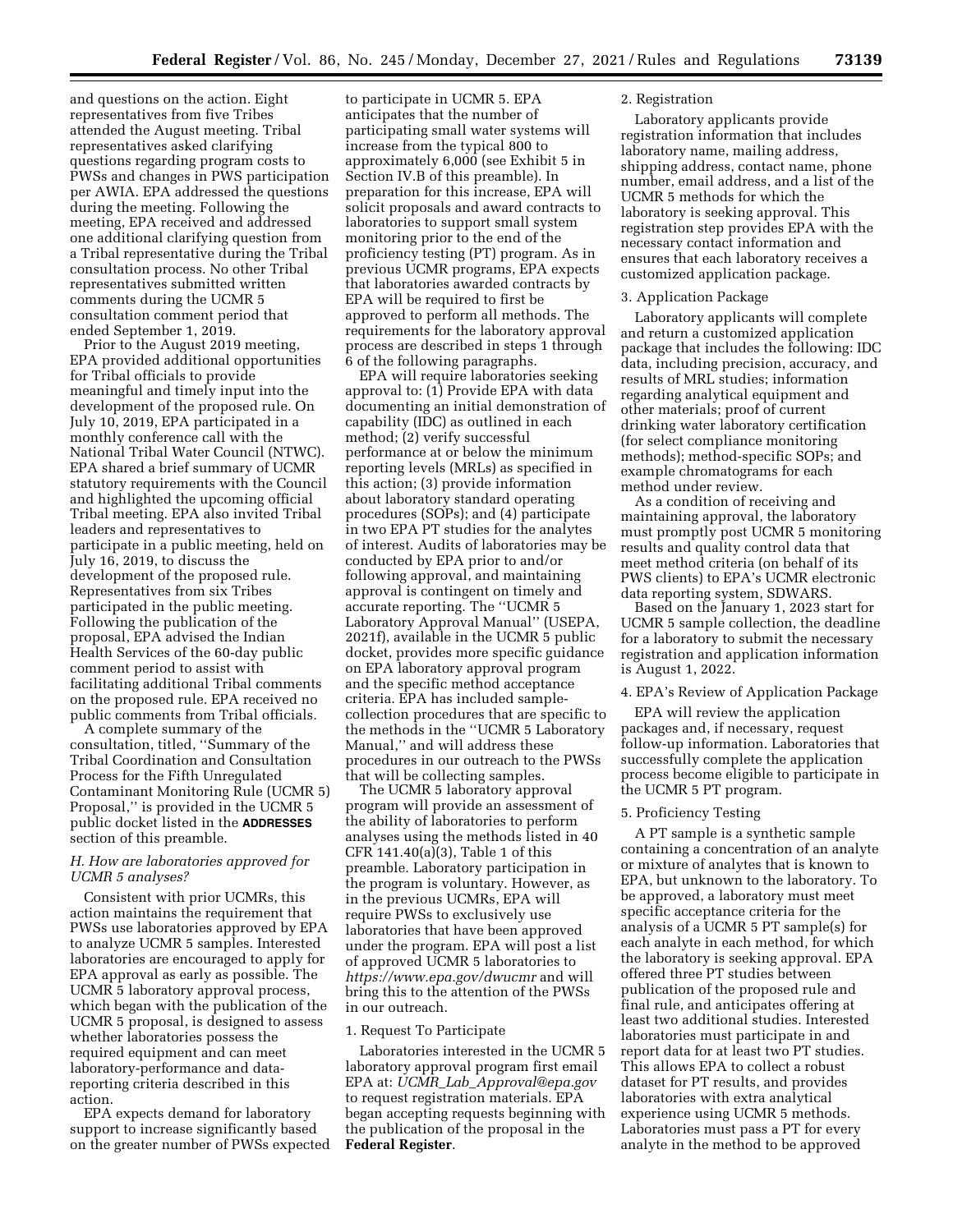for that method and may participate in multiple PT studies in order to produce passing results for each analyte. EPA has taken this approach in UCMR 5, recognizing that EPA Method 533 contains 25 analytes. EPA does not expect to conduct additional PT studies after the start of PWS monitoring; however, EPA expects to conduct laboratory audits (remote and/or on-site) throughout the implementation of UCMR 5 on an as needed and/or random basis. Initial laboratory approval is contingent on successful completion of PT studies, which includes properly uploading the PT results to SDWARS. Continued laboratory approval is contingent on successful completion of the audit process and satisfactorily meeting all the other stated conditions.

#### 6. Written EPA Approval

For laboratories that have already successfully completed steps 1 through 5, EPA sent the laboratory a notification letter listing the methods for which approval was ''pending'' (*i.e.,* pending promulgation of this final rule). Because no changes have been made to the final rule that impact the laboratory approval program, laboratories that received pending-approval letters will be notified of full approval without further action on their part. Approval actions for additional laboratories that successfully complete steps 1 through 5 will also be documented by EPA in writing.

## *I. What documents are being incorporated by reference?*

The following methods are being incorporated by reference into this section for UCMR 5 monitoring. All method material is available for inspection electronically at *[https://](https://www.regulations.gov) [www.regulations.gov](https://www.regulations.gov)* (Docket ID No. EPA–HQ–OW–2020–0530), or from the sources listed for each method. The methods that may be used to support monitoring under this final rule are as follows:

1. Methods From the U.S.

Environmental Protection Agency

The following methods are available at EPA's Docket No. EPA–HQ–OW– 2020–0530.

(i) EPA Method 200.7 ''Determination of Metals and Trace Elements in Water and Wastes by Inductively Coupled Plasma-Atomic Emission Spectrometry,'' Revision 4.4, 1994. Available at *[https://www.epa.gov/esam/](https://www.epa.gov/esam/method-2007-determination-metals-and-trace-elements-water-and-wastes-inductively-coupled-plasma)  [method-2007-determination-metals](https://www.epa.gov/esam/method-2007-determination-metals-and-trace-elements-water-and-wastes-inductively-coupled-plasma)[and-trace-elements-water-and-wastes](https://www.epa.gov/esam/method-2007-determination-metals-and-trace-elements-water-and-wastes-inductively-coupled-plasma)[inductively-coupled-plasma.](https://www.epa.gov/esam/method-2007-determination-metals-and-trace-elements-water-and-wastes-inductively-coupled-plasma)* This is an

EPA method for the analysis of metals and trace elements in water by ICP–AES and may be used to measure lithium during UCMR 5. See also the discussion of non-EPA alternative methods for lithium in this section.

(ii) EPA Method 533 ''Determination of Per- and Polyfluoroalkyl Substances in Drinking Water by Isotope Dilution Anion Exchange Solid Phase Extraction and Liquid Chromatography/Tandem Mass Spectrometry,'' November 2019, EPA 815–B–19–020. Available at *[https://www.epa.gov/](https://www.epa.gov/dwanalyticalmethods/analytical-methods-developed-epa-analysis-unregulated-contaminants)  [dwanalyticalmethods/analytical](https://www.epa.gov/dwanalyticalmethods/analytical-methods-developed-epa-analysis-unregulated-contaminants)[methods-developed-epa-analysis](https://www.epa.gov/dwanalyticalmethods/analytical-methods-developed-epa-analysis-unregulated-contaminants)[unregulated-contaminants.](https://www.epa.gov/dwanalyticalmethods/analytical-methods-developed-epa-analysis-unregulated-contaminants)* This is an EPA method for the analysis PFAS in drinking water using SPE and LC/MS/ MS and is to be used to measure 25 PFAS during UCMR 5 (11Cl-PF3OUdS, 8:2 FTS, 4:2 FTS, 6:2 FTS, ADONA, 9Cl-PF3ONS, HFPO–DA (GenX), NFDHA, PFEESA, PFMPA, PFMBA, PFBS, PFBA, PFDA, PFDoA, PFHpS, PFHpA, PFHxS, PFHxA, PFNA, PFOS, PFOA, PFPeS, PFPeA, and PFUnA).

(iii) EPA Method 537.1 ''Determination of Selected Per- and Polyfluorinated Alkyl Substances in Drinking Water by Solid Phase Extraction and Liquid Chromatography/ Tandem Mass Spectrometry (LC/MS/ MS),'' Version 2.0, March 2020, EPA/ 600/R–20/006. Available at *[https://](https://www.epa.gov/dwanalyticalmethods/analytical-methods-developed-epa-analysis-unregulated-contaminants) [www.epa.gov/dwanalyticalmethods/](https://www.epa.gov/dwanalyticalmethods/analytical-methods-developed-epa-analysis-unregulated-contaminants)  [analytical-methods-developed-epa](https://www.epa.gov/dwanalyticalmethods/analytical-methods-developed-epa-analysis-unregulated-contaminants)[analysis-unregulated-contaminants.](https://www.epa.gov/dwanalyticalmethods/analytical-methods-developed-epa-analysis-unregulated-contaminants)*  This is an EPA method for the analysis of PFAS in drinking water using SPE and LC/MS/MS and is to be used to measure four PFAS during UCMR 5 (NEtFOSAA, NMeFOSAA, PFTA, and PFTrDA).

2. Alternative Methods From American Public Health Association—Standard Methods (SM)

The following methods are from American Public Health—Standard Methods (SM), 800 I Street NW, Washington, DC 20001–3710.

(i) ''Standard Methods for the Examination of Water & Wastewater,'' 23rd edition (2017).

(a) SM 3120 B, ''Metals by Plasma Emission Spectroscopy (2017): Inductively Coupled Plasma (ICP) Method.'' This is a Standard Method for the analysis of metals in water and wastewater by emission spectroscopy using ICP and may be used for the analysis of lithium.

(ii) ''Standard Methods Online,'' approved 1999. Available for purchase at *[https://www.standardmethods.org.](https://www.standardmethods.org)* 

(a) SM 3120 B, ''Metals by Plasma Emission Spectroscopy: Inductively Coupled Plasma (ICP) Method, Standard Methods Online,'' revised December 14, 2020. This is a Standard Method for the

analysis of metals in water and wastewater by emission spectroscopy using ICP and may be used for the analysis of lithium.

3. Methods From ASTM International

The following methods are from ASTM International, 100 Barr Harbor Drive, West Conshohocken, PA 19428– 2959.

(i) ASTM D1976–20, ''Standard Test Method for Elements in Water by Inductively-Coupled Plasma Atomic Emission Spectroscopy,'' approved May 1, 2020. Available for purchase at *[https://www.astm.org/Standards/](https://www.astm.org/Standards/D1976.htm)  [D1976.htm.](https://www.astm.org/Standards/D1976.htm)* This is an ASTM method for the analysis of elements in water by ICP–AES and may be used to measure lithium.

### **IV. Description of Final Rule and Summary of Responses to Public Comments**

EPA published ''Revisions to the Unregulated Contaminant Monitoring Rule (UCMR 5) for Public Water Systems and Announcement of Public Meeting;'' Proposed Rule, on March 11, 2021 (86 FR 13846, (USEPA, 2021g)). The UCMR 5 proposal identified three EPA analytical methods, and multiple alternative methods, to support water system monitoring for 30 UCMR 5 contaminants (29 PFAS and lithium) and detailed other potential changes relative to UCMR 4. Among the other changes reflected in the UCMR 5 proposal were the following: Requirement for water systems serving 3,300 to 10,000 people to monitor per AWIA requirements ''subject to the availability of appropriations''; provisions for sampling frequency, timing, and locations; submission timeframe for GWRMPs; data reporting timeframes; and reporting requirements.

EPA received 75 sets of comments from 72 public commenters, including other federal agencies, state and local governments, utilities and utility stakeholder organizations, laboratories, academia, non-governmental organizations, and other interested stakeholders. After considering the comments, EPA developed the final UCMR 5 as described in Exhibit 3 of this preamble. Except as noted, the UCMR 5 final rule approach is consistent with the proposed rule. A track-changes version of the rule language, comparing UCMR 4 to UCMR 5, (''Revisions to 40 CFR 141.35 and 141.40'' (USEPA, 2021h)), is included in the electronic docket listed in the **ADDRESSES** section of this preamble.

This section summarizes key aspects of this final rule and the associated comments received in response to the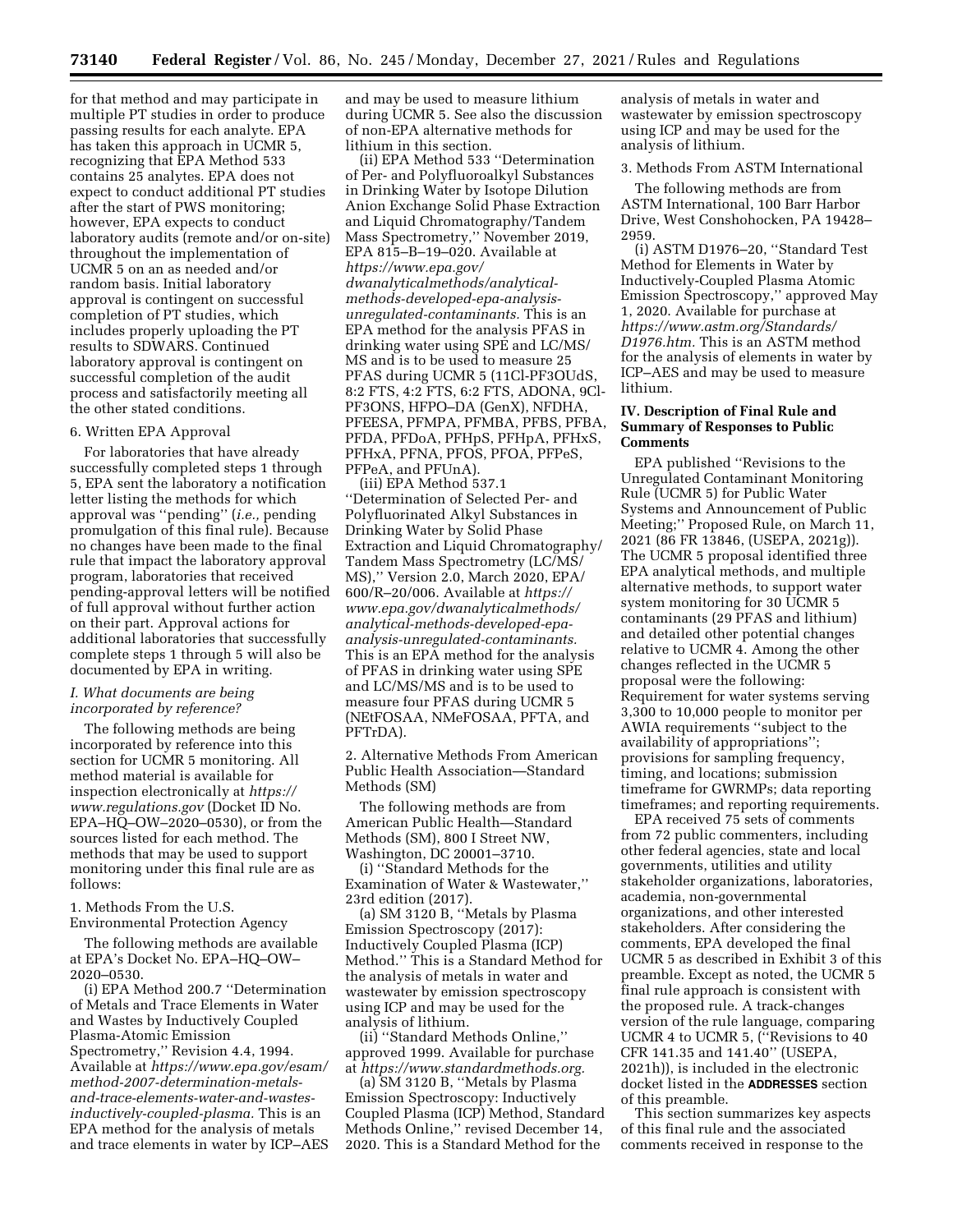proposed rule. EPA has compiled all public comments and EPA's responses in the ''Response to Comments on the

Fifth Unregulated Contaminant Monitoring Rule (UCMR 5) Proposal,'' (USEPA, 2021i), which can be found in the electronic docket listed in the **ADDRESSES** section of this preamble.

| EXHIBIT 3-KEY ELEMENTS OF FINAL UCMR 5 |
|----------------------------------------|
|----------------------------------------|

| CFR rule section                                                                                     |                                                                                       | Description of section                                                                                                                                                                                                                                                                                                                                                                                                    | Corresponding    |  |
|------------------------------------------------------------------------------------------------------|---------------------------------------------------------------------------------------|---------------------------------------------------------------------------------------------------------------------------------------------------------------------------------------------------------------------------------------------------------------------------------------------------------------------------------------------------------------------------------------------------------------------------|------------------|--|
| Number                                                                                               | Title                                                                                 |                                                                                                                                                                                                                                                                                                                                                                                                                           | preamble section |  |
| 40 CFR 141.40(a)(3)<br>40 CFR 141.35(d), 40 CFR<br>141.40(a)(2)(ii), and 40 CFR<br>141.40(a)(4)(ii). | Contaminants in UCMR 5<br>Scope of UCMR 5 applicability                               | Maintains proposed list of 29 PFAS and lithium for monitoring<br>Revises the scope of UCMR 5 to reflect that small CWSs and<br>NTNCWSs serving 25 to 10,000 people will monitor (consistent<br>with AWIA), if they are notified by the agency.                                                                                                                                                                            | IV.A<br>IV.B     |  |
| 40 CFR 141.40(a)(i)(B)                                                                               | Sampling frequency and timing                                                         | Maintains proposed sample frequency (four sample events for SW,<br>two sample events for GW).                                                                                                                                                                                                                                                                                                                             | IV.C             |  |
| 40 CFR 141.35(c)(3)                                                                                  | Sampling locations and Ground<br>Water Representative Moni-<br>toring Plans (GWRMPs). | Maintains proposed flexibility for PWSs to submit a GWRMP pro-<br>posal to EPA.                                                                                                                                                                                                                                                                                                                                           | IV.D             |  |
| 40 CFR 141.35(c)(6)(ii) and 40<br>CFR 141.40(a)(5)(vi).                                              | Reporting timeframe                                                                   | Maintains proposed timeframe ("within 90 days from the sample col-<br>lection date") for laboratories to post and approve analytical results<br>in EPA's electronic data reporting system (for review by the PWS).<br>Maintains proposed timeframe ("30 days from when the laboratory<br>posts the data to EPA's electronic data reporting system") for<br>PWSs to review, approve, and submit data to the state and EPA. | IV.E             |  |
| 40 CFR 141.35(e)                                                                                     | Reporting requirements                                                                | Removes one proposed data element, maintains 27 proposed data<br>elements, and clarifies the use of state data.                                                                                                                                                                                                                                                                                                           | IV.F             |  |
| 40 CFR 141.40(a)(3)                                                                                  | Minimum reporting levels (MRL)                                                        |                                                                                                                                                                                                                                                                                                                                                                                                                           | IV.G             |  |

#### *A. What contaminants must be monitored under UCMR 5?*

#### 1. This Final Rule

EPA is maintaining the proposed list of UCMR 5 contaminants and the methods associated with analyzing those contaminants (see Exhibit 4 of this preamble). Further information on the prioritization process, as well as contaminant-specific information (*e.g.,*  source, use, production, release, persistence, mobility, health effects, and occurrence), that EPA used to select the analyte list, is contained in

''Information Compendium for Contaminants for the Final Unregulated Contaminant Monitoring Rule (UCMR 5)'' (USEPA, 2021e). This Information Compendium can be found in the electronic docket listed in the **ADDRESSES** section of this preamble.

#### EXHIBIT 4—UCMR 5 ANALYTES

#### **Twenty-five Per- and Polyfluoroalkyl Substances (PFAS) using EPA Method 533 (SPE LC/MS/MS): 1**

| 11-chloroeicosafluoro-3-oxaundecane-1-sulfonic acid (11Cl-PF3OUdS) | perfluorodecanoic acid (PFDA).         |
|--------------------------------------------------------------------|----------------------------------------|
|                                                                    | perfluorododecanoic acid (PFDoA).      |
|                                                                    | perfluoroheptanesulfonic acid (PFHpS). |
|                                                                    | perfluoroheptanoic acid (PFHpA).       |
|                                                                    | perfluorohexanesulfonic acid (PFHxS).  |
| 9-chlorohexadecafluoro-3-oxanone-1-sulfonic acid (9CI-PF3ONS)      | perfluorohexanoic acid (PFHxA).        |
| hexafluoropropylene oxide dimer acid (HFPO-DA) (GenX)              | perfluorononanoic acid (PFNA).         |
|                                                                    | perfluorooctanesulfonic acid (PFOS).   |
|                                                                    | perfluorooctanoic acid (PFOA).         |
|                                                                    | perfluoropentanesulfonic acid (PFPeS). |
|                                                                    | perfluoropentanoic acid (PFPeA).       |
|                                                                    | perfluoroundecanoic acid (PFUnA).      |
| perfluorobutanoic acid (PFBA).                                     |                                        |

#### **Four Per- and Polyfluoroalkyl Substances (PFAS) using EPA Method 537.1 (SPE LC/MS/MS): 2**

# **One Metal/Pharmaceutical using EPA Method 200.7 (ICP–AES) 3 or alternate SM 4 or ASTM: 5**

lithium.

1EPA Method 533 (Solid phase extraction (SPE) liquid chromatography/tandem mass spectrometry (LC/MS/MS)) (USEPA, 2019b).

- <sup>2</sup>EPA Method 537.1 Version 2.0 (Solid phase extraction (SPE) liquid chromatography/tandem mass spectrometry (LC/MS/MS)) (USEPA,<br>2020).
	- 3EPA Method 200.7 (Inductively coupled plasma-atomic emission spectrometry (ICP–AES)) (USEPA, 1994).

4Standard Methods (SM) 3120 B (SM, 2017) or SM 3120 B–99 (SM Online, 1999).

5ASTM International (ASTM) D1976–20 (ASTM, 2020).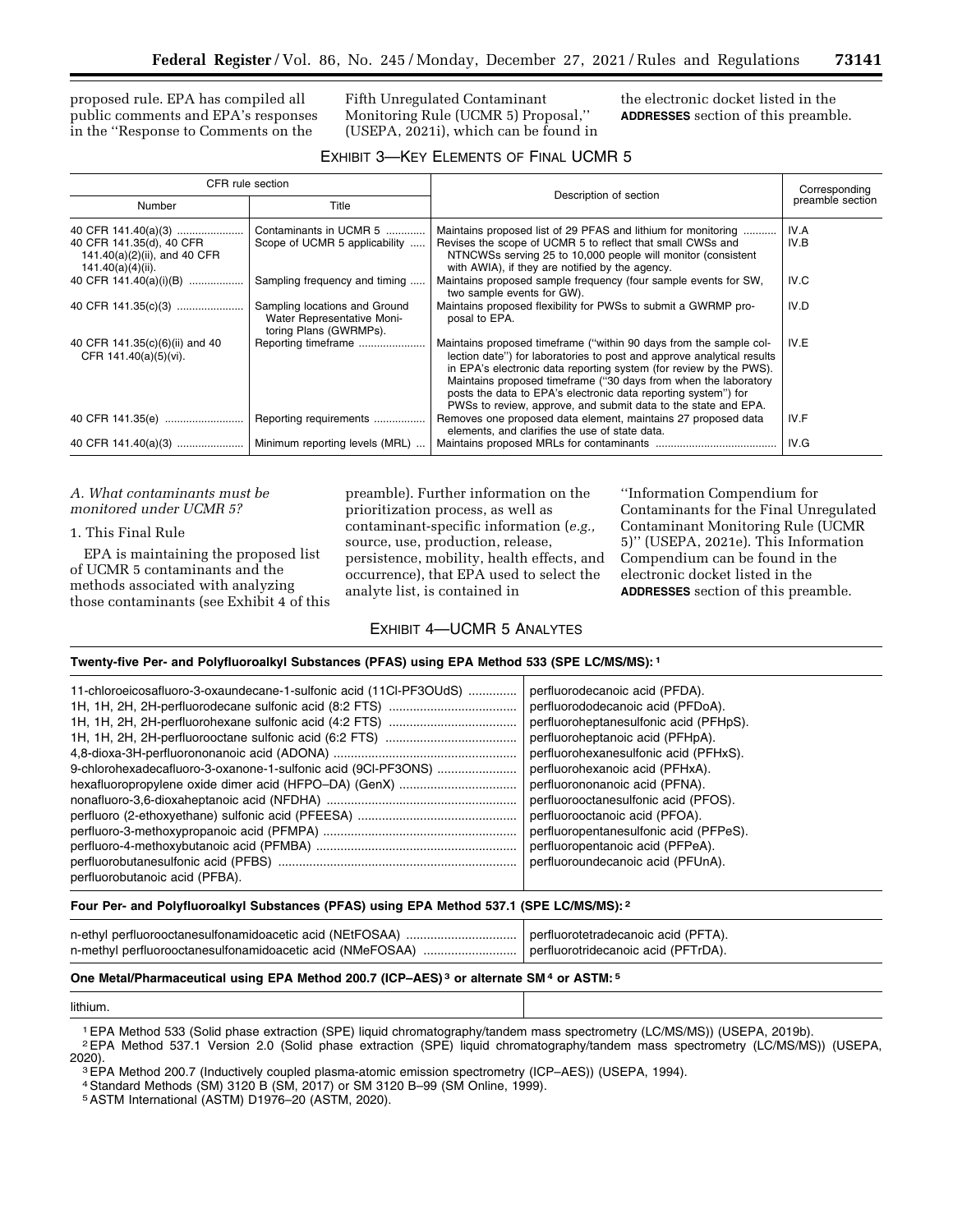### 2. Summary of Major Comments and EPA Responses

Those who expressed an opinion about the proposed UCMR 5 analytes were supportive of EPA's inclusion of the 29 PFAS and lithium. Commenters expressed mixed opinions on the consideration of additional contaminants, particularly ''aggregate PFAS,'' *Legionella pneumophilia,*  haloacetonitriles, and 1,2,3 trichloropropane. The major comments and EPA responses regarding these contaminants are summarized in the discussion that follows.

# a. Aggregate PFAS Measure

EPA received multiple comments encouraging the agency to validate and include a total organic fluorine (TOF) and/or total oxidizable precursors (TOP) technique in UCMR 5 as a screening tool to determine ''total PFAS.'' EPA also received comments expressing concern for the limitations of the analytical methodologies, including a lack of sensitivity and specificity for PFAS using TOF.

EPA has not identified a complete, validated, peer-reviewed aggregate PFAS method with the appropriate specificity and sensitivity to support UCMR 5 monitoring. EPA's Office of Water and Office of Research and Development are currently developing and evaluating methodologies for broader PFAS analysis in drinking water, however, the measurement approaches are subject to significant technical challenges. The sensitivity of TOF is currently in the low  $\mu$ g/L range, as opposed to the low ng/L range of interest required for PFAS analysis in drinking water. TOF is also not specific to PFAS. TOP, while focusing on PFAS, is limited to measuring compounds that can be detected by LC/MS/MS and the technique requires two LC/MS/MS analyses; one before oxidation and one after oxidation. EPA is evaluating the TOP approach to understand the degree to which certain precursors are oxidized, and subsequently measurable by LC/MS/MS, as well as the degree to which PFAS that were measured in the pre-oxidation sample are still measured post-oxidation.

EPA is also monitoring progress by commercial laboratories and academia. In 2020 and 2021, EPA contacted commercial laboratories that advertised TOF capability, and these laboratories indicated that they had not yet commercialized the TOF method (see Appendix 4 in ''Response to Comments on the Fifth Unregulated Contaminant Monitoring Rule (UCMR 5) Proposal,'' (USEPA, 2021i), which can be found in

the electronic docket listed in the **ADDRESSES** section of this preamble). TOP has been more widely commercialized but is often used as an exploratory tool to estimate precursors.

In summary, there are still analytical challenges leading to uncertainties in the results using the TOF and TOP techniques. More research and method refinement are needed before a peerreviewed validated method that meets UCMR quality control needs is available to address PFAS more broadly.

#### b. Legionella Pneumophila

Some comments supported EPA's proposal to not include *Legionella pneumophila* in UCMR 5, while others encouraged EPA to add it. EPA has decided not to include *Legionella pneumophila* in the final UCMR 5.

Under EPA's Surface Water Treatment Rule (SWTR), EPA established NPDWRs for *Giardia,* viruses, *Legionella,*  turbidity and heterotrophic bacteria and set maximum contaminant level goals of zero for *Giardia lamblia,* viruses and *Legionella pneumophila* (54 FR 27486, June 29, 1989 (USEPA, 1989)). EPA is currently examining opportunities to enhance protection against *Legionella pneumophila* through revisions to the suite of Microbial and Disinfection Byproduct (MDBP) rules. In addition to the SWTR, the MDBP suite includes the Stage 1 and Stage 2 Disinfectants and Disinfection Byproduct Rules; the Interim Enhanced Surface Water Treatment Rule; and the Long Term 1 Enhanced Surface Water Treatment Rule.

As stated in the conclusions from EPA's third ''Six-Year Review of Drinking Water Standards'' (82 FR 3518, January 11, 2017 (USEPA, 2017)), ''EPA identified the following NPDWRs under the SWTR as candidates for revision, because of the opportunity to further reduce residual risk from pathogens (including opportunistic pathogens such as *Legionella*) beyond the risk addressed by the current SWTR.'' In accordance with the dates in the Settlement Agreement between EPA and Waterkeeper Alliance (*Waterkeeper Alliance, Inc.* v. *U.S. EPA,* No. 1:19–cv– 00899–LJL (S.D.N.Y. Jun. 1, 2020)), the agency anticipates signing a proposal for revisions to the MDBP rules and a final action on the proposal by July 31, 2024 and September 30, 2027, respectively. EPA has concluded that UCMR 5 data collection for *Legionella pneumophila*  would not be completed in time to meaningfully inform MDBP revision and that UCMR 5 data for *Legionella pneumophila* would soon lack significance because it would not reflect conditions in water systems after any

regulatory revisions become effective (because water quality would be expected to change as a result of PWSs complying with such regulatory revisions).

EPA estimates that *Legionella pneumophila* monitoring under UCMR 5 would have added \$10.5 million in new expenses for large PWSs, \$20 million in new expenses for the agency for small system monitoring, and \$0.5 million in new expenses for small PWSs and states over the 5-year UCMR period. Because the data would not be available in time to inform MDBP regulatory revisions and because MDBP revisions could change the presence of *Legionella pneumophila* in drinking water distribution systems (*Legionella*  occurrence may change, for example, if the required minimum disinfectant residual concentration is higher following MDBP revisions), EPA concluded that the expense of this monitoring is not warranted given the limited utility of the data.

### c. Haloacetonitriles

Some commenters agreed with EPA's rationale for not including the four unregulated haloacetonitrile disinfection byproducts (DBPs) in UCMR 5, while others encouraged EPA to include them. EPA has decided not to include haloacetonitrile DBPs in the final UCMR 5.

As was the case with *Legionella pneumophila,* EPA has concluded that UCMR 5 data collection for haloacetonitriles would not be completed in time to meaningfully inform MDBP revision and that UCMR 5 data would not reflect conditions in water systems after any regulatory revisions become effective (haloacetonitrile occurrence may change, for example, if the required minimum disinfectant residual concentration is higher following MDBP revisions).

As with *Legionella pneumophila,*  inclusion of haloacetonitriles in UCMR 5 would introduce significant monitoring and reporting complexity and cost compared to the sampling design for PFAS and lithium. If haloacetonitriles were to be added to UCMR 5, most of the additional expenses would be borne by large PWSs (for analysis of their samples) and EPA (for analysis of samples from small PWSs). EPA estimates this would result in \$13 million in new expenses for large PWSs, \$19 million in new expenses for the agency, and \$0.5 million in new expenses for small PWSs and states over the 5-year UCMR period.

Because the data would not be available in time to inform MDBP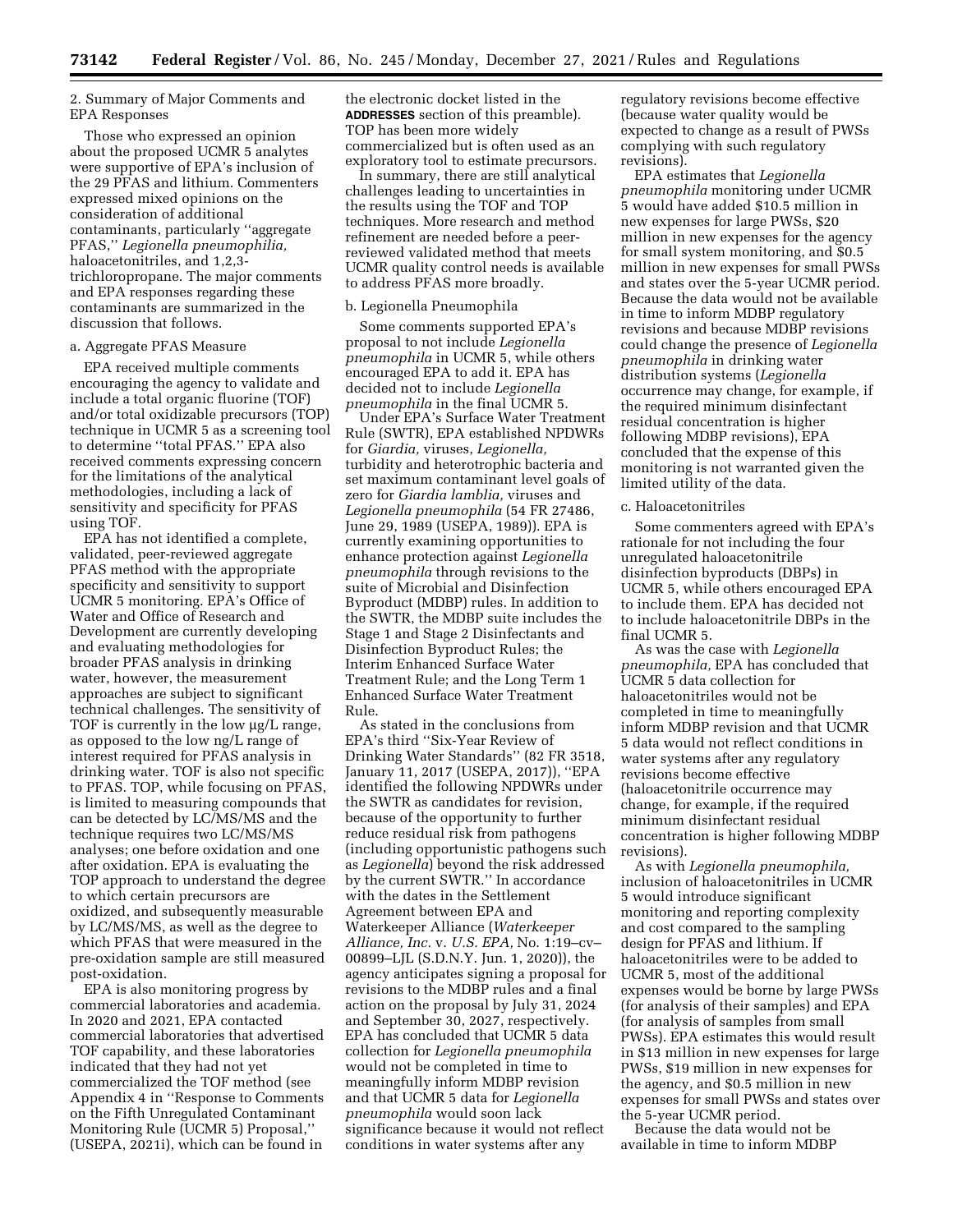regulatory revisions and because MDBP revisions could change the presence of haloacetonitriles in drinking water distribution systems, EPA concluded that the expense of this monitoring is not warranted given the limited utility of the data.

#### d. 1,2,3-Trichloropropane

EPA received some comments that support the agency's proposed decision to not include 1,2,3-trichloropropane (1,2,3-TCP) monitoring in UCMR 5, and others recommending that 1,2,3-TCP be included. EPA concluded that appropriate analytical methods are not currently available to support additional UCMR data collection (*i.e.,* above and beyond the data collection under UCMR 3 (USEPA, 2019c)).

Several commenters suggested that EPA consider analytical methods to monitor for 1,2,3-trichloropropane at lower levels. They suggested, for example, that the agency use California method SRL–524M (California DHS, 2002), which is prescribed by the state for compliance monitoring at  $0.005 \mu$ g/ L (5 ng/L). EPA has reviewed SRL 524M and determined that the associated quality control (QC) and IDC criteria do not meet the EPA's needs for drinking water analysis. See also EPA's ''Response to Comments on the Fifth Unregulated Contaminant Monitoring Rule (UCMR 5) Proposal,'' (USEPA, 2021i), which can be found in the electronic docket listed in the **ADDRESSES** section of this preamble.

Occurrence data collected during UCMR 3 (77 FR 26072, May 2, 2012 (USEPA, 2012)) for 1,2,3 trichloropropane may be found at *[https://www.epa.gov/dwucmr/](https://www.epa.gov/dwucmr/occurrence-data-unregulated-contaminant-monitoring-rule#3) [occurrence-data-unregulated](https://www.epa.gov/dwucmr/occurrence-data-unregulated-contaminant-monitoring-rule#3)[contaminant-monitoring-rule#3.](https://www.epa.gov/dwucmr/occurrence-data-unregulated-contaminant-monitoring-rule#3)* 

#### *B. What is the UCMR 5 sampling design?*

#### 1. This Final Rule

EPA has utilized up to three different tiers of contaminant monitoring, associated with three different ''lists'' of contaminants, in past UCMRs. EPA designed the monitoring tiers to reflect the availability and complexity of analytical methods, laboratory capacity, sampling frequency, and cost. The Assessment Monitoring tier is the

largest in scope and is used to collect data to determine the national occurrence of ''List 1'' contaminants for the purpose of estimating national population exposure. Assessment Monitoring has been used in the four previous UCMRs to collect occurrence data from all systems serving more than 10,000 people and a representative sample of 800 smaller systems. Consistent with AWIA, the Assessment Monitoring approach was redesigned for UCMR 5 and reflects the plan, subject to additional appropriations being made available for this purpose, that would require all systems serving 3,300 or more people and a representative sample of systems serving 25 to 3,299 people to perform monitoring (USEPA, 2021a). The population-weighted sampling design for the nationally representative sample of small systems (used in previous UCMR cycles to select 800 systems serving 25 to 10,000 people and used in UCMR 5 to select 800 systems serving 25 to 3,299 people) calls for the sample to be stratified by water source type (ground water or surface water), service size category, and state (where each state is allocated a minimum of two systems in its State Monitoring Plan). The allowable margin of error at the 99 percent confidence level is ±1 percent for an expected contaminant occurrence of 1 percent at the national level. Assessment Monitoring is the primary tier used for contaminants and generally relies on analytical methods that use more common techniques that are expected to be widely available. EPA has used an Assessment Monitoring tier for 72 contaminants and contaminant groups over the course of UCMR 1 through UCMR 4. The agency is exclusively requiring Assessment Monitoring in UCMR 5. This monitoring approach yields the most complete set of occurrence data to support EPA's decision making.

2. Summary of Major Comments and EPA Responses

Many commenters expressed support for the increase in small system Assessment Monitoring, with no opposition to the inclusion of all PWSs serving 3,300 to 10,000 people in UCMR 5. The U.S. Small Business

Administration asked that EPA clarify small-system responsibilities in the event of inadequate EPA funding to fully support the envisioned monitoring.

Recognizing the uncertainty in funding from year-to-year, the agency will implement a ''monitor if notified'' approach for PWSs serving 25 to 10,000 people. In 2022, EPA will notify the approximately 6,000 small PWSs tentatively selected for the expanded UCMR 5 (all PWSs serving 3,300 to 10,000 people and a statistically-based, nationally representative set of 800 PWSs serving 25 to 3,299 people) of their anticipated UCMR 5 monitoring requirements; that initial notification will specify that monitoring is conditioned on EPA having sufficient funds and will be confirmed in a second notification. Upon receiving appropriations for a particular year, EPA will determine the number of small PWSs whose monitoring is covered by the appropriations, and notify the included small PWSs of their upcoming requirements at least six months prior to their scheduled monitoring. EPA has made minor edits to 40 CFR 141.35 and 40 CFR 141.40 for consistency with this approach.

Additionally, to ensure that EPA has access to a nationally representative set of small-system data, even in the absence of sufficient appropriations to support the planned monitoring by small systems, a statistically-based nationally representative set of 800 PWSs will also be selected from among the PWSs serving 25 to 10,000 people. An updated description of the statistical approach for the nationally representative samples for UCMR 5 is available in the docket as ''Selection of Nationally Representative Public Water Systems for the Unregulated Contaminant Monitoring Rule: 2021 Update'' (USEPA 2021a).

To minimize the impact of the final rule on small systems (those serving 25 to 10,000 people), EPA pays for their sample kit preparation, sample shipping fees, and sample analysis. Large systems (those serving more than 10,000 people) pay for all costs associated with their monitoring. Exhibit 5 of this preamble shows a summary of the estimated number of PWSs subject to monitoring.

#### EXHIBIT 5—SYSTEMS EXPECTED TO PARTICIPATE IN UCMR 5 MONITORING

| System size<br>(number of people served)                                                    | National sample: Assessment monitoring design<br>List 1 chemicals            | Total number of<br>systems per size<br>category |
|---------------------------------------------------------------------------------------------|------------------------------------------------------------------------------|-------------------------------------------------|
| Small Systems <sup>1</sup> (25-3,299)<br>Small Systems <sup>12</sup> (3,300-<br>$10,000$ ). | All systems (CWSs and NTNCWSs) subject to the availability of appropriations | 4800<br>45.147                                  |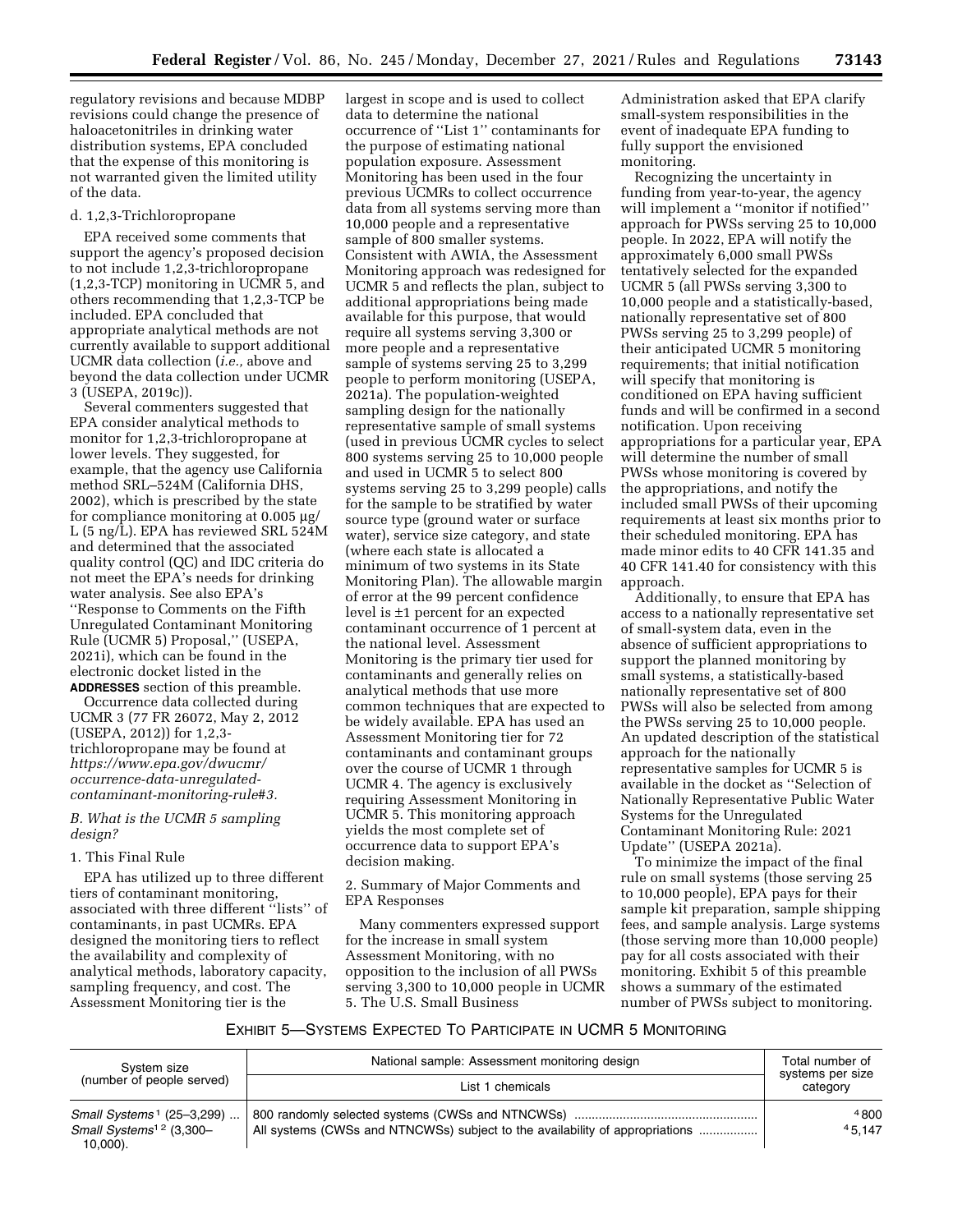| National sample: Assessment monitoring design<br>System size<br>(number of people served) |                  | Total number of<br>systems per size |  |
|-------------------------------------------------------------------------------------------|------------------|-------------------------------------|--|
|                                                                                           | List 1 chemicals | category                            |  |
| Large Systems <sup>3</sup> (10,001 and<br>over).                                          |                  | 4.364                               |  |
| Total                                                                                     |                  | 10,311                              |  |

# EXHIBIT 5—SYSTEMS EXPECTED TO PARTICIPATE IN UCMR 5 MONITORING—Continued

<sup>1</sup> EPA pays for all analytical costs associated with monitoring at small systems.

2 Counts for small PWSs serving 3,300–10,000 people are approximate.

<sup>3</sup> Large system counts are approximate.

4 In the absence of appropriations to support monitoring at all PWSs serving 3,300 to 10,000 people, EPA could instead include as few as 400 PWSs serving 25 to 3,299 people and 400 PWSs serving 3,300 to 10,000 people (for a representative sample of 800 PWSs serving 25 to 10,000 people).

### *C. What is the sampling frequency and timing?*

#### 1. This Final Rule

This final rule maintains the proposed sampling frequency and timeframe for Assessment Monitoring. On a persystem basis, the anticipated number of samples collected by each system is consistent with sample collection during prior UCMR cycles (although, as described elsewhere in this document, the number of water systems expected to participate in UCMR 5 is significantly greater under this final rule per AWIA). Water systems will be required to collect samples based on the typical UCMR sampling frequency and timeframe as follows: For surface water, ground water under the direct influence of surface water, and mixed locations, sampling will take place for four consecutive quarters over the course of 12 months (total of 4 sampling events). Sampling events will occur three months apart. For example, if the first sample is taken in January, the second will then occur anytime in April, the third will occur anytime in July, and the fourth will occur anytime in October. For ground water locations, sampling will take place twice over the course of 12 months (total of 2 sampling events). Sampling events will occur five to seven months apart. For example, if the first sample is taken in April, the second sample will then occur anytime in September, October, or November.

EPA, in conjunction with the states, will initially determine schedules (year and months of monitoring) for large water systems. Thereafter, large PWSs will have an opportunity to modify this initial schedule for planning purposes or other reasons (*e.g.,* to spread costs over multiple years, if a sampling location will be closed during the scheduled month of monitoring, etc.). EPA will schedule and coordinate small system monitoring (for PWSs serving 3,300 to 10,000 people and for the nationally representative sample of

smaller PWSs) by working closely with partnering states. State Monitoring Plans provide an opportunity for states to review and revise the initial sampling schedules developed by EPA (see discussion of State Monitoring Plans in Section III.D of this preamble).

2. Summary of Major Comments and EPA Responses

EPA received two comments recommending that the agency reduce the sampling frequency for both ground water (GW) and surface water (SW) systems, including a suggestion that UCMR 5 require only one sample per system. EPA concluded that less frequent data collection would affect the integrity of the data and result in insufficient data to fulfill the needs envisioned by the 1996 SDWA Amendments, particularly with regard to supporting the Administrator's regulatory determinations and drinking water regulation development. Maintaining the proposed sampling frequency allows the resulting contaminant data to be analyzed for temporal variability, in addition to between-system variability. These analyses are not possible with a singlesample structure. When making regulatory determinations, EPA evaluates the number of systems (and populations) with means or single measured values above health levels of concern, as both values provide important information.

EPA acknowledges that based on UCMR 3 (77 FR 26072, May 2, 2012 (USEPA, 2012)) data, the correlation between results from multiple sample events can be high; however, the approach suggested by commenters would yield less accurate data for several reasons. EPA's assessment of sampling frequency using UCMR 3 and UCMR 4 data (see Appendix 2 in ''Response to Comments on the Fifth Unregulated Contaminant Monitoring Rule (UCMR 5) Proposal,'' (USEPA, 2021i), which can be found in the

electronic docket listed in the **ADDRESSES** section of this preamble) shows that for both SW and GW systems, there are numerous cases where occurrence is notably different between sample events. Focusing first on UCMR 3 results for PWS with SW sources, the number of sample points at which PFOS was measured at or above the MRL was 108 percent greater when considering multiple sample events, versus only considering the first sample event. There were multiple occasions where the results from the first sample event were below the health-based reference concentration while subsequent results were above it. Looking at UCMR 3 results for PWSs with GW sources, PFOS was measured at or above the MRL at 26 percent more sample points in the second sample event relative to the first. Similar to the UCMR 3 results for SW systems, there were multiple occasions where the second result from a GW system exceeded the reference concentration while the first result did not.

Some commenters suggested that between-system variability is much greater for PFAS than within-system variability. While it may be less than between-system variability, withinsystem variability can still be important. Shifting to a single sample prevents reasonable assessments of withinsystem variability and limits the ability to observe between-system variability estimates. This would then drastically reduce the ability to characterize uncertainty.

Additionally, although the provisions of AWIA could include the addition of approximately 5,200 more PWSs to UCMR 5 relative to earlier cycles and thus capture more spatial variation in the resulting dataset, it is important to note that spatial variation is different than temporal or seasonal variation. Capturing more of one does not diminish the influence of the others on national occurrence data and reducing the frequency of sampling eliminates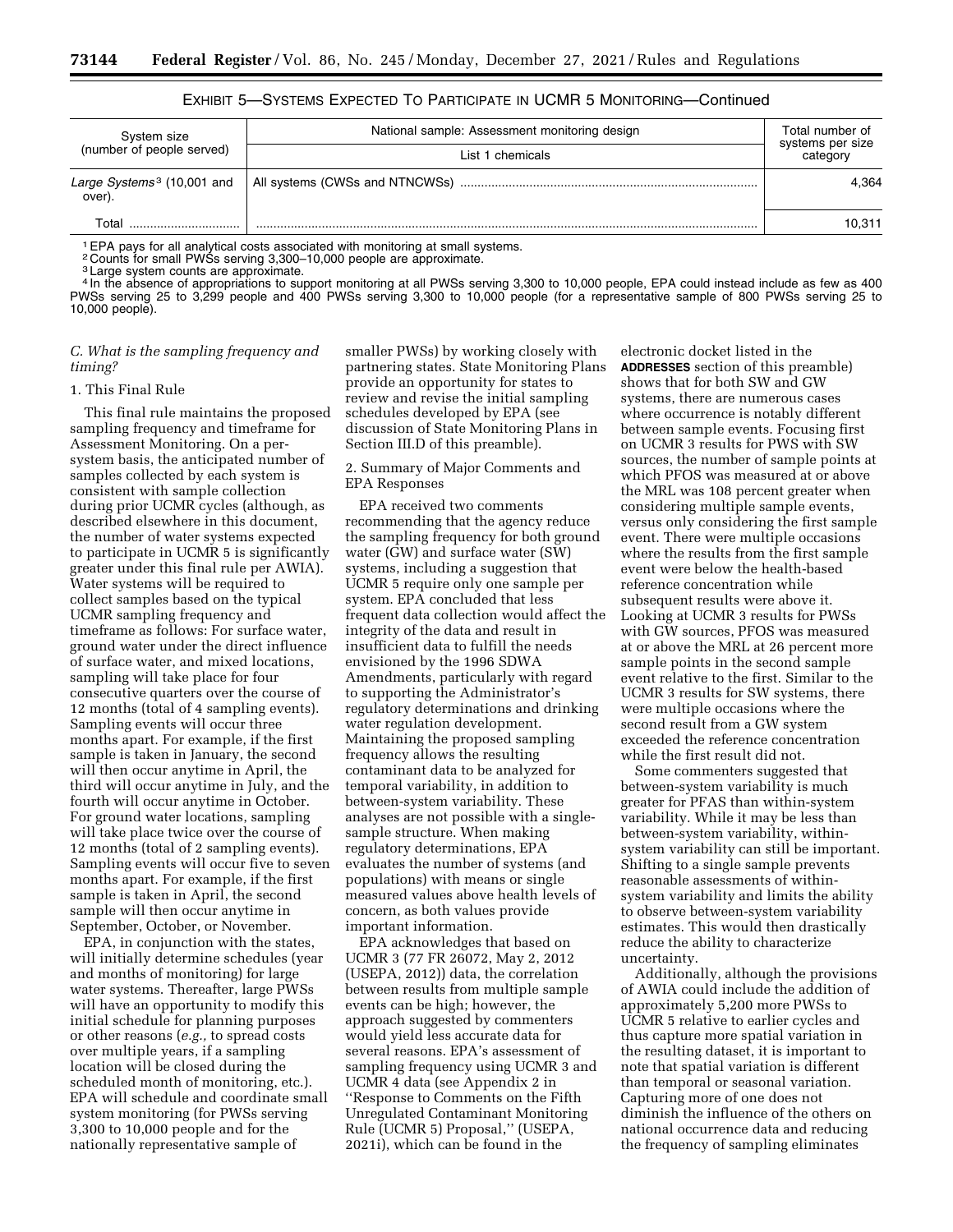the possibility of analyzing the resulting data for temporal variation. In addition, statistical means based on two measurements have considerably less error than a single measurement per system, and provide a more robust dataset for future regulatory decisions. Having more than one sample event also greatly reduces the chance of underestimating the true proportion of occurrence of the contaminant in drinking water (*i.e.,* exposure).

Regarding monitoring frequency and burden, EPA notes that the agency allows large GW systems the opportunity to reduce monitoring burden by using approved representative entry points (40 CFR 141.35(c)(3)) as described in Section IV.D of this preamble. Representative monitoring plans will result in fewer samples and thus time and cost savings to the PWS. Consecutive systems with multiple connections from a particular wholesaler are also permitted to choose one entry point as representative, thus reducing burden.

### *D. Where are the sampling locations and what is representative monitoring?*

#### 1. This Final Rule

Consistent with past UCMR cycles, sample collection for UCMR 5 contaminants will take place at the entry point to the distribution system (EPTDS). As during past UCMRs and as described in 40 CFR 141.35(c)(3) of this preamble, this final rule will allow large ground water systems (or large surface water systems with ground water sources) that have multiple ground water EPTDSs to request approval to sample at representative monitoring locations rather than at each ground water EPTDS. GWRMPs approved under prior UCMRs may be used for UCMR 5, presuming no significant changes in the configuration of the ground water EPTDSs since the prior approval. Water systems that intend to use a previously approved plan must send EPA a copy of the approval documents received under prior UCMRs from their state (if reviewed by the state) or EPA.

Relative to the rules for prior UCMR cycles, this final rule provides greater flexibility to PWSs in submitting GWRMPs to EPA. Plans must be submitted to EPA six months prior to the PWS's scheduled sample collection, instead of by a specified date; those PWSs scheduled to collect samples in 2024 or 2025 will have significant additional time to develop and propose representative plans. PWSs, particularly those scheduled for sample collection in 2023, are encouraged to submit proposals for a new GWRMP by

December 31, 2022, to allow time for review by EPA and, as appropriate, the state. EPA will work closely with the states to coordinate the review of GWRMPs in those cases where such review is part of the state's Partnership Agreement. Changes to inventory data in SDWARS that impact a PWS's representative plan before or during the UCMR sampling period must be reported within 30 days of the change. EPA will collaborate with small systems (particularly those with many ground water locations) to develop a GWRMP when warranted, recognizing that EPA pays for the analysis of samples from small systems.

### 2. Summary of Major Comments and EPA Responses

EPA received multiple comments regarding GWRMPs and representative sampling for wholesale systems and consecutive connections. Generally, commenters supported the continued use of GWRMPS and the use of previously approved monitoring plans. An additional supporting document, titled, ''Instructions for Preparing a Ground Water Representative Monitoring Plan for the Unregulated Contaminant Monitoring Rule,'' (USEPA, 2021j) has been placed in the electronic docket listed in the **ADDRESSES** section of this preamble.

Several commenters recommended that EPA not require monitoring by consecutive systems that purchase 100 percent of their water from wholesale systems that are already subject to UCMR 5 monitoring. They requested that EPA instead require wholesalers to identify the PWSIDs of consecutive systems receiving water from the wholesaler, and that EPA rely on wholesaler monitoring in lieu of monitoring by the consecutive systems. EPA has decided to require monitoring by consecutive systems to conduct monitoring in accordance with UCMR 5. Previous UCMR data demonstrate that wholesalers and purchasers can have different analytical results (see Appendix 3 in ''Response to Comments on the Fifth Unregulated Contaminant Monitoring Rule (UCMR 5) Proposal,'' (USEPA, 2021i), which can be found in the electronic docket listed in the **ADDRESSES** section of this preamble). For example, pairing the results from wholesaler to consecutive connections for 190 manganese results from UCMR 4 (81 FR 92666, December 20, 2016 (USEPA, 2016)), one-third of the results are higher at the wholesaler and onethird of the results are higher at the consecutive connection, with one-third of all results being comparable  $[\pm 0.4 \,\mu g$ / L]. The agency therefore elected to

maintain the proposed approach in which all eligible consecutive systems must monitor, irrespective of monitoring being conducted by the wholesale system from which they purchase drinking water.

### *E. How long do laboratories and PWSs have to report data?*

#### 1. This Final Rule

EPA is maintaining the revised reporting timeframes for laboratories and PWSs as proposed. For UCMR 5, laboratories have 90 days (versus 120 days in prior UCMR cycles) from the sample collection date to post and approve analytical results in SDWARS for PWS review. Large PWSs have 30 days (versus 60 days in prior UCMR cycles) to review and approve the analytical results posted to SDWARS. As with the UCMR 4 requirements, data will be considered approved and available for state and EPA review if the PWS takes no action within their allotted review period.

In the proposed rule for UCMR 5, EPA noted that multiple states have expressed an interest in earlier access to UCMR data (see Docket ID No. EPA– HQ–OW–2020–0530). EPA believes that the shorter timeframes for posting and approving data are feasible and reasonable based on our experience with UCMR reporting to date.

2. Summary of Major Comments and EPA Responses

Commenters generally agreed with the revised timeframes for laboratories to post and approve analytical results in SDWARS. The 90-day laboratory timeframe makes UCMR results more readily available to interested stakeholders and states. Some commenters supported the timely reporting of data by laboratories to ensure that PWSs have adequate time to reconcile QC issues, especially those that may require a PWS to resample. Some expressed concerns that the revised timeframe could be challenging for laboratories. Some suggested that the shorter timeframe be conditioned on consistent functionality and availability of SDWARS.

Commenters generally agreed with the changes in the timeframes for large PWSs to review and approve analytical results posted to SDWARS, though several requested that EPA maintain the 60-day review period.

EPA has observed that many laboratories are routinely posting data to SDWARS within 90 days of sample collection and that many large PWSs are approving and submitting data within 30 days of their laboratory posting the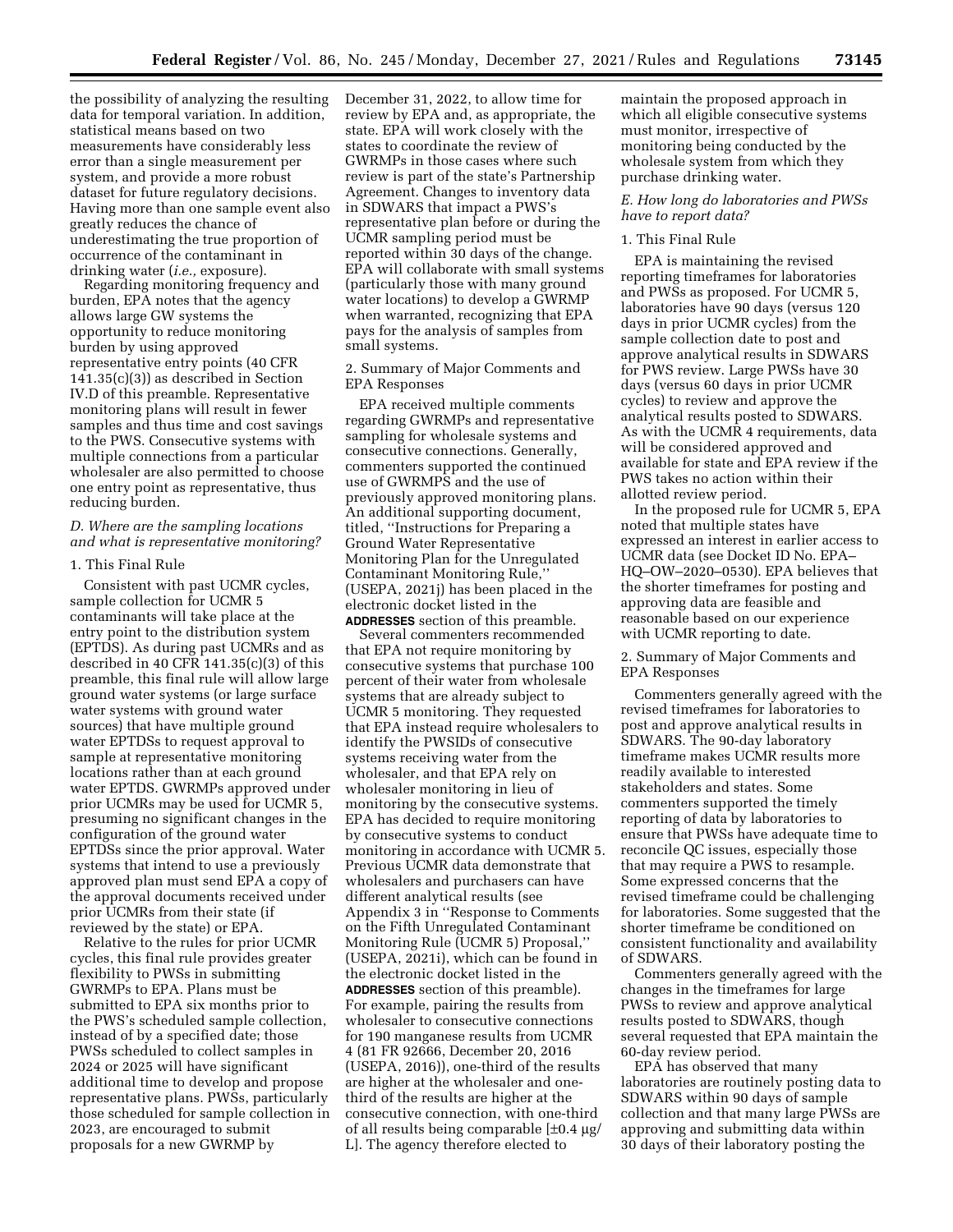data. Judging by reporting for 2020 monitoring under UCMR 4 (81 FR 92666, December 20, 2016 (USEPA, 2016)), more than 75 percent of laboratories posted and approved data within 90 days, and more than 85 percent of large PWSs who chose to act on their data, did so within 30 days of the laboratory posting it. During UCMR 3 and UCMR 4, less than half of large PWSs chose to actively review and approve their data, as opposed to letting the results default to ''approved'' status after the review period. The many large PWSs that have routinely chosen to not review and approve their data will not be impacted by the revised timeframe for PWS data review for UCMR 5. See also Appendix 5 in ''Response to Comments on the Fifth Unregulated Contaminant Monitoring Rule (UCMR 5) Proposal,'' (USEPA, 2021i), which can be found in the electronic docket listed in the **ADDRESSES** section of this preamble.

EPA does not anticipate functionality or availability issues with SDWARS during UCMR 5 but is prepared to make case-by-case exceptions for reporting timeframes should significant issues occur with the reporting system.

#### *F. What are the reporting requirements for UCMR 5?*

#### 1. This Final Rule

Today's final rule removes 1 of the proposed data elements (''Direct Potable Reuse Water Information'') and maintains the 27 others described in the proposed rule. EPA has updated some of the data-element definitions for clarity and consistency in the reporting requirements. Please see Table 1 of 40 CFR 141.35(e) of this preamble for the complete list of data elements, definitions and drop-down options that will be provided in the data reporting system.

2. Summary of Major Comments and EPA Responses

#### a. Data Elements

EPA received multiple comments on the proposed contaminant-specific data elements, with some commenters questioning the quality, reliability, and utility of some of the data that would be provided to the agency per the proposed data element requirements. Several commenters requested that EPA include rationale explaining the intended use of such data. EPA has updated the data elements for clarity (*e.g.,* clarifying treatment types, and abbreviations for them; adding the treatment option ''NMT = not modified after testing'') and has provided additional rationale (including describing how the

information could impact regulatory decision making and risk-management strategies) in the ''Response to Comments on the Fifth Unregulated Contaminant Monitoring Rule (UCMR 5) Proposal,'' (USEPA, 2021i), available in the UCMR 5 public docket (see the **ADDRESSES** section of this preamble). EPA acknowledges the data collected will have some limitations but believes that the collection of the information is still valuable. In addition, EPA notes the modest burden associated with the collection.

### b. Reporting State Data

EPA received several comments suggesting that PWSs be permitted to submit occurrence data collected under state-based monitoring, in lieu of conducting UCMR 5 monitoring, to reduce the monitoring burden. In those cases where the monitoring required by a state is aligned with the requirements of UCMR 5, PWSs may be able to conduct PFAS monitoring that meets the needs of their state and UCMR 5, with the understanding that UCMR 5 requirements must be met. This includes the requirement that PFAS samples be analyzed by a UCMR 5 approved laboratory using EPA Method 533 and Method 537.1. EPA offers flexibility for PWSs to reschedule their UCMR 5 monitoring, and PWSs may do so to coordinate it with their staterequired monitoring. PWSs wishing to conduct ''dual purpose'' monitoring (*i.e.,* concurrently meeting the state and UCMR 5 needs) may contact their state or EPA, as appropriate, if there are questions about whether the state and UCMR 5 requirements are being met.

*G. What are the UCMR 5 Minimum Reporting Levels (MRLs) and how were they determined?* 

#### 1. This Final Rule

EPA is maintaining the proposed minimum reporting levels for the UCMR 5 contaminants. EPA establishes MRLs to ensure consistency in the quality of the information reported to the agency. As defined in 40 CFR 141.40(a)(5)(iii) of this preamble, the MRL is the minimum quantitation level that, with 95 percent confidence, can be achieved by capable analysts at 75 percent or more of the laboratories using a specified analytical method. More detailed explanation of the MRL calculation is in the ''Technical Basis for the Lowest Concentration Minimum Reporting Level (LCMRL) Calculator'' (USEPA, 2010), available at (*[https://](https://www.epa.gov/dwanalyticalmethods/lowest-concentration-minimum-reporting-level-lcmrl-calculator) [www.epa.gov/dwanalyticalmethods/](https://www.epa.gov/dwanalyticalmethods/lowest-concentration-minimum-reporting-level-lcmrl-calculator)  [lowest-concentration-minimum](https://www.epa.gov/dwanalyticalmethods/lowest-concentration-minimum-reporting-level-lcmrl-calculator)[reporting-level-lcmrl-calculator](https://www.epa.gov/dwanalyticalmethods/lowest-concentration-minimum-reporting-level-lcmrl-calculator)*).

EPA requires each laboratory interested in supporting UCMR analyses to demonstrate that they can reliably make quality measurements at or below the established MRL to ensure that high quality results are being reported by participating laboratories. EPA established the proposed MRLs in 40 CFR 141.40(a)(3), Table 1 of this preamble, for each analyte/method by obtaining data from at least three laboratories that performed ''lowest concentration minimum reporting level'' (LCMRL) studies. The results from these laboratory LCMRL studies can be found in the ''UCMR 5 Laboratory Approval Manual'' (USEPA, 2021f), available in the electronic docket (see the **ADDRESSES** section of this preamble).

The multiple laboratory LCMRLs were then processed through a statistical routine to derive an MRL that, with 95 percent confidence, is predicted to be attainable by 75 percent of laboratories using the prescribed method. EPA considers these to be the lowest reporting levels that can practically and consistently be achieved on a national basis (recognizing that individual laboratories may be able to measure at lower levels).

# 2. Summary of Major Comments and EPA Responses

Some commenters recommended that EPA establish lower MRLs for the 29 PFAS in UCMR 5. MRLs used for the UCMR program are based on calculations that account for the ability of laboratories to report accurate and precise measurements with a specific statistical confidence. Based on the results from multiple laboratories that participated in MRL-setting studies, EPA concluded that the proposed MRLs represent the lowest feasible levels for a national MRL measure. Sensitivity (*i.e.,*  quantitation limit) may improve with time, experience, and instrumentation advances.

## *H. What are the requirements for laboratory analysis of field reagent blank samples?*

### 1. This Final Rule

EPA initially proposed that laboratories analyze all field reagent blank (FRB) samples, along with the corresponding field samples, to reduce the possibility of invalidating a positive field sample result (*i.e.,* a field sample result at or above the MRL) because of FRB hold times being exceeded.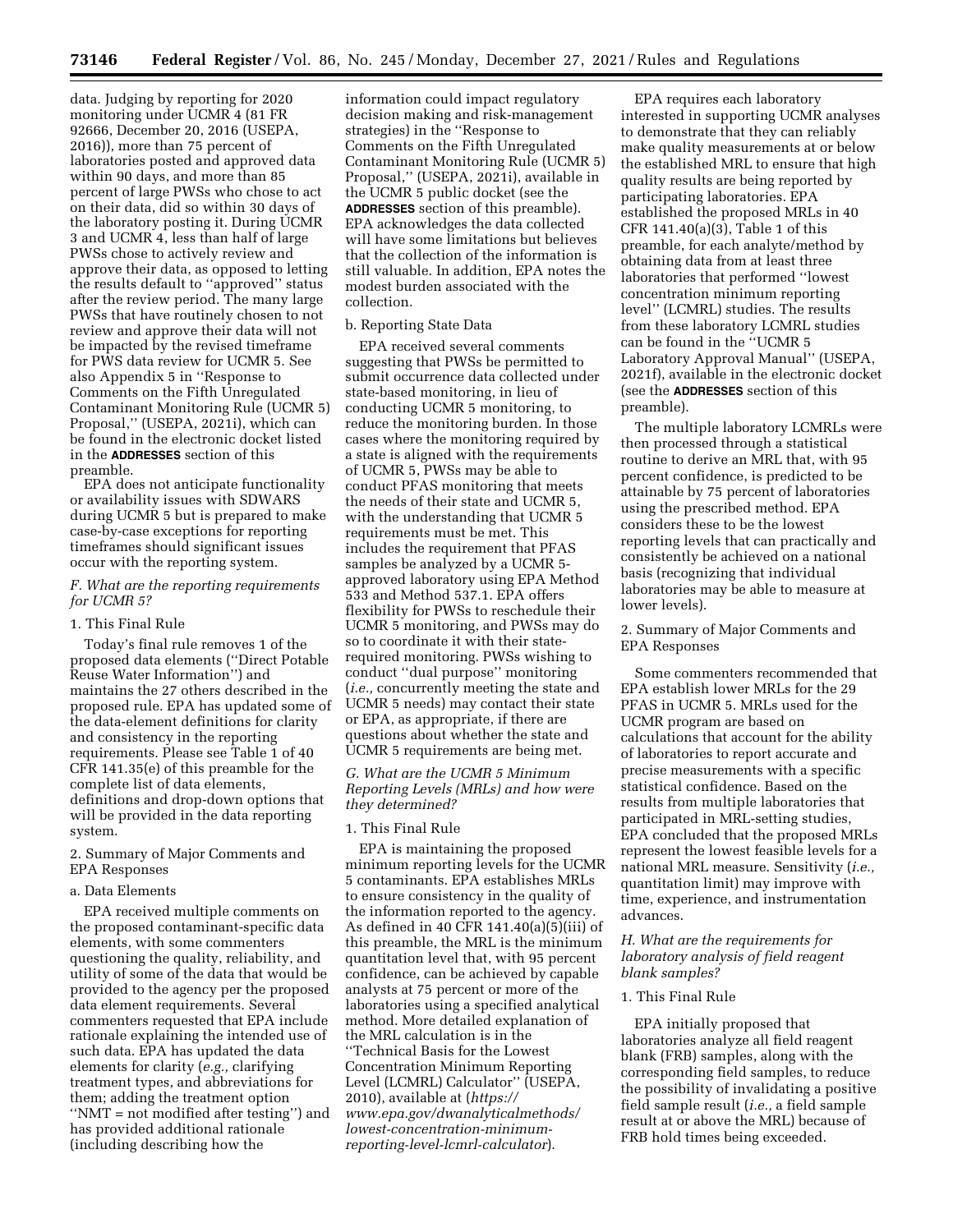### 2. Summary of Major Comments and EPA Responses

EPA did not receive any comments expressing concerns with the laboratory approval process; however, the agency did receive a comment on the FRB sample analysis criteria, suggesting that the agency not require analysis of every FRB sample. EPA Method 537.1 and Method 533, used for PFAS analysis, require collection of a corresponding FRB sample from each unique sampling location for each sampling event. The methods require that the FRB be analyzed if there is a positive result for a PFAS analyte in a corresponding field sample. Based on further consideration, EPA is now providing laboratories with discretion as to whether they analyze every FRB sample proactively or only those associated with positive field sample results. This is with the understanding that laboratories must analyze field samples promptly enough such that the corresponding FRB analyses, if needed, may be completed within the prescribed hold time. Compliance with the method hold-time requirements, and other provisions of the methods, is a condition of maintaining laboratory approval. EPA is studying the possibility of extending the FRB hold times for EPA Method 537.1 and Method 533, and will communicate the results of the studies with the approved laboratories.

# *I. How will EPA support risk communication for UCMR 5 results?*

EPA received comments requesting that the agency develop and provide risk communication materials to support interpretation and characterization of UCMR 5 results. EPA intends to publish a ''reference concentration'' summary document with available EPA health values; provide a template for PWSs to consider using in communicating with their customers about the detection of PFAS in drinking water; and provide other supporting material as risk-related information becomes available.

#### **V. Statutory and Executive Order Reviews**

Additional information about these statutes and Executive Orders can be found at *[http://www2.epa.gov/laws](http://www2.epa.gov/laws-regulations/laws-and-executive-orders)[regulations/laws-and-executive-orders.](http://www2.epa.gov/laws-regulations/laws-and-executive-orders)* 

## *A. Executive Order 12866: Regulatory Planning and Review and Executive Order 13563: Improving Regulation and Regulatory Review*

This action is a significant regulatory action that was submitted to the Office of Management and Budget (OMB) for review. Any changes made in response

to OMB recommendations have been documented in the docket. A full analysis of potential costs associated with this action, the ''Information Collection Request for the Final Unregulated Contaminant Monitoring Rule (UCMR 5),'' (USEPA, 2021b) ICR Number 2040–0304, is also available in the docket (Docket ID No. EPA–HQ– OW–2020–0530). A summary of the ICR can be found in Section I.C of this preamble.

#### *B. Paperwork Reduction Act (PRA)*

The information collection activities in this final rule have been submitted for approval to the Office of Management and Budget (OMB) under the PRA. The Information Collection Request (ICR) document (USEPA, 2021b) that EPA prepared has been assigned EPA ICR number ICR 2683.02. You can find a copy of the ICR in the docket for this final rule, and it is briefly summarized here. The information collection requirements are not enforceable until OMB approves them.

The information that EPA will collect under this final rule fulfills the statutory requirements of Section1445(a)(2) of SDWA, as amended in 1996, 2018, and 2019. The data will describe the source of the water, location, and test results for samples taken from public water systems (PWSs) as described in 40 CFR 141.35(e). The information collected will support EPA's decisions as to whether or not to regulate particular contaminants under SDWA. Reporting is mandatory. The data are not subject to confidentiality protection.

The 5-year UCMR 5 period spans 2022–2026. UCMR 5 sample collection begins in 2023 and continues through 2025. Since ICRs cannot be approved by OMB for a period longer than three years pursuant to 5 CFR 1320.10, the primary analysis in the ICR only covers the first three years of the UCMR 5 period (*i.e.,* 2022–2024). Prior to expiration of the initial UCMR 5 ICR, EPA will seek to extend the ICR and thus receive approval to collect information under the PRA in the remaining two years of the UCMR 5 period (2025–2026).

EPA received several comments regarding cost and burden of the proposed rule. Those comments recommended that EPA provide more accurate cost estimates. EPA's response is detailed more fully in the ''Response to Comments on the Fifth Unregulated Contaminant Monitoring Rule (UCMR 5) Proposal,'' (USEPA, 2021i), which can be found in the electronic docket listed in the **ADDRESSES** section of this preamble.

EPA has reviewed and, as appropriate, revised the cost and burden figures for UCMR 5; this includes using updated unit cost estimates for sample analysis. The annual burden and cost estimates described in this section are based on the implementation assumptions described in Section III of this preamble, among them the inclusion of all systems serving 3,300 to 10,000 people and a representative sample of smaller systems. As such, those estimates represent an upper bound. If EPA does not receive the necessary appropriations in one or more of the collections years—and thus collects data from fewer small systems the actual costs would be lower than those estimated here. In general, burden hours were calculated by:

1. Determining the activities that PWSs and states would complete to comply with UCMR activity;

2. Estimating the number of hours per activity;

3. Estimating the number of respondents per activity; and

4. Multiplying the hours per activity by the number of respondents for that activity.

*Respondents/affected entities:* The respondents/affected entities are small PWSs (those serving 25 to 10,000 people); large PWSs (those serving 10,001 to 100,000 people); very large PWSs (those serving more than 100,000 people); and states.

*Respondent's obligation to respond:*  Mandatory (40 CFR 141.35).

*Estimated number of respondents:*  Respondents to UCMR 5 include 5,947 small PWSs, 4,364 large PWSs, and the 56 primacy agencies (50 States, one Tribal nation, and five Territories) for a total of 10,367 respondents.

*Frequency of response:* The frequency of response varies across respondents and years. Across the initial 3-year ICR period for UCMR 5, small PWSs will sample an average of 2.8 times per PWS (*i.e.,* number of responses per PWS); large PWSs will sample and report an average of 3.2 times per PWS; and very large PWSs will sample and report an average of 3.7 times per PWS.

*Total estimated burden:* 48,469 hours (per year). Burden is defined at 5 CFR 1320.3(b).

*Total estimated cost:* \$9,404,007 annualized capital or operation & maintenance costs.

An agency may not conduct or sponsor, and a person is not required to respond to, a collection of information unless it displays a currently valid OMB control number. The OMB control numbers for the EPA's regulations in 40 CFR are listed in 40 CFR part 9. When OMB approves this ICR, the agency will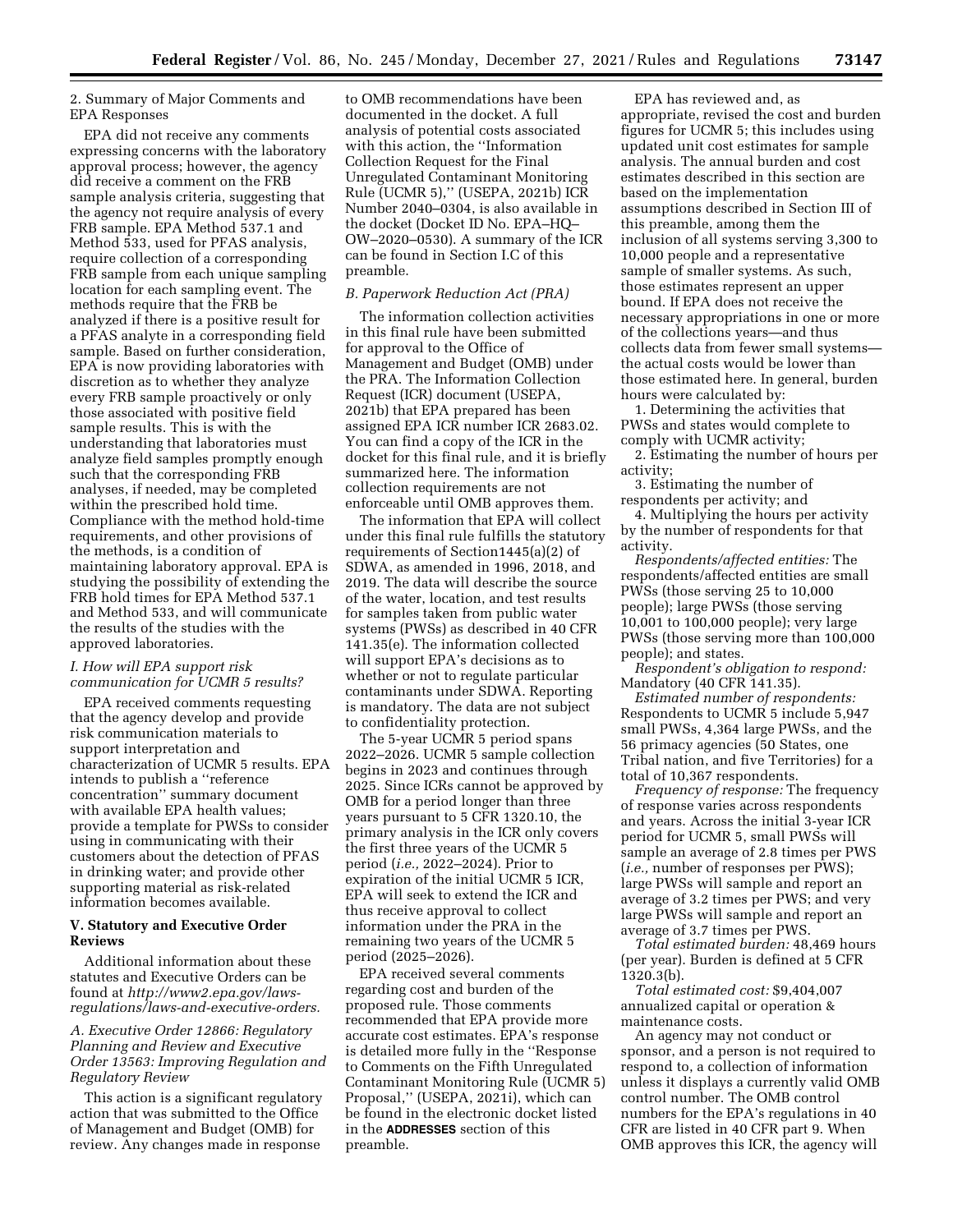announce that approval in the **Federal Register** and publish a technical amendment to 40 CFR part 9 to display the OMB control number for the approved information collection activities contained in this final rule.

*C. Regulatory Flexibility Act (RFA)* 

For purposes of assessing the impacts of this final rule on small entities, EPA considered small entities to be PWSs serving 25 to 10,000 people. As required by the RFA, EPA proposed using this alternative definition in the **Federal Register** (63 FR 7606, February 13, 1998

(USEPA, 1998a)), sought public comment, consulted with the Small Business Administration (SBA) Office of Advocacy, and finalized the alternative definition in the Consumer Confidence Reports rulemaking (63 FR 44512, August 19, 1998 (USEPA, 1998b)). As stated in that document, the alternative definition applies to this regulation.

EXHIBIT 6—NUMBER OF PUBLICLY- AND PRIVATELY-OWNED SMALL SYSTEMS SUBJECT TO UCMR 5 1

| System size<br>(number of people served)                                     | Publicly-owned              | Privately-owned          | Total <sup>2</sup>           |
|------------------------------------------------------------------------------|-----------------------------|--------------------------|------------------------------|
| <b>Ground Water</b>                                                          |                             |                          |                              |
|                                                                              | 42<br>320<br>2.334<br>2.696 | 126<br>121<br>541<br>788 | 168<br>441<br>2.875<br>3.484 |
| Surface Water (and Ground Water Under the Direct Influence of Surface Water) |                             |                          |                              |
|                                                                              | 9<br>126<br>1.762           | 45<br>510                | 20<br>171<br>2.272           |
|                                                                              | 1.897                       | 566                      | 2,463                        |
|                                                                              | 4,593                       | 1,354                    | 5,947                        |

1 In the absence of appropriations to support monitoring at all PWSs serving 3,300 to 10,000 people, EPA could instead include as few as 400 PWSs serving 25 to 3,299 people and 400 PWSs serving 3,300 to 10,000 people (for a representative sample of 800 PWSs serving 25 to<br>10,000 people).

 $2$  PWS counts were adjusted to display as whole numbers in each size category.

The basis for the UCMR 5 RFA certification is as follows: For the 5,947 small water systems that EPA anticipates will be affected, per the planned monitoring, the average annual cost for complying with this final rule represents an average of 0.02 percent of system revenues. The average yearly cost to small systems to comply with UCMR 5 over the 5-year period of 2022– 2026, is approximately \$0.3 million.

EPA anticipates that approximately one third of the 5,947 small PWSs will collect samples in each of three years (2023, 2024, and 2025).

PWS costs are attributed to the labor required for reading about UCMR 5 requirements, monitoring, reporting, and record keeping. The estimated average annual burden across the 5-year UCMR 5 implementation period of 2022–2026 is 1.3 hours at \$52 per small

system. By assuming all costs for laboratory analyses, shipping and quality control for small entities, EPA incurs the entirety of the non-labor costs associated with UCMR 5 small system monitoring, or 96 percent of total small system testing costs. Exhibit 7 and Exhibit 8 of this preamble present the estimated economic impacts in the form of a revenue test for publicly- and privately-owned systems.

EXHIBIT 7—UCMR 5 RELATIVE COST ANALYSIS FOR SMALL PUBLICLY-OWNED SYSTEMS

[2022–2026] 1

| System size<br>(number of people served)                                             | Annual<br>number of<br>systems<br>impacted <sup>2</sup> | Average<br>annual hours<br>per system | Average<br>annual cost<br>per system | <b>SBREFA</b><br>criteria-<br>revenue test <sup>3</sup><br>$(\% )$ |
|--------------------------------------------------------------------------------------|---------------------------------------------------------|---------------------------------------|--------------------------------------|--------------------------------------------------------------------|
| <b>Ground Water Systems</b>                                                          |                                                         |                                       |                                      |                                                                    |
|                                                                                      |                                                         | 1.0                                   | \$40.65                              | 0.09                                                               |
|                                                                                      | 64                                                      | 1.1                                   | 43.37                                | 0.02                                                               |
|                                                                                      | 467                                                     | 1.3                                   | 49.92                                | 0.01                                                               |
| Surface Water (and Ground Water Under the Direct Influence of Surface Water) Systems |                                                         |                                       |                                      |                                                                    |
|                                                                                      |                                                         | 1.4                                   | 54.39                                | 0.07                                                               |
|                                                                                      | 25                                                      | 1.4                                   | 56.19                                | 0.02                                                               |
|                                                                                      | 353                                                     | l .5                                  | 57.39                                | 0.004                                                              |

1 In the absence of appropriations to support monitoring at all PWSs serving 3,300 to 10,000 people, EPA could instead include as few as 400 PWSs serving 25 to 3,299 people and 400 PWSs serving 3,300 to 10,000 people (for a representative sample of 800 PWSs serving 25 to 10,000 people).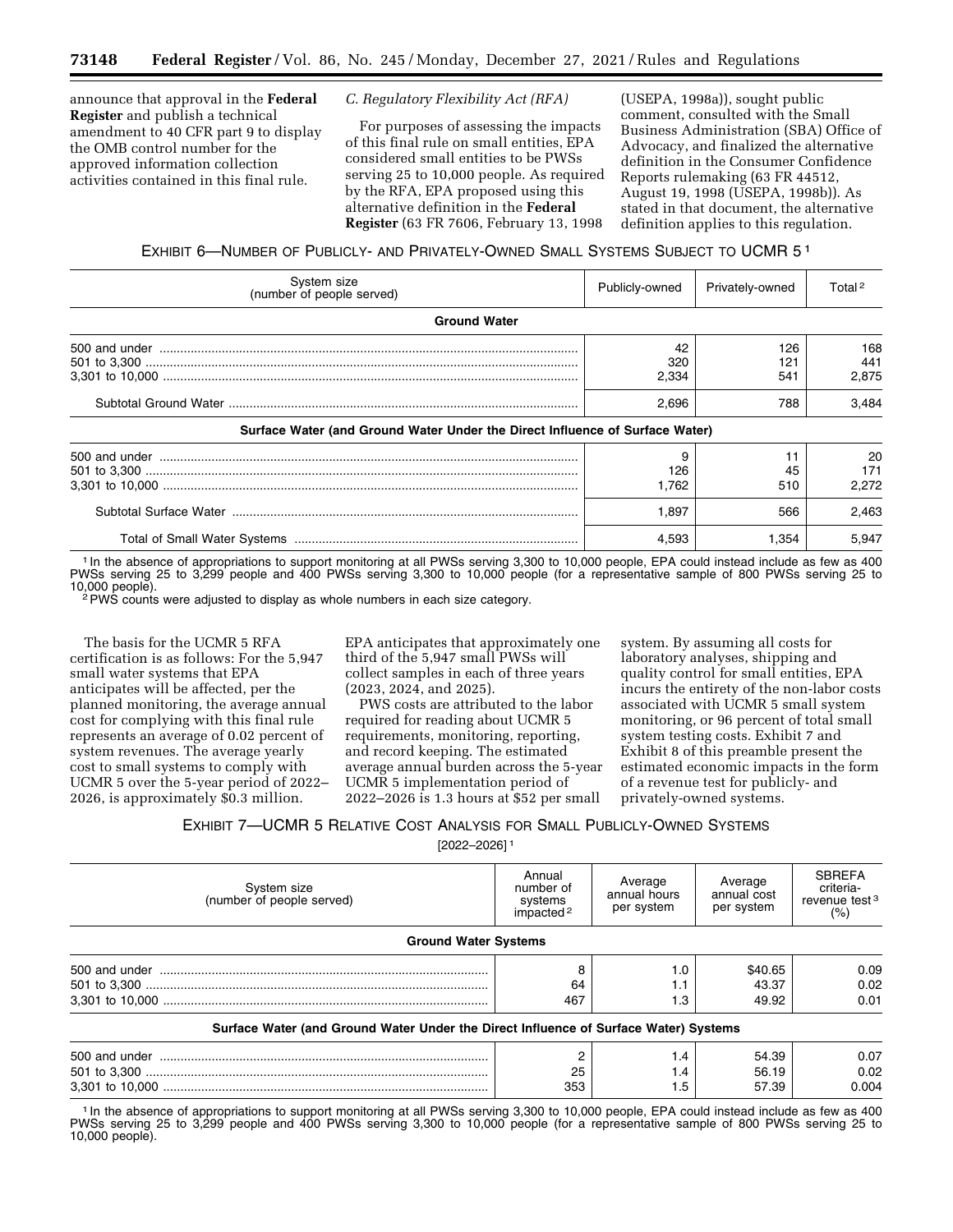<sup>2</sup>PWS counts were adjusted to display as whole numbers in each size category. Includes the publicly-owned portion of small systems subject to UCMR 5.

<sup>3</sup> Costs are presented as a percentage of median annual revenue for each size category.

# EXHIBIT 8—UCMR 5 RELATIVE COST ANALYSIS FOR SMALL PRIVATELY-OWNED SYSTEMS

[2022–2026] 1

| System size<br>(number of people served)                                             | Annual<br>number of<br>systems<br>impacted <sup>2</sup> | Average<br>annual hours<br>per system | Average<br>annual cost<br>per<br>system | <b>SBREFA</b><br>criteria-<br>revenue test <sup>3</sup><br>(%) |
|--------------------------------------------------------------------------------------|---------------------------------------------------------|---------------------------------------|-----------------------------------------|----------------------------------------------------------------|
| <b>Ground Water Systems</b>                                                          |                                                         |                                       |                                         |                                                                |
|                                                                                      | 25                                                      | 1.0                                   | \$40.65                                 | 0.48                                                           |
|                                                                                      | 24                                                      | 1.1                                   | \$43.37                                 | 0.03                                                           |
|                                                                                      | 108                                                     | . .3                                  | \$49.92                                 | 0.004                                                          |
| Surface Water (and Ground Water Under the Direct Influence of Surface Water) Systems |                                                         |                                       |                                         |                                                                |

| 500 and           |           | . . - | $\sim$ |  |
|-------------------|-----------|-------|--------|--|
| 501               |           | . . – |        |  |
| 3.30 <sup>+</sup> | ممد<br>◡▵ |       |        |  |

In the absence of appropriations to support monitoring at all PWSs serving 3,300 to 10,000 people, EPA could instead include as few as 400 PWSs serving 25 to 3,299 people and 400 PWSs serving 3,300 to 10,000 people (for a representative sample of 800 PWSs serving 25 to<br>10,000 people).

<sup>2</sup> PWS counts were adjusted to display as whole numbers in each size category. Includes the privately-owned portion of small systems subject<br>to UCMR 5.

<sup>3</sup> Costs are presented as a percentage of median annual revenue for each size category.

Up to 9.4 percent of all small systems (*i.e.,* up to 5,947 small PWSs serving 25 to 10,000 people) will participate in UCMR 5 if EPA receives the necessary appropriations to support its plan. EPA has determined that participating small systems will experience an average impact of 0.02 percent of revenues. This accounts for small PWSs familiarizing themselves with the regulatory requirements; reading sampling instructions; traveling to the sampling location; collecting and shipping the samples; and maintaining their records. The 5,947 small PWSs are comprised of all 5,147 systems serving between 3,300 and 10,000 people, and the representative group of 800 systems serving between 25 and 3,299 people; the remainder of small systems will not participate in UCMR 5 monitoring and will not be impacted.

I certify that this action will not have a significant economic impact on a substantial number of small entities under the RFA. The small entities subject to the requirements of this action along with a description of the very minor impacts are previously addressed in this section. Although this final rule will not have a significant economic impact on a substantial number of small entities, EPA has attempted to reduce impacts by assuming all costs for analyses of the samples, and for shipping the samples from small systems to laboratories contracted by EPA to analyze the UCMR 5 samples (the cost of shipping is included in the cost of each analytical

method). EPA has historically set aside \$2.0 million each year from the Drinking Water State Revolving Fund (DWSRF) with its authority to use DWSRF monies for the purposes of implementing this provision of SDWA. EPA anticipates drawing on these and additional funds, if available, to implement the plan and carry out the expanded UCMR monitoring approach outlined in AWIA. We have therefore concluded that this action will have no significant impact on any directly regulated small entities.

# *D. Unfunded Mandates Reform Act (UMRA)*

This action does not contain an unfunded mandate of \$100 million or more as described in UMRA, 2 U.S.C. 1531–1538, and does not significantly or uniquely affect small governments. The action implements mandate(s) specifically and explicitly set forth in SDWA Section 1445(a)(2), Monitoring Program for Unregulated Contaminants.

### *E. Executive Order 13132: Federalism*

This action does not have federalism implications. It will not have substantial direct effects on the states, on the relationship between the national government and the states, or on the distribution of power and responsibilities among the various levels of government.

# *F. Executive Order 13175: Consultation and Coordination With Indian Tribal Governments*

This action has Tribal implications. However, it will neither impose substantial direct compliance costs on federally recognized Tribal governments, nor preempt Tribal law. As described previously in this document, this final rule requires monitoring by all large PWSs. Information in the SDWIS/Fed water system inventory indicates there are approximately 27 large Tribal PWSs (serving 10,001 to 40,000 people). EPA estimates the average annual cost to each of these large PWSs, over the 5 year rule period, to be \$1,783. This cost is based on a labor component (associated with the collection of samples), and a non-labor component (associated with shipping and laboratory fees). As planned, UCMR 5 is expected to also require monitoring by all small PWSs serving 3,300 to 10,000 people and a nationally representative sample of small PWSs serving 25 to 3,299 people. Information in the SDWIS/Fed water system inventory indicates there are approximately 75 small Tribal PWSs (serving 3,300 to 10,000 people). EPA estimates that less than 2 percent of small Tribal systems serving 25 to 3,299 people will be selected as part of the nationally representative sample. EPA estimates the average annual cost to small Tribal systems over the 5-year rule period to be \$52. Such cost is based on the labor associated with collecting a sample and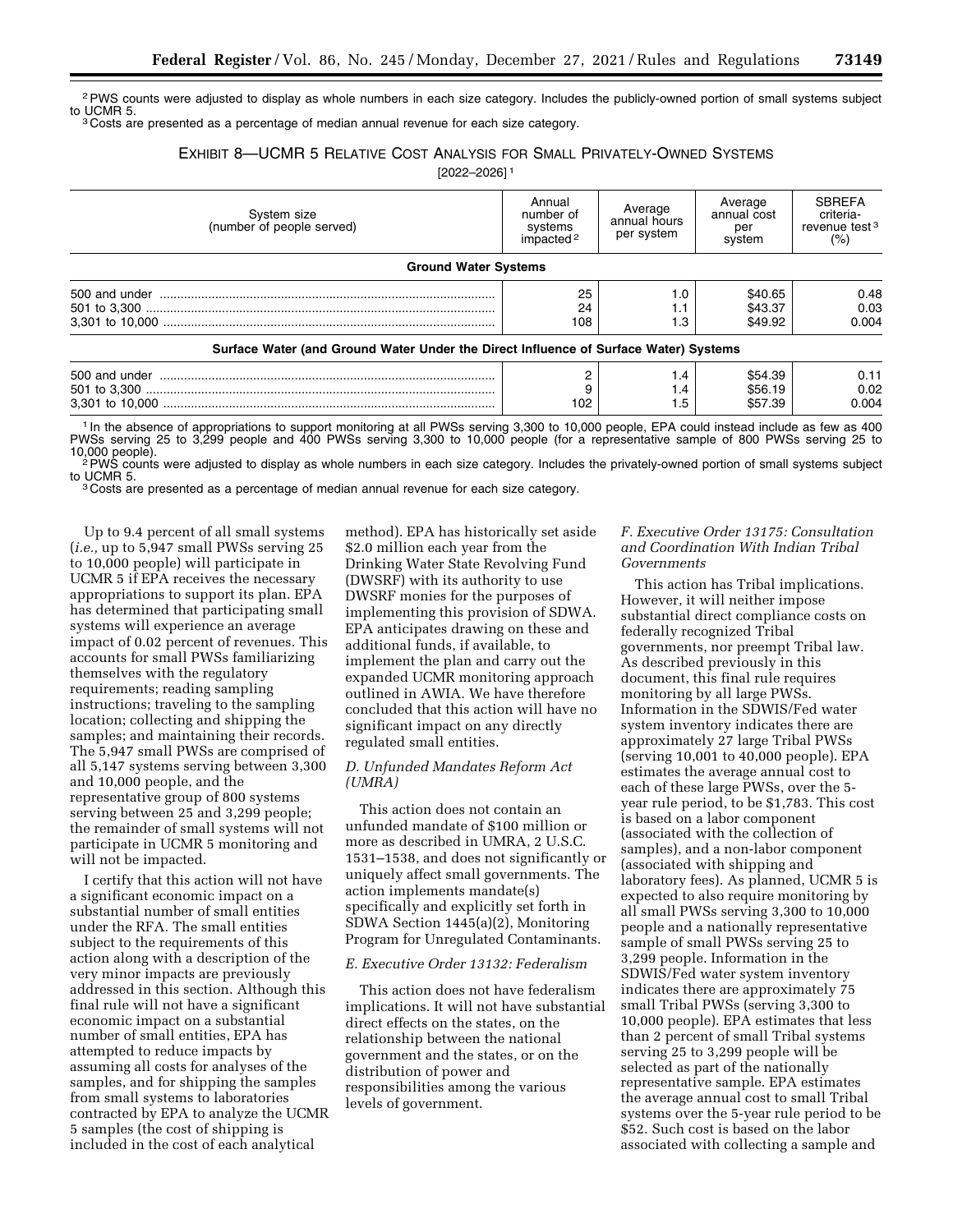preparing it for shipping. All other small-PWS expenses (associated with shipping and laboratory fees) are paid by EPA.

EPA consulted with Tribal officials under the EPA Policy on Consultation and Coordination with Indian Tribes early in the process of developing this regulation to permit them to have meaningful and timely input into its development. A summary of that consultation, titled, ''Summary of the Tribal Coordination and Consultation Process for the Fifth Unregulated Contaminant Monitoring Rule (UCMR 5) Proposal,'' is provided in the electronic docket listed in the **ADDRESSES** section of this preamble.

As required by section 7(a), the EPA's Tribal Consultation Official has certified that the requirements of the executive order have been met in a meaningful and timely manner. A copy of the certification is included in the docket for this action.

### *G. Executive Order 13045: Protection of Children From Environmental Health Risks and Safety Risks*

EPA interprets Executive Order 13045 as applying only to those regulatory actions that concern environmental health or safety risks that EPA has reason to believe may disproportionately affect children, per the definition of ''covered regulatory action'' in section 2–202 of the Executive Order. This action is not subject to Executive Order 13045 because it does not concern such an environmental health risk or safety risk.

### *H. Executive Order 13211: Actions Concerning Regulations That Significantly Affect Energy Supply, Distribution or Use*

This action is not a ''significant energy action'' because it is not likely to have a significant adverse effect on the supply, distribution or use of energy and has not otherwise been designated by the Administrator of the Office of Information and Regulatory Affairs as a significant energy action. This is a national drinking water occurrence study that was submitted to OMB for review.

### *I. National Technology Transfer and Advancement Act (NTTAA)*

This action involves technical standards. EPA has identified options that involve using analytical methods developed by the agency and three major voluntary consensus method organizations to support UCMR 5 monitoring. The voluntary consensus method organizations are Standard Methods for the Examination of Water and Wastewater, and ASTM International. EPA identified acceptable consensus method organization standards for the analysis of lithium. A summary of each method along with how the method specifically applies to UCMR 5 can be found in Section III.I of this preamble.

All of these standards are reasonably available for public use. EPA methods are free for download on the agency's website. The methods in the Standard Methods for the Examination of Water and Wastewater 23rd edition are consensus standards, available for purchase from the publisher, and are commonly used by the drinking water laboratory community. The methods in the Standard Methods Online are consensus standards, available for purchase from the publisher's website, and are commonly used by the drinking water laboratory community. The methods from ASTM International are consensus standards, are available for purchase from the publisher's website, and are commonly used by the drinking water laboratory community.

# *J. Executive Order 12898: Federal Actions To Address Environmental Justice in Minority Populations and Low-Income Populations*

EPA believes that this action is not subject to Executive Order 12898 (59 FR 7629, February 16, 1994) because it does not establish an environmental health or safety standard. Background information regarding EPA's consideration of Executive Order 12898 in the development of this final rule is provided in Section III.F of this preamble, and an additional supporting document, titled, ''Summary of Environmental Justice Considerations for the Fifth Unregulated Contaminant Monitoring Rule (UCMR 5) Proposal,'' has been placed in the electronic docket listed in the **ADDRESSES** section of this preamble.

### *K. Congressional Review Act (CRA)*

This action is subject to the CRA, and EPA will submit a rule report to each House of the Congress and to the Comptroller General of the United States. This action is not a ''major rule'' as defined by 5 U.S.C. 804(2).

#### **VI. References**

- (i) ASDWA. 2013. *Insufficient Resources for State Drinking Water Programs Threaten Public Health: An Analysis of State Drinking Water Programs' Resources and Needs.* December 2013. Available at *[https://www.asdwa.org/asdwa-reports/.](https://www.asdwa.org/asdwa-reports/)*
- (ii) ASTM. 2020. ASTM D1976–20— *Standard Test Method for Elements in Water by Inductively-Coupled Plasma*

*Atomic Emission Spectroscopy.* ASTM, 100 Barr Harbor Drive, West Conshohocken, PA, 19428. Approved May 1, 2020. Available for purchase at *[https://www.astm.org/Standards/](https://www.astm.org/Standards/D1976.htm) [D1976.htm.](https://www.astm.org/Standards/D1976.htm)* 

- (iii) California DHS. 2002. California Department of Health Services. *Determination of 1,2,3-Trichloropropane in Drinking Water by Purge and Trap Gas Chromatography/Mass Spectrometry.*  Division of Drinking Water and Environmental Management, Sanitation and Radiation Laboratories Branch, Berkeley, CA. Available at *[https://](https://www.waterboards.ca.gov/drinking_water/certlic/drinkingwater/documents/123-tcp/tcp_by_pt_gcms.pdf) [www.waterboards.ca.gov/drinking](https://www.waterboards.ca.gov/drinking_water/certlic/drinkingwater/documents/123-tcp/tcp_by_pt_gcms.pdf)*\_ *[water/certlic/drinkingwater/documents/](https://www.waterboards.ca.gov/drinking_water/certlic/drinkingwater/documents/123-tcp/tcp_by_pt_gcms.pdf)  [123-tcp/tcp](https://www.waterboards.ca.gov/drinking_water/certlic/drinkingwater/documents/123-tcp/tcp_by_pt_gcms.pdf)*\_*by*\_*pt*\_*gcms.pdf.*
- (iv) Settlement Agreement, *Waterkeeper Alliance, Inc.* v. *U.S. EPA,* No. 1:19–cv– 00899–LJL (S.D.N.Y. Jun. 1, 2020).
- (v) SM. 2017. 3120B—Metals by Plasma Emission Spectroscopy (2017): Inductively Coupled Plasma (ICP) Method. *Standard Methods for the Examination of Water and Wastewater, 23rd edition.* American Public Health Association, 800 I Street NW, Washington, DC 20001–3710.
- (vi) SM Online. 1999. 3120B–99—Metals by Plasma Emission Spectroscopy: Inductively Coupled Plasma (ICP) Method (Editorial Revisions, 2020). *Standard Methods Online.* Available for purchase at *[http://](http://www.standardmethods.org) [www.standardmethods.org.](http://www.standardmethods.org)*
- (vii) USEPA. 1989. *National Primary Drinking Water Regulations; Filtration, Disinfection; Turbidity, Giardia lamblia, Viruses, Legionella, and Heterotrophic Bacteria; Final Rule.* **Federal Register**. Vol. 54, No. 124, p. 27486, June 29, 1989.
- (viii) USEPA. 1994. *EPA Method 200.7— Determination of Metals and Trace Elements in Water and Wastes by Inductively Coupled Plasma-Atomic Emission Spectrometry,* Revision 4.4. Office of Research and Development, Cincinnati, OH. Available at *[https://](https://www.epa.gov/esam/method-2007-determination-metals-and-trace-elements-water-and-wastes-inductively-coupled-plasma) [www.epa.gov/esam/method-2007](https://www.epa.gov/esam/method-2007-determination-metals-and-trace-elements-water-and-wastes-inductively-coupled-plasma)  [determination-metals-and-trace](https://www.epa.gov/esam/method-2007-determination-metals-and-trace-elements-water-and-wastes-inductively-coupled-plasma)[elements-water-and-wastes-inductively](https://www.epa.gov/esam/method-2007-determination-metals-and-trace-elements-water-and-wastes-inductively-coupled-plasma)[coupled-plasma.](https://www.epa.gov/esam/method-2007-determination-metals-and-trace-elements-water-and-wastes-inductively-coupled-plasma)*
- (ix) USEPA. 1998a. National Primary Drinking Water Regulations: Consumer Confidence Reports; Proposed Rule. **Federal Register**. Vol. 63, No. 30, p. 7606, February 13, 1998.
- (x) USEPA. 1998b. National Primary Drinking Water Regulation: Consumer Confidence Reports; Final Rule. **Federal Register**. Vol. 63, No. 160, p. 44512, August 19, 1998.
- (xi) USEPA. 2010. *Technical Basis for the Lowest Concentration Minimum Reporting Level (LCMRL) Calculator.*  EPA 815–R–11–001. Office of Water. December 2010. Available at *[https://](https://www.epa.gov/dwanalyticalmethods) [www.epa.gov/dwanalyticalmethods.](https://www.epa.gov/dwanalyticalmethods)*
- (xii) USEPA. 2011. *Exposure Factors Handbook 2011 Edition (Final Report).*  U.S. EPA, Washington, DC, EPA/600/R– 09/052F. Office of Research and Development, Washington, DC. September 2011. Available at *[https://](https://www.epa.gov/expobox/about-exposure-factors-handbook) [www.epa.gov/expobox/about-exposure](https://www.epa.gov/expobox/about-exposure-factors-handbook)[factors-handbook.](https://www.epa.gov/expobox/about-exposure-factors-handbook)*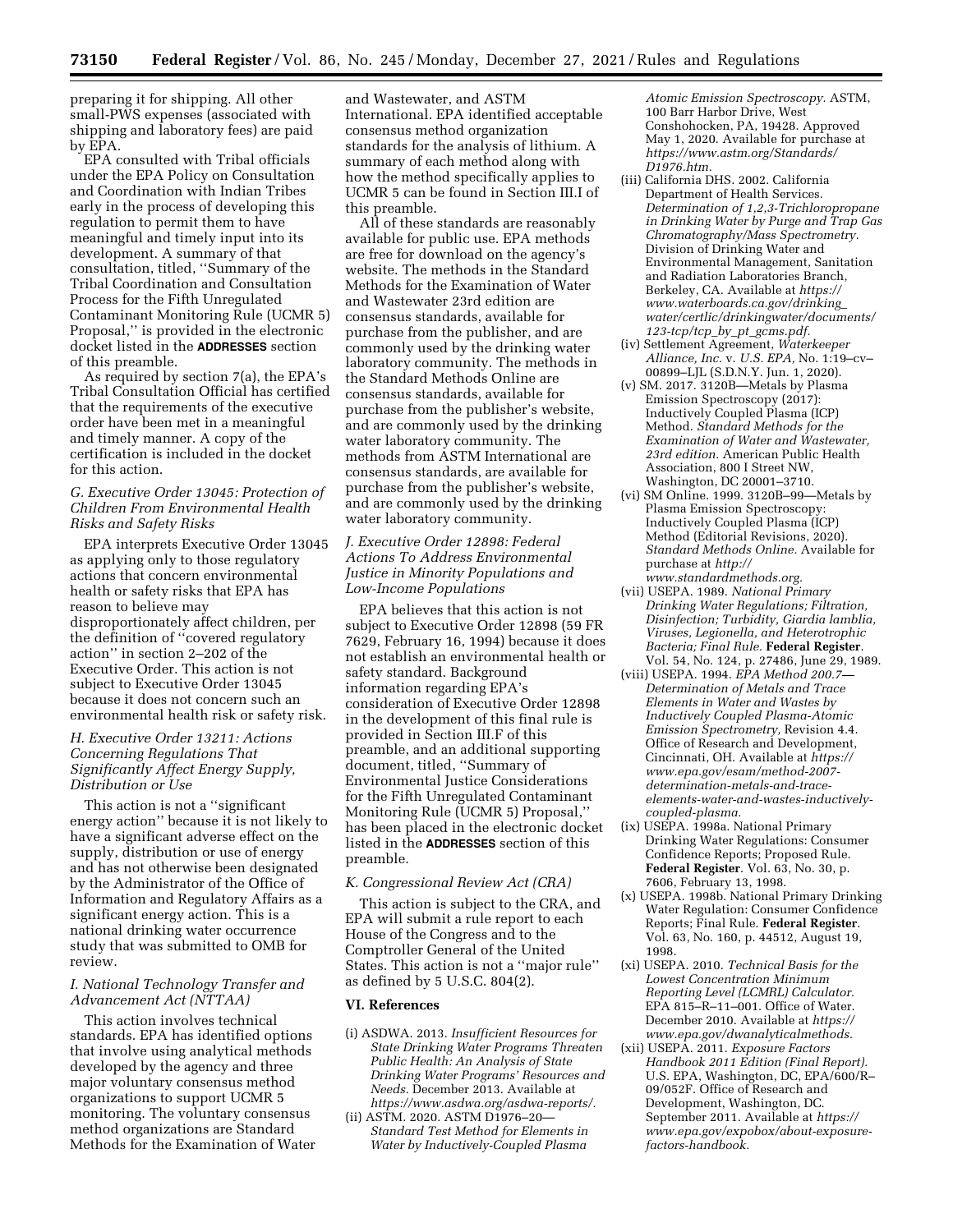- (xiii) USEPA. 2012. Revisions to the Unregulated Contaminant Monitoring Regulation (UCMR 3) for Public Water Systems; Final Rule. **Federal Register**. Vol. 77, No. 85, p. 26072, May 2, 2012.
- (xiv) USEPA. 2016. Revisions to the Unregulated Contaminant Monitoring Rule (UCMR 4) for Public Water Systems and Announcement of Public Meeting. **Federal Register**. Vol. 81, No. 244, p. 92666, December 20, 2016.
- (xv) USEPA. 2017. National Primary Drinking Water Regulations; Announcement of the Results of EPA's Review of Existing Drinking Water Standards and Request for Public Comment and/or Information on Related Issues. **Federal Register**. Vol. 82, No. 7, p. 3518, January 11, 2017.
- (xvi) USEPA. 2018. *Method Development for Unregulated Contaminants in Drinking Water: Public Meeting and Webinar.* EPA 815–A–18–001. Office of Water. June 2018. Available at *[https://www.epa.gov/](https://www.epa.gov/dwanalyticalmethods) [dwanalyticalmethods.](https://www.epa.gov/dwanalyticalmethods)*
- (xvii) USEPA. 2019a. *Development of the Proposed Unregulated Contaminant Monitoring Rule for the Fifth Monitoring Cycle (UCMR 5).* Presentation Slides. EPA 815–A–19–001. Office of Water. Available at *[https://www.epa.gov/](https://www.epa.gov/dwucmr/unregulated-contaminant-monitoring-rule-ucmr-meetings-and-materials) [dwucmr/unregulated-contaminant](https://www.epa.gov/dwucmr/unregulated-contaminant-monitoring-rule-ucmr-meetings-and-materials)[monitoring-rule-ucmr-meetings-and](https://www.epa.gov/dwucmr/unregulated-contaminant-monitoring-rule-ucmr-meetings-and-materials)[materials.](https://www.epa.gov/dwucmr/unregulated-contaminant-monitoring-rule-ucmr-meetings-and-materials)*
- (xviii) USEPA. 2019b. *EPA Method 533— Determination of Per- and Polyfluoroalkyl Substances in Drinking Water by Isotope Dilution Anion Exchange Solid Phase Extraction and Liquid Chromatography/Tandem Mass Spectrometry.* EPA 815–B–19–020. Office of Water, Cincinnati, OH. November 2019. Available at *[https://](https://www.epa.gov/dwanalyticalmethods) [www.epa.gov/dwanalyticalmethods.](https://www.epa.gov/dwanalyticalmethods)*
- (xix) USEPA. 2019c. Appendix C: 1,2,3- Trichloropropane in *Regulatory Determination 4 Support Document for Selected Contaminants from the Fourth Drinking Water Contaminant Candidate List (CCL 4).* EPA 815–R–19–006. Docket ID EPA–HQ–OW–2019–0583. Available at *[https://www.regulations.gov.](https://www.regulations.gov)*
- (xx) USEPA. 2020. *EPA Method 537.1— Determination of Selected Per- and Polyfluorinated Alkyl Substances in Drinking Water by Solid Phase Extraction and Liquid Chromatography/ Tandem Mass Spectrometry (LC/MS/ MS).* Version 2.0. EPA/600/R–20/006. Office of Research and Development, Cincinnati, OH. March 2020. Available at *[https://www.epa.gov/dwanalytical](https://www.epa.gov/dwanalyticalmethods) [methods.](https://www.epa.gov/dwanalyticalmethods)*
- (xxii) USEPA. 2021a. *Selection of Nationally Representative Public Water Systems for the Unregulated Contaminant Monitoring Rule: 2021 Update.* EPA 815– B–21–012. Office of Water. December 2021.
- (xxiii) USEPA. 2021b. *Information Collection Request for the Final Unregulated Contaminant Monitoring Rule (UCMR 5).*  EPA 815–B–21–008. Office of Water. December 2021.
- (xxiv) USEPA. 2021c. *Revisions to the Unregulated Contaminant Monitoring Rule for the Fifth Monitoring Cycle*

*(UCMR 5): Public Meeting and Webinar.*  Presentation Slides. EPA 815–A–21–001. Office of Water. April 2021. Available at *[https://www.epa.gov/dwucmr/](https://www.epa.gov/dwucmr/unregulated-contaminant-monitoring-rule-ucmr-meetings-and-materials) [unregulated-contaminant-monitoring](https://www.epa.gov/dwucmr/unregulated-contaminant-monitoring-rule-ucmr-meetings-and-materials)[rule-ucmr-meetings-and-materials.](https://www.epa.gov/dwucmr/unregulated-contaminant-monitoring-rule-ucmr-meetings-and-materials)* 

- (xxv) USEPA. 2021d. Drinking Water Contaminant Candidate List 5—Draft. **Federal Register**. Vol. 86, No. 135 p. 37948, July 19, 2021.
- (xxvi) USEPA. 2021e. *Information Compendium for Contaminants for the Final Unregulated Contaminant Monitoring Rule (UCMR 5).* EPA 815–B– 21–009. Office of Water. December 2021.
- (xxvii) USEPA. 2021f. *UCMR 5 Laboratory Approval Manual.* EPA 815–B–21–010. Office of Water. December 2021.
- (xxviii) USEPA. 2021g. Revisions to the Unregulated Contaminant Monitoring Rule for Public Water Systems and Announcement of Public Meeting; Proposed Rule and Notice of Public Meeting. **Federal Register**. Vol. 86, No. 46, p. 13846, March 11, 2021.
- (xxix) USEPA. 2021h. *Revisions to 40 CFR 141.35 and 141.40.* EPA 815–B–21–011. Office of Water. December 2021. Available in EPA's public docket (under Docket ID No. EPA–HQ–OW–2020–0530) at *[https://www.regulations.gov.](https://www.regulations.gov)*
- (xxx) USEPA. 2021i. *Response to Comments on the Fifth Unregulated Contaminant Monitoring Rule (UCMR 5) Proposal.*  EPA 815–R–21–008. Office of Water. December 2021.
- (xxi) USEPA. 2021j. *Instructions for Preparing a Ground Water Representative Monitoring Plan for the Unregulated Contaminant Monitoring Rule.* EPA 815–B–21–013. Office of Water. December 2021.

#### **List of Subjects in 40 CFR Part 141**

Environmental protection, Chemicals, Incorporation by reference, Indian lands, Intergovernmental relations, Reporting and recordkeeping requirements, Water supply.

# **Michael S. Regan,**

#### *Administrator.*

For the reasons set forth in the preamble, EPA amends 40 CFR part 141 as follows:

### **PART 141—NATIONAL PRIMARY DRINKING WATER REGULATIONS**

■ 1. The authority citation for part 141 continues to read as follows:

**Authority:** 42 U.S.C. 300f, 300g–1, 300g– 2, 300g–3, 300g–4, 300g–5, 300g–6, 300j–4, 300j–9, and 300j–11.

### **Subpart D—Reporting and Recordkeeping**

 $\blacksquare$  2. Amend § 141.35 as follows: ■ a. In paragraph (a), revise the fourth sentence;

■ b. In paragraph (c)(1), remove the text ''December 31, 2017'' and add, in its place the text ''December 31, 2022'';

 $\blacksquare$  c. Revise paragraphs (c)(2), (c)(3)(i) through (iii),  $(c)(4)$ ,  $(c)(5)(i)$ , and  $(c)(6)(ii);$ 

 $\blacksquare$  d. In paragraph  $(d)(2)$ , revise the first, second, and third sentences; and

■ f. Revise paragraph (e). The revisions read as follows:

#### **§ 141.35 Reporting for unregulated contaminant monitoring results.**

(a) \* \* \* For the purposes of this section, PWS ''population served'' is the retail population served directly by the PWS as reported to the Federal Safe Drinking Water Information System (SDWIS/Fed). \* \* \*

\* \* \* \* \*

 $(c) * * * *$ 

(2) *Sampling location inventory information.* You must provide your inventory information by December 31, 2022, using EPA's electronic data reporting system, as specified in paragraph (b)(1) of this section. You must submit, verify, or update data elements 1–9 (as defined in Table 1 of paragraph (e) of this section) for each sampling location, or for each approved representative sampling location (as specified in paragraph (c)(3) of this section) regarding representative sampling locations. If this information changes, you must report updates, including new sources, and sampling locations that are put in use before or during the UCMR sampling period, to EPA's electronic data reporting system within 30 days of the change.

 $(3) * * * *$ 

(i) *Qualifications.* Large PWSs that have EPA- or State-approved representative EPTDS sampling locations from a previous UCMR cycle, or as provided for under 40 CFR 141.23(a)(1), 40 CFR 141.24(f)(1), or 40 CFR 141.24(h)(1), may submit a copy of documentation from your State or EPA that approves your representative sampling plan. PWSs that do not have an approved representative EPTDS sampling plan may submit a proposal to sample at representative EPTDS(s) rather than at each individual EPTDS if: You use ground water as a source; all of your well sources have either the same treatment or no treatment; and you have multiple EPTDSs from the same source (*i.e.,* same aquifer). You must submit a copy of the existing or proposed representative EPTDS sampling plan, as appropriate, at least six months prior to your scheduled sample collection, as specified in paragraph (b)(1) of this section. If changes to your inventory that impact your representative plan occur before or during the UCMR sampling period, you must report updates within 30 days of the change.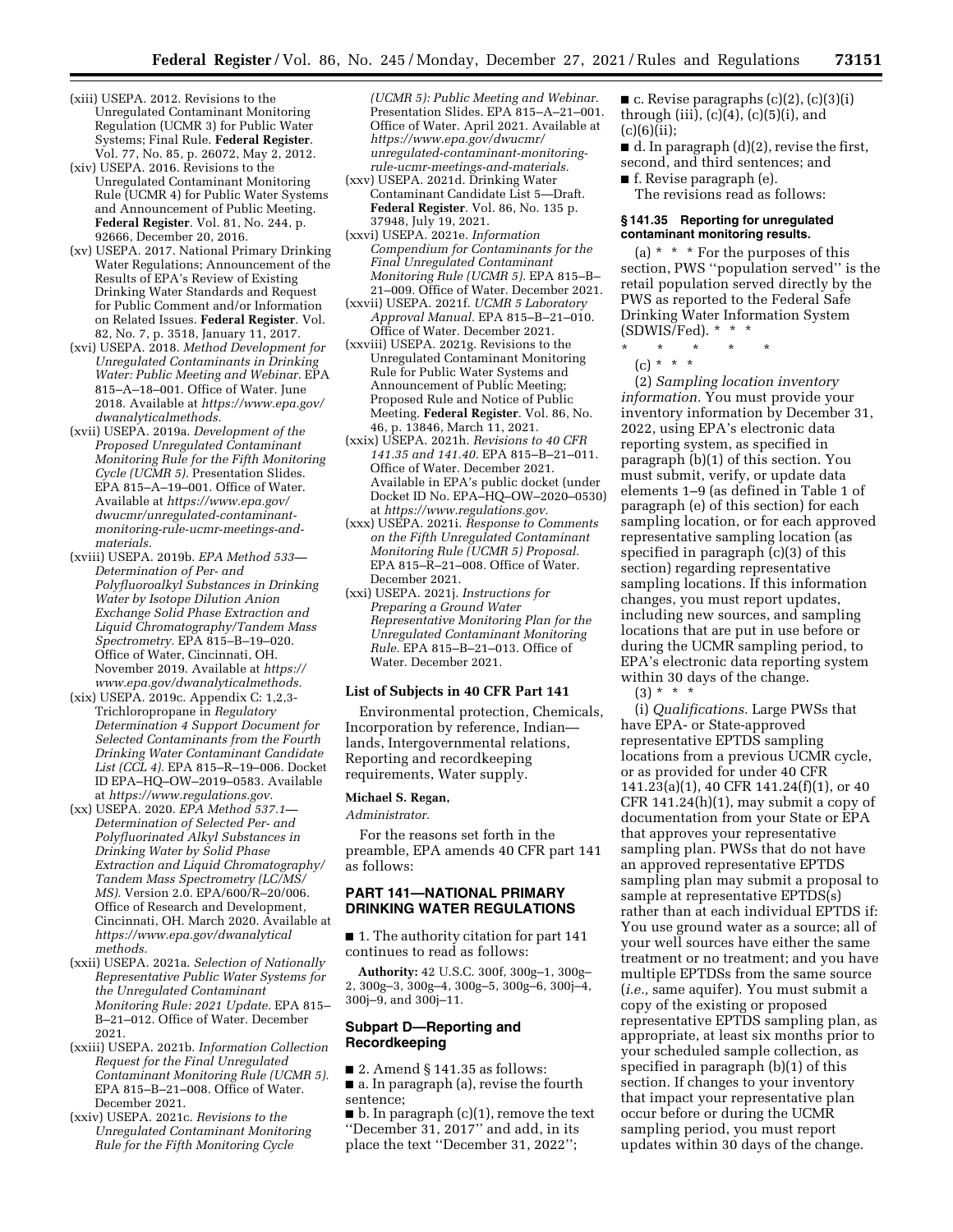(ii) *Demonstration.* If you are submitting a proposal to sample at representative EPTDS(s) rather than at each individual EPTDS, you must demonstrate that any EPTDS that you propose as representative of multiple wells is associated with a well that draws from the same aquifer as the wells it will represent. The proposed well must be representative of the highest annual volume and most consistently active wells in the representative array. If that representative well is not in use at the scheduled sampling time, you must select and sample an alternative representative well. You must submit the information defined in Table 1, paragraph (e) of this section for each proposed representative sampling location. You must also include documentation to support your proposal that the specified wells are representative of other wells. This documentation can include systemmaintained well logs or construction drawings indicating that the representative well(s) is/are at a representative depth, and details of well casings and grouting; data demonstrating relative homogeneity of water quality constituents (*e.g.,* pH, dissolved oxygen, conductivity, iron, manganese) in samples drawn from each well; and data showing that your wells are located in a limited geographic area (*e.g.,* all wells within a 0.5 mile radius) and/or, if available, the hydrogeologic data indicating the ground water travel time between the representative well and each of the individual wells it represents (*e.g.,* all wells within a fiveyear time of travel delineation). Your proposal must be sent in writing to EPA, as specified in paragraph (b)(1) of this section.

(iii) *Approval.* EPA or the State (as specified in the Partnership Agreement reached between the State and EPA) will review your proposal and coordinate any necessary changes with you. Your plan will not be final until

you receive written approval from EPA, identifying the final list of EPTDSs where you will be required to monitor.

(4) *Contacting EPA if your PWS has not been notified of requirements.* If you believe you are subject to UCMR requirements, as defined in 40 CFR  $141.40(a)(1)$  and  $(a)(2)(i)$ , and you have not been contacted by either EPA or your State by April 26, 2022, you must send a letter to EPA, as specified in paragraph (b)(1) of this section. The letter must be from your PWS Official and must include an explanation as to why the UCMR requirements are applicable to your system along with the appropriate contact information. A copy of the letter must also be submitted to the State as directed by the State. EPA will make an applicability determination based on your letter, and in consultation with the State when necessary and will notify you regarding your applicability status and required sampling schedule. However, if your PWS meets the applicability criteria specified in 40 CFR  $141.40(a)(2)(i)$ , you are subject to the UCMR monitoring and reporting requirements, regardless of whether you have been contacted by the State or EPA.

### $(5) * * * *$

(i) *General rescheduling notification requirements.* Large systems may independently change their monitoring schedules up to December 31, 2022, using EPA's electronic data reporting system, as specified in paragraph  $(b)(1)$ of this section. After this date has passed, if your PWS cannot sample according to your assigned sampling schedule (*e.g.,* because of budget constraints, or if a sampling location will be closed during the scheduled month of monitoring), you must mail or email a letter to EPA, as specified in paragraph (b)(1) of this section, prior to the scheduled sampling date. You must include an explanation of why the samples cannot be taken according to the assigned schedule, and you must provide the alternative schedule you are requesting. You must not reschedule monitoring specifically to avoid sample collection during a suspected vulnerable period. You are subject to your assigned UCMR sampling schedule or the schedule that you revised on or before December 31, 2022, unless and until you receive a letter from EPA specifying a new schedule.

- \* \* \* \* \*
	- $(6) * * * *$

(ii) *Reporting schedule.* You must require your laboratory, on your behalf, to post and approve the data in EPA's electronic data reporting system, accessible at *[https://www.epa.gov/](https://www.epa.gov/dwucmr)  [dwucmr,](https://www.epa.gov/dwucmr)* for your review within 90 days from the sample collection date (sample collection must occur as specified in 40 CFR 141.40(a)(4)). You then have 30 days from when the laboratory posts and approves your data to review, approve, and submit the data to the State and EPA via the agency's electronic data reporting system. If you do not electronically approve and submit the laboratory data to EPA within 30 days of the laboratory posting approved data, the data will be considered approved by you and available for State and EPA review. \* \* \* \* \*

 $(d) * * * *$ 

(2) *Sampling location inventory information.* You must provide your inventory information by December 31, 2022, using EPA's electronic data reporting system, as specified in paragraph (b)(1) of this section. If this information changes, you must report updates, including new sources, and sampling locations that are put in use before or during the UCMR sampling period, to EPA's electronic data reporting system within 30 days of the change, as specified in paragraph (b)(1) of this section. \* \* \*

(e) *Data elements.* Table 1 defines the data elements that must be provided for UCMR monitoring.

#### TABLE 1 TO PARAGRAPH (e)—UNREGULATED CONTAMINANT MONITORING REPORTING REQUIREMENTS

| Data element                                                   | <b>Definition</b>                                                                                                                                                                                                                                                                                                                                                                                                                                                  |
|----------------------------------------------------------------|--------------------------------------------------------------------------------------------------------------------------------------------------------------------------------------------------------------------------------------------------------------------------------------------------------------------------------------------------------------------------------------------------------------------------------------------------------------------|
| 1. Public Water System Identifica-<br>tion (PWSID) Code.       | The code used to identify each PWS. The code begins with the standard 2-character postal State abbre-<br>viation or Region code; the remaining 7 numbers are unique to each PWS in the State. The same identi-<br>fication code must be used to represent the PWS identification for all current and future UCMR moni-<br>torina.                                                                                                                                  |
| 2. Public Water System Name                                    | Unique name, assigned once by the PWS.                                                                                                                                                                                                                                                                                                                                                                                                                             |
| 3. Public Water System Facility<br><b>Identification Code.</b> | An identification code established by the State or, at the State's discretion, by the PWS, following the for-<br>mat of a 5-digit number unique within each PWS for each applicable facility (i.e., for each source of<br>water, treatment plant, distribution system, or any other facility associated with water treatment or deliv-<br>ery). The same identification code must be used to represent the facility for all current and future UCMR<br>monitoring. |
| 4. Public Water System Facility<br>Name.                       | Unique name, assigned once by the PWS, for every facility ID (e.g., Treatment Plant).                                                                                                                                                                                                                                                                                                                                                                              |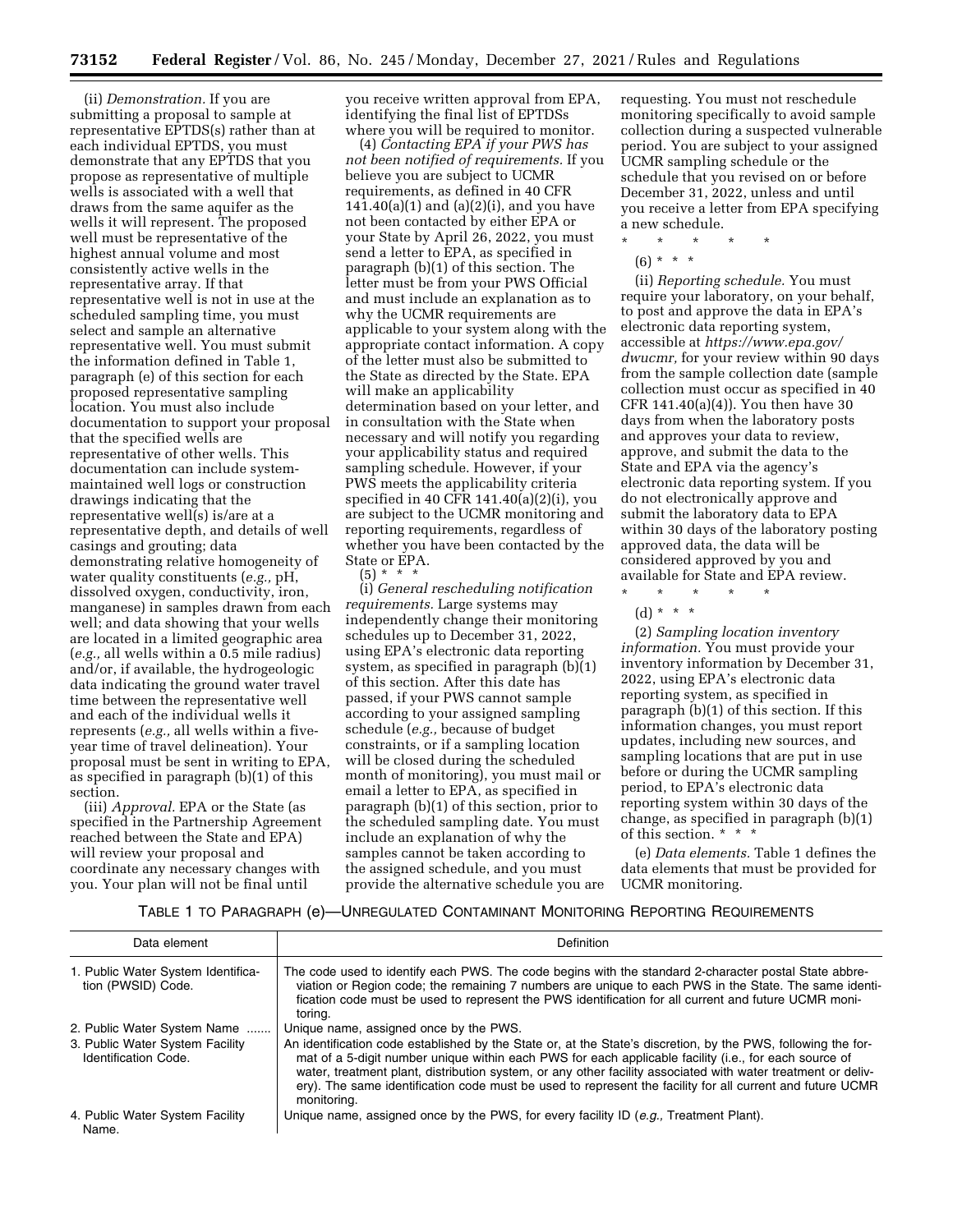# TABLE 1 TO PARAGRAPH (e)—UNREGULATED CONTAMINANT MONITORING REPORTING REQUIREMENTS—Continued

| Data element                                                 | Definition                                                                                                                                                                                                         |
|--------------------------------------------------------------|--------------------------------------------------------------------------------------------------------------------------------------------------------------------------------------------------------------------|
| 5. Public Water System Facility                              | That code that identifies that type of facility as either:                                                                                                                                                         |
| Type.                                                        | $CC =$ Consecutive connection.                                                                                                                                                                                     |
|                                                              | $SS =$ Sampling station.<br>$TP = Treatment plant$ .                                                                                                                                                               |
|                                                              | $OT = Other$ .                                                                                                                                                                                                     |
| 6. Water Source Type                                         | The type of source water that supplies a water system facility. Systems must report one of the following<br>codes for each sampling location:                                                                      |
|                                                              | SW = Surface water (to be reported for water facilities that are served entirely by a surface water source                                                                                                         |
|                                                              | during the 12-month period).<br>$GU = Ground$ water under the direct influence of surface water (to be reported for water facilities that are                                                                      |
|                                                              | served all or in part by ground water under the direct influence of surface water at any time during the                                                                                                           |
|                                                              | 12-month sampling period), and are not served at all by surface water during this period.<br>$MX = Mixed$ water (to be reported for water facilities that are served by a mix of surface water, ground             |
|                                                              | water, and/or ground water under the direct influence of surface water during the 12-month period).                                                                                                                |
|                                                              | $GW =$ Ground water (to be reported for water facilities that are served entirely by a ground water source                                                                                                         |
| 7. Sampling Point Identification                             | during the 12-month period).<br>An identification code established by the State, or at the State's discretion, by the PWS, that uniquely iden-                                                                     |
| Code.                                                        | tifies each sampling point. Each sampling code must be unique within each applicable facility, for each                                                                                                            |
|                                                              | applicable sampling location (i.e., entry point to the distribution system). The same identification code                                                                                                          |
| 8. Sampling Point Name                                       | must be used to represent the sampling location for all current and future UCMR monitoring.<br>Unique sample point name, assigned once by the PWS, for every sample point ID (e.g., Entry Point).                  |
| 9. Sampling Point Type Code                                  | A code that identifies the location of the sampling point as:                                                                                                                                                      |
|                                                              | $EP = Entry$ point to the distribution system.                                                                                                                                                                     |
|                                                              | All of the disinfectants/oxidants that have been added prior to and at the entry point to the distribution sys-<br>tem. Please select all that apply:                                                              |
|                                                              | $PEMB = Permanganate.$                                                                                                                                                                                             |
|                                                              | $HPXB = Hydrogen$ peroxide.<br>$CLGA =$ Gaseous chlorine.                                                                                                                                                          |
|                                                              | $CLOF = Office generated hypochlorite (stored as a liquid form).$                                                                                                                                                  |
|                                                              | CLON = Onsite generated hypochlorite.                                                                                                                                                                              |
|                                                              | CAGC = Chloramine (formed with gaseous chlorine).<br>CAOF = Chloramine (formed with offsite hypochlorite).                                                                                                         |
|                                                              | $CAON = Chloramine$ (formed with onsite hypochlorite).                                                                                                                                                             |
|                                                              | $CLDB = Chlorine dioxide.$                                                                                                                                                                                         |
|                                                              | $OZON = Ozone.$<br>$ULVL = Ultraviolet light.$                                                                                                                                                                     |
|                                                              | $OTHD = All other types of distinct/oxidant.$                                                                                                                                                                      |
| 11. Treatment Information                                    | $NODU = No$ disinfectant/oxidant used.                                                                                                                                                                             |
|                                                              | Treatment information associated with the sample point. Please select all that apply.<br>CON = Conventional (non-softening, consisting of at least coagulation/sedimentation basins and filtration).               |
|                                                              | $SFN = Softening$ .                                                                                                                                                                                                |
|                                                              | $RBF = River bank filtration.$<br>$PSD = Pre-sedimentation.$                                                                                                                                                       |
|                                                              | $INF = In-line filtration.$                                                                                                                                                                                        |
|                                                              | $DFL = Direct filtration.$                                                                                                                                                                                         |
|                                                              | $SSE = Slow$ sand filtration.<br>BIO = Biological filtration (operated with an intention of maintaining biological activity within filter).                                                                        |
|                                                              | $UTR =$ Unfiltered treatment for surface water source.                                                                                                                                                             |
|                                                              | $GWD = Groundwater system with disinfection only.$                                                                                                                                                                 |
|                                                              | PAC = Application of powder activated carbon.<br>GAC = Granular activated carbon adsorption (not part of filters in CON, SFN, INF, DFL, or SSF).                                                                   |
|                                                              | $AIR = Air$ stripping (packed towers, diffused gas contactors).                                                                                                                                                    |
|                                                              | POB = Pre-oxidation with chlorine (applied before coagulation for CON or SFN plants or before filtration for<br>other filtration plants).                                                                          |
|                                                              | $MFL = Membrane filtration.$                                                                                                                                                                                       |
|                                                              | $IEX = I$ onic exchange.                                                                                                                                                                                           |
|                                                              | $DAF = Dissolved air$ floatation.<br>CWL = Clear well/finished water storage without aeration.                                                                                                                     |
|                                                              | $CWA = Clear$ well/finished water storage with aeration.                                                                                                                                                           |
|                                                              | ADS = Aeration in distribution system (localized treatment).<br>$OTH = All other types of treatment.$                                                                                                              |
|                                                              | $NTU = No treatment used.$                                                                                                                                                                                         |
|                                                              | $DKN = Do$ not know.                                                                                                                                                                                               |
| 12. Sample Collection Date<br>13. Sample Identification Code | The date the sample is collected, reported as 4-digit year, 2-digit month, and 2-digit day (YYYYMMDD).<br>An alphanumeric value up to 30 characters assigned by the laboratory to uniquely identify containers, or |
|                                                              | groups of containers, containing water samples collected at the same sampling location for the same                                                                                                                |
|                                                              | sampling date.                                                                                                                                                                                                     |
| 15. Analytical Method Code                                   | The unregulated contaminant for which the sample is being analyzed.<br>The identification code of the analytical method used.                                                                                      |
| 16. Extraction Batch Identification                          | Laboratory assigned extraction batch ID. Must be unique for each extraction batch within the laboratory for                                                                                                        |
| Code.                                                        | each method. For CCC samples report the Analysis Batch Identification Code as the value for this field.                                                                                                            |
|                                                              | For methods without an extraction batch, leave this field null.                                                                                                                                                    |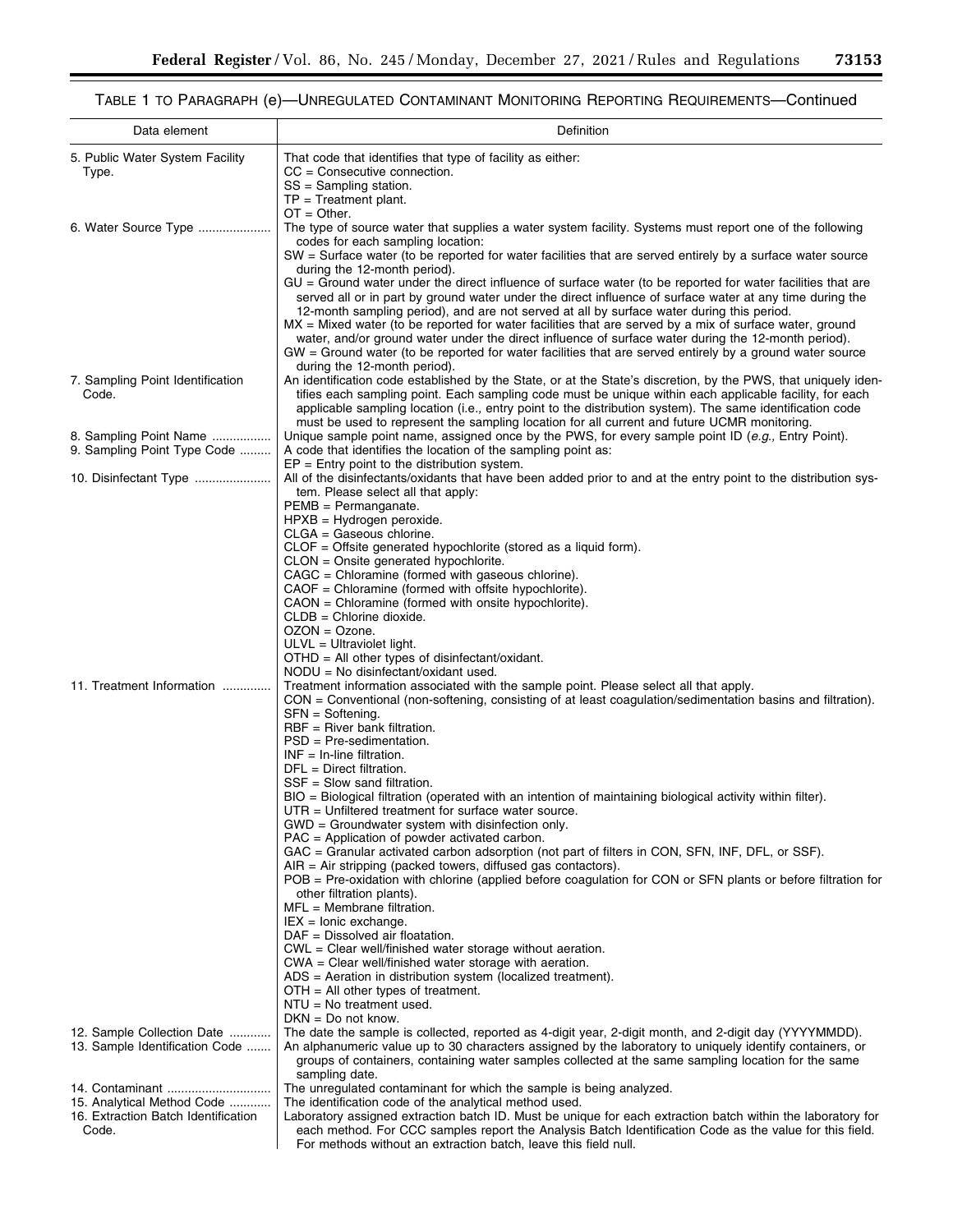$\equiv$ 

# TABLE 1 TO PARAGRAPH (e)—UNREGULATED CONTAMINANT MONITORING REPORTING REQUIREMENTS—Continued

▀

| Data element                                                                                            | Definition                                                                                                                                                                                                                                                                                                                                                                                                                                                                                                                                                                                                                                                                                                                                                                                                                                                                                                                                                                                                                                                                                                                                                                                                                                                                                                                                                                                                                                                                                                                                                                                                                                                                                                                                                                                                                                                                                                                                         |
|---------------------------------------------------------------------------------------------------------|----------------------------------------------------------------------------------------------------------------------------------------------------------------------------------------------------------------------------------------------------------------------------------------------------------------------------------------------------------------------------------------------------------------------------------------------------------------------------------------------------------------------------------------------------------------------------------------------------------------------------------------------------------------------------------------------------------------------------------------------------------------------------------------------------------------------------------------------------------------------------------------------------------------------------------------------------------------------------------------------------------------------------------------------------------------------------------------------------------------------------------------------------------------------------------------------------------------------------------------------------------------------------------------------------------------------------------------------------------------------------------------------------------------------------------------------------------------------------------------------------------------------------------------------------------------------------------------------------------------------------------------------------------------------------------------------------------------------------------------------------------------------------------------------------------------------------------------------------------------------------------------------------------------------------------------------------|
|                                                                                                         | Date for the start of the extraction batch (YYYYMMDD). For methods without an extraction batch, leave                                                                                                                                                                                                                                                                                                                                                                                                                                                                                                                                                                                                                                                                                                                                                                                                                                                                                                                                                                                                                                                                                                                                                                                                                                                                                                                                                                                                                                                                                                                                                                                                                                                                                                                                                                                                                                              |
| 18. Analysis Batch Identification<br>Code.                                                              | this field null.<br>Laboratory assigned analysis batch ID. Must be unique for each analysis batch within the laboratory for<br>each method.                                                                                                                                                                                                                                                                                                                                                                                                                                                                                                                                                                                                                                                                                                                                                                                                                                                                                                                                                                                                                                                                                                                                                                                                                                                                                                                                                                                                                                                                                                                                                                                                                                                                                                                                                                                                        |
| 20. Sample Analysis Type                                                                                | Date for the start of the analysis batch (YYYYMMDD).<br>The type of sample collected and/or prepared, as well as the fortification level. Permitted values include:<br>CCCL = MRL level continuing calibration check; a calibration standard containing the contaminant, the in-<br>ternal standard, and surrogate analyzed to verify the existing calibration for those contaminants.<br>CCCM = Medium level continuing calibration check; a calibration standard containing the contaminant, the<br>internal standard, and surrogate analyzed to verify the existing calibration for those contaminants.<br>CCCH = High level continuing calibration check; a calibration standard containing the contaminant, the in-<br>ternal standard, and surrogate analyzed to verify the existing calibration for those contaminants.<br>FS = Field sample; sample collected and submitted for analysis under this final rule.<br>LFB = Laboratory fortified blank; an aliquot of reagent water fortified with known quantities of the contami-<br>nants and all preservation compounds.<br>LRB = Laboratory reagent blank; an aliquot of reagent water treated exactly as a field sample, including<br>the addition of preservatives, internal standards, and surrogates to determine if interferences are present<br>in the laboratory, reagents, or other equipment.<br>LFSM = Laboratory fortified sample matrix; a UCMR field sample with a known amount of the contaminant<br>of interest and all preservation compounds added.<br>LFSMD = Laboratory fortified sample matrix duplicate; duplicate of the laboratory fortified sample matrix.<br>QCS = Quality control sample; a sample prepared with a source external to the one used for initial calibra-<br>tion and CCC. The QCS is used to check calibration standard integrity.<br>FRB = Field reagent blank; an aliquot of reagent water treated as a sample including exposure to sampling |
| 21. Analytical Result-Sign                                                                              | conditions to determine if interferences or contamination are present from sample collection through<br>analysis.<br>A value indicating whether the sample analysis result was:<br>(<) "less than" means the contaminant was not detected, or was detected at a level below the Minimum<br>Reporting Level.<br>$(=)$ "equal to" means the contaminant was detected at the level reported in "Analytical Result— Measured                                                                                                                                                                                                                                                                                                                                                                                                                                                                                                                                                                                                                                                                                                                                                                                                                                                                                                                                                                                                                                                                                                                                                                                                                                                                                                                                                                                                                                                                                                                           |
| 22. Analytical Result-Measured<br>Value.                                                                | Value."<br>The actual numeric value of the analytical results for: Field samples; laboratory fortified matrix samples;<br>laboratory fortified sample matrix duplicates; and concentration fortified.                                                                                                                                                                                                                                                                                                                                                                                                                                                                                                                                                                                                                                                                                                                                                                                                                                                                                                                                                                                                                                                                                                                                                                                                                                                                                                                                                                                                                                                                                                                                                                                                                                                                                                                                              |
|                                                                                                         | Represents the true value or the fortified concentration for spiked samples for QC Sample Analysis Types<br>(CCCL, CCCM, CCCH, QCS, LFB, LFSM, and LFSMD).                                                                                                                                                                                                                                                                                                                                                                                                                                                                                                                                                                                                                                                                                                                                                                                                                                                                                                                                                                                                                                                                                                                                                                                                                                                                                                                                                                                                                                                                                                                                                                                                                                                                                                                                                                                         |
| 24. Laboratory Identification Code                                                                      | The code, assigned by EPA, used to identify each laboratory. The code begins with the standard two-char-<br>acter State postal abbreviation; the remaining five numbers are unique to each laboratory in the State.                                                                                                                                                                                                                                                                                                                                                                                                                                                                                                                                                                                                                                                                                                                                                                                                                                                                                                                                                                                                                                                                                                                                                                                                                                                                                                                                                                                                                                                                                                                                                                                                                                                                                                                                |
| 25. Sample Event Code<br>26. Historical Information for Con-<br>taminant Detections and Treat-<br>ment. | A code assigned by the PWS for each sample event. This will associate samples with the PWS monitoring<br>plan to allow EPA to track compliance and completeness. Systems must assign the following codes:<br>SE1, SE2, SE3, and SE4—Represent samples collected to meet UCMR Assessment Monitoring require-<br>ments; where "SE1" and "SE2" represent the first and second sampling period for all water types; and<br>"SE3" and "SE4" represent the third and fourth sampling period for SW, GU, and MX sources only.<br>A yes or no answer provided by the PWS for each entry point to the distribution system.<br>Question: Have you tested for the contaminant in your drinking water in the past?<br>YES = If yes, did you modify your treatment and if so, what types of treatment did you implement? Select<br>all that apply.                                                                                                                                                                                                                                                                                                                                                                                                                                                                                                                                                                                                                                                                                                                                                                                                                                                                                                                                                                                                                                                                                                              |
| 27. Potential PFAS Sources                                                                              | PAC = Application of powder activated carbon.<br>GAC = Granular activated carbon adsorption (not part of filters in CON, SFN, INF, DFL, or SSF).<br>$IEX = I$ onic exchange.<br>NRO = Nanofiltration and reverse osmosis.<br>$OZN = Ozone$ .<br>$BAC = Biologically active carbon.$<br>$MFL = Membrane filtration.$<br>$UVL = Ultraviolet light.$<br>$OTH = Other$ .<br>$NMT = Not$ modified after testing.<br>$NO = Have$ never tested for the contaminant.<br>$DK = Do$ not know.<br>A yes or no answer provided by the PWS for each entry point to the distribution system.<br>Question: Are you aware of any potential current and/or historical sources of PFAS that may have im-<br>pacted the drinking water sources at your water system?<br>$YES = If yes, select all that apply:$<br>$MB =$ Military base.<br>$FT =$ Firefighting training school.<br>$AO = Airport operations.$<br>$CW = Car$ wash or industrial launderers.<br>$PS =$ Public safety activities (e.g., fire and rescue services).<br>$WM = Waste management$ .<br>$HW = Hazardous$ waste collection, treatment, and disposal.<br>$UW =$ Underground injection well.<br>$SC = Solid$ waste collection, combustors, incinerators.<br>$MF =$ Manufacturing.                                                                                                                                                                                                                                                                                                                                                                                                                                                                                                                                                                                                                                                                                                                |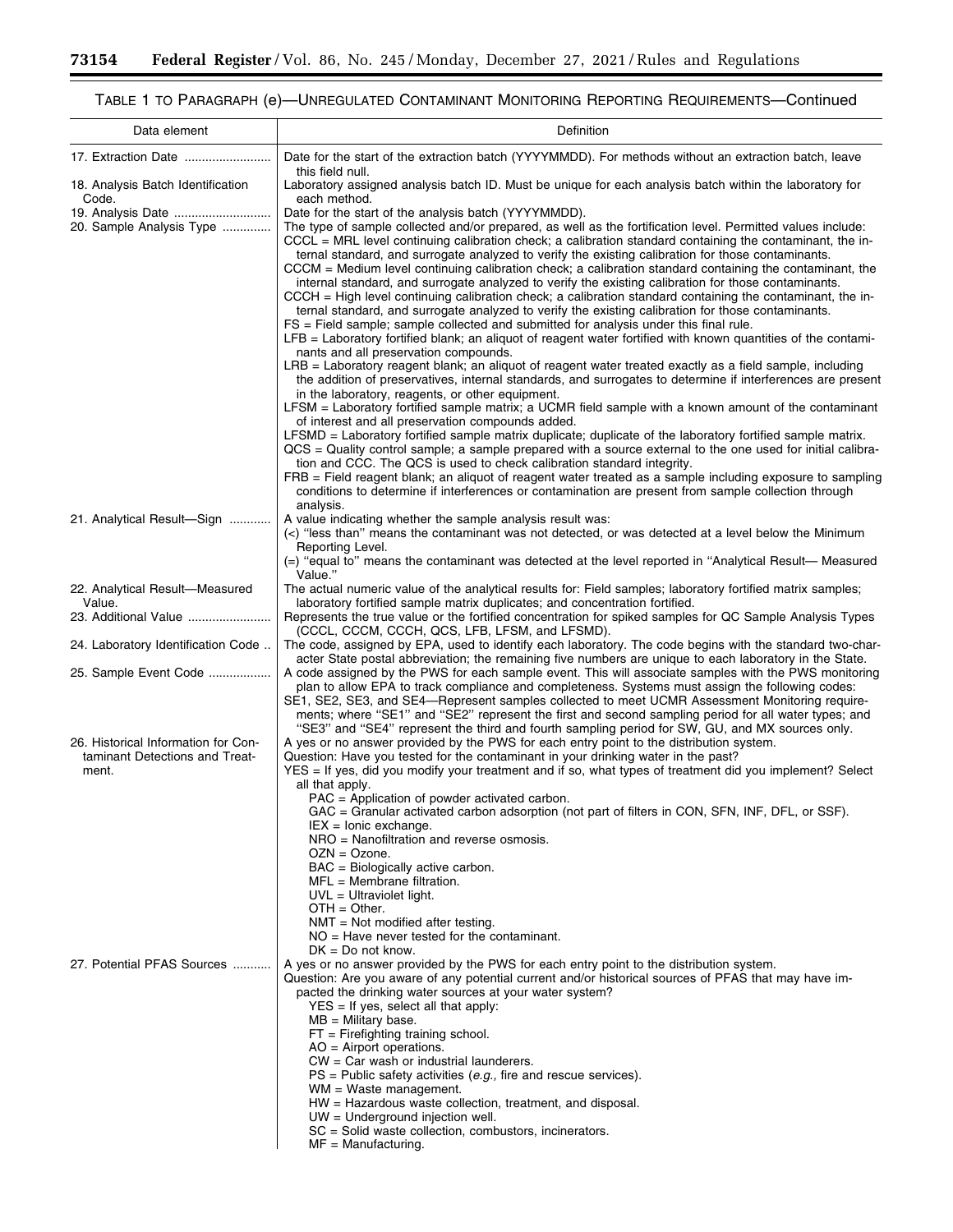TABLE 1 TO PARAGRAPH (e)—UNREGULATED CONTAMINANT MONITORING REPORTING REQUIREMENTS—Continued

| Data element | Definition                                                                                                                                                                                                                                                                                                                                                                                                                                                 |  |  |  |
|--------------|------------------------------------------------------------------------------------------------------------------------------------------------------------------------------------------------------------------------------------------------------------------------------------------------------------------------------------------------------------------------------------------------------------------------------------------------------------|--|--|--|
|              | $FP = Food$ packaging.<br>TA = Textile and apparel (e.g., stain- and water-resistant, fiber/thread, carpet, house furnishings,<br>leather).<br>$PP = Paper.$<br>$CC = Chemical$ .<br>$PR = Plastics$ and rubber products.<br>$MM = Machinerv.$<br>$CE = Computer$ and electronic products.<br>$FM = Fabricated metal products (e.g., nonstick cookware).$<br>$PC = Petroleum$ and coal products.<br>$FF = Furthermore$ .<br>$OG = Oil$ and gas production. |  |  |  |
|              | $UT =$ Utilities (e.g., sewage treatment facilities).<br>$CT =$ Construction (e.g., wood floor finishing, electrostatic painting).<br>$OT = Other$ .                                                                                                                                                                                                                                                                                                       |  |  |  |
|              | $NO = Not$ aware of any potential current and/or historical sources.<br>$DK = Do$ not know.                                                                                                                                                                                                                                                                                                                                                                |  |  |  |

### **Subpart E—Special Regulations, Including Monitoring Regulations and Prohibition on Lead Use**

■ 3. Amend § 141.40 as follows: ■ a. In paragraph (a) introductory text, remove the text ''December 31, 2015'' and add in its place the text ''February 1, 2021 or subsequent corrections from the State'';

■ b. Revise paragraphs (a)(2)(ii) introductory text, (a)(2)(ii)(A), and  $(a)(3)$ :

 $\blacksquare$  c. In paragraph (a)(4)(i) introductory text, remove the text ''December 31, 2017'' and add in its place the text ''December 31, 2022'';

■ d. Revise paragraphs (a)(4)(i)(A) through  $(C)$ ,  $(a)(4)(ii)$  introductory text, and the first sentence in paragraph  $(a)(4)(ii)(A);$ 

- e. Remove paragraph (a)(4)(iii);
- **f.** In paragraph  $(a)(5)(ii)$ , revise the

fifth and sixth sentences;

- g. Revise paragraph (a)(5)(iii)
- introductory text;
- h. Remove and reserve paragraph  $(a)(5)(iv);$  and

 $\blacksquare$  i. Revise paragraphs (a)(5)(v) and (vi) and paragraph (c).

The revisions read as follows:

#### **§ 141.40 Monitoring requirements for unregulated contaminants.**

- $(a) * * * *$
- $(2) * * * *$

(ii) *Small systems.* EPA will provide sample containers, provide pre-paid air bills for shipping the sampling materials, conduct the laboratory analysis, and report and review monitoring results for all small systems selected to conduct monitoring under paragraphs  $(a)(2)(ii)(A)$  through  $(C)$  of this section. If you own or operate a PWS (other than a transient noncommunity water system) that serves a retail population of 10,000 or fewer people and you are notified of monitoring requirements by the State or EPA, you must monitor as follows:

(A) *Assessment Monitoring.* You must monitor for the contaminants on List 1 per table 1 to paragraph (a)(3) if you are notified by your State or EPA that you are part of the State Monitoring Plan for Assessment Monitoring.

\* \* \* \* \*

(3) *Analytes to be monitored.* Lists 1, 2, and 3 contaminants are provided in table 1 to paragraph (a)(3):

# TABLE 1 TO PARAGRAPH (a)(3)—UCMR CONTAMINANT LIST

| 1-Contaminant                                                            | 2-CASRN | 3-Analytical<br>methods <sup>a</sup>                                | 4-Minimum<br>reporting level <sup>b</sup>  | 5-Sampling<br>location <sup>c</sup> | 6-Period during<br>which sample<br>collection<br>to be completed |
|--------------------------------------------------------------------------|---------|---------------------------------------------------------------------|--------------------------------------------|-------------------------------------|------------------------------------------------------------------|
|                                                                          |         | <b>List 1: Assessment Monitoring</b>                                |                                            |                                     |                                                                  |
|                                                                          |         | Per- and Polyfluoroalkyl Substances (PFAS)                          |                                            |                                     |                                                                  |
| 11-chloroeicosafluoro-3-oxaundecane-1-sul-<br>fonic acid (11CI-PF3OUdS). |         | 763051-92-9    EPA 533                                              | $0.005 \mu g/L$   EPTDS                    |                                     | 1/1/2023-12/31/2025                                              |
| 1H, 1H, 2H, 2H-perfluorodecane sulfonic acid<br>(8:2 FTS).               |         | 39108-34-4    EPA 533                                               | 0.005 µg/L    EPTDS    1/1/2023-12/31/2025 |                                     |                                                                  |
| 1H, 1H, 2H, 2H-perfluorohexane sulfonic acid<br>$(4:2$ FTS).             |         | 757124-72-4    EPA 533                                              | 0.003 μg/L   EPTDS   1/1/2023-12/31/2025   |                                     |                                                                  |
| 1H, 1H, 2H, 2H-perfluorooctane sulfonic acid<br>$(6:2$ FTS).             |         | 27619-97-2    EPA 533                                               | 0.005 μg/L   EPTDS   1/1/2023-12/31/2025   |                                     |                                                                  |
| 4,8-dioxa-3H-perfluorononanoic acid<br>(ADONA).                          |         | 919005-14-4    EPA 533                                              | 0.003 μg/L   EPTDS   1/1/2023-12/31/2025   |                                     |                                                                  |
| 9-chlorohexadecafluoro-3-oxanone-1-sulfonic<br>acid (9CI-PF3ONS).        |         | 756426-58-1    EPA 533                                              | 0.002 μg/L   EPTDS   1/1/2023-12/31/2025   |                                     |                                                                  |
| hexafluoropropylene oxide dimer acid (HFPO-<br>DA) (GenX).               |         | 13252-13-6    EPA 533                                               | 0.005 μg/L   EPTDS   1/1/2023-12/31/2025   |                                     |                                                                  |
| nonafluoro-3,6-dioxaheptanoic acid (NFDHA)                               |         | 151772-58-6    EPA 533    0.02 μg/L    EPTDS    1/1/2023-12/31/2025 |                                            |                                     |                                                                  |
| perfluoro (2-ethoxyethane) sulfonic acid<br>(PFEESA).                    |         | 113507-82-7    EPA 533                                              |                                            | EPTDS                               | 1/1/2023-12/31/2025                                              |
| perfluoro-3-methoxypropanoic acid (PFMPA)                                |         | 377-73-1    EPA 533                                                 | 0.004 μg/L   EPTDS   1/1/2023-12/31/2025   |                                     |                                                                  |
| perfluoro-4-methoxybutanoic acid (PFMBA)                                 |         | 863090-89-5    EPA 533                                              |                                            |                                     | EPTDS    1/1/2023-12/31/2025                                     |
| perfluorobutanesulfonic acid (PFBS)                                      |         | 375–73–5    EPA 533                                                 |                                            | EPTDS                               | 1/1/2023-12/31/2025                                              |
|                                                                          |         | 375–22–4  EPA 533    0.005 μg/L    EPTDS    1/1/2023–12/31/2025     |                                            |                                     |                                                                  |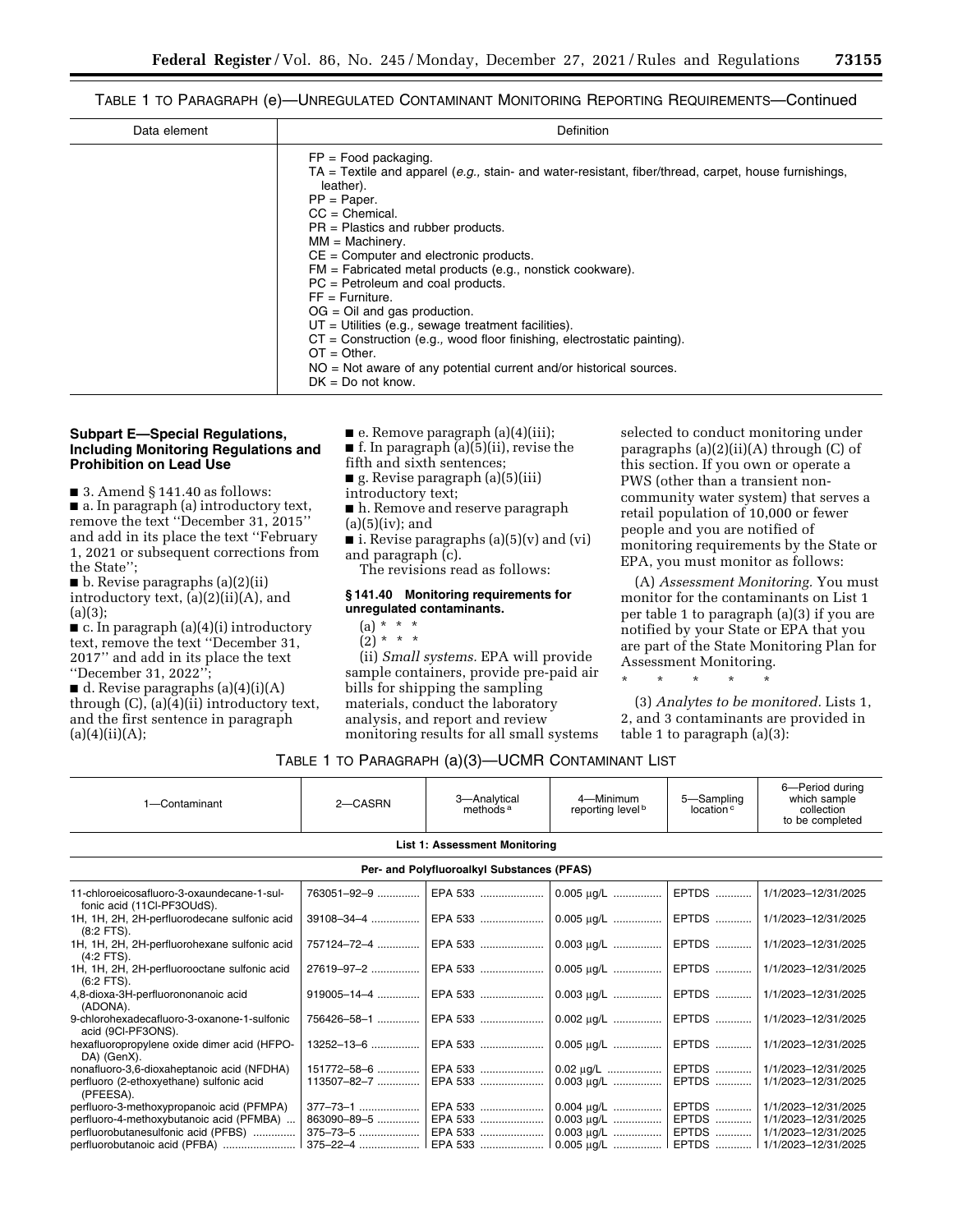| 1-Contaminant                                                                                                                                                                                                                                                                                                                                                                                                                                                                                                                                                                                                                                                 | 2-CASRN                                                                                                                                                             | 3-Analytical<br>methods <sup>a</sup>                                                                                                                                                                                                                                 | 4-Minimum<br>reporting level <sup>b</sup>                                                                                                                                                                                | 5-Sampling<br>location <sup>c</sup>                                                                                                                                                         | 6-Period during<br>which sample<br>collection<br>to be completed                                                                                                                                                                                                                                                                                                             |
|---------------------------------------------------------------------------------------------------------------------------------------------------------------------------------------------------------------------------------------------------------------------------------------------------------------------------------------------------------------------------------------------------------------------------------------------------------------------------------------------------------------------------------------------------------------------------------------------------------------------------------------------------------------|---------------------------------------------------------------------------------------------------------------------------------------------------------------------|----------------------------------------------------------------------------------------------------------------------------------------------------------------------------------------------------------------------------------------------------------------------|--------------------------------------------------------------------------------------------------------------------------------------------------------------------------------------------------------------------------|---------------------------------------------------------------------------------------------------------------------------------------------------------------------------------------------|------------------------------------------------------------------------------------------------------------------------------------------------------------------------------------------------------------------------------------------------------------------------------------------------------------------------------------------------------------------------------|
| perfluorodecanoic acid (PFDA)<br>perfluorododecanoic acid (PFDoA)<br>perfluoroheptanesulfonic acid (PFHpS)<br>perfluoroheptanoic acid (PFHpA)<br>perfluorohexanesulfonic acid (PFHxS)<br>perfluorohexanoic acid (PFHxA)<br>perfluorononanoic acid (PFNA)<br>perfluorooctanesulfonic acid (PFOS)<br>perfluorooctanoic acid (PFOA)<br>perfluoropentanesulfonic acid (PFPeS)<br>perfluoropentanoic acid (PFPeA)<br>perfluoroundecanoic acid (PFUnA)<br>n-ethyl perfluorooctanesulfonamidoacetic acid<br>(NEtFOSAA).<br>n-methyl perfluorooctanesulfonamidoacetic<br>acid (NMeFOSAA).<br>perfluorotetradecanoic acid (PFTA)<br>perfluorotridecanoic acid (PFTrDA) | 335-76-2<br>307-55-1<br>375-92-8<br>375-85-9<br>355-46-4<br>$307 - 24 - 4$<br>375-95-1<br>1763-23-1<br>335-67-1<br>2706-91-4<br>2706-90-3<br>2058-94-8<br>2991-50-6 | EPA 533<br>EPA 533<br>EPA 533<br>EPA 533<br>EPA 533<br>EPA 533<br>EPA 533<br>EPA 533<br>EPA 533<br>EPA 533<br>EPA 533<br>EPA 533<br>EPA 537.1<br>2355-31-9    EPA 537.1   <br>376–06–7    EPA 537.1    0.008 μg/L    EPTDS   <br>72629-94-8   EPA 537.1   0.007 µg/L | 0.003 ug/L<br>$0.003 \mu g/L$<br>0.003 µg/L<br>$0.003 \mu g/L$<br>$0.003 \mu g/L$<br>$0.003 \mu g/L$<br>$0.004 \mu g/L$<br>0.004 µg/L<br>0.004 µg/L   <br>$0.003 \mu g/L$<br>$0.002 \mu g/L$<br>0.005 µg/L<br>0.006 ug/L | EPTDS<br><b>EPTDS</b><br><b>EPTDS</b><br><b>EPTDS</b><br><b>EPTDS</b><br><b>EPTDS</b><br>EPTDS<br>EPTDS<br><b>EPTDS</b><br>EPTDS<br><b>EPTDS</b><br>EPTDS<br>EPTDS<br><b>EPTDS</b><br>EPTDS | 1/1/2023-12/31/2025<br>1/1/2023-12/31/2025<br>1/1/2023-12/31/2025<br>1/1/2023-12/31/2025<br>1/1/2023-12/31/2025<br>1/1/2023-12/31/2025<br>1/1/2023-12/31/2025<br>1/1/2023-12/31/2025<br>1/1/2023-12/31/2025<br>1/1/2023-12/31/2025<br>1/1/2023-12/31/2025<br>1/1/2023-12/31/2025<br>1/1/2023-12/31/2025<br>1/1/2023-12/31/2025<br>1/1/2023-12/31/2025<br>1/1/2023-12/31/2025 |
|                                                                                                                                                                                                                                                                                                                                                                                                                                                                                                                                                                                                                                                               |                                                                                                                                                                     |                                                                                                                                                                                                                                                                      |                                                                                                                                                                                                                          |                                                                                                                                                                                             |                                                                                                                                                                                                                                                                                                                                                                              |
| <b>Metal/Pharmaceutical</b>                                                                                                                                                                                                                                                                                                                                                                                                                                                                                                                                                                                                                                   |                                                                                                                                                                     |                                                                                                                                                                                                                                                                      |                                                                                                                                                                                                                          |                                                                                                                                                                                             |                                                                                                                                                                                                                                                                                                                                                                              |
|                                                                                                                                                                                                                                                                                                                                                                                                                                                                                                                                                                                                                                                               | 7439-93-2                                                                                                                                                           | EPA 200.7. SM 3120<br>B, ASTM D1976-20.                                                                                                                                                                                                                              |                                                                                                                                                                                                                          | EPTDS                                                                                                                                                                                       | 1/1/2023-12/31/2025                                                                                                                                                                                                                                                                                                                                                          |
| <b>List 2: Screening Survey</b>                                                                                                                                                                                                                                                                                                                                                                                                                                                                                                                                                                                                                               |                                                                                                                                                                     |                                                                                                                                                                                                                                                                      |                                                                                                                                                                                                                          |                                                                                                                                                                                             |                                                                                                                                                                                                                                                                                                                                                                              |
| Reserved                                                                                                                                                                                                                                                                                                                                                                                                                                                                                                                                                                                                                                                      | Reserved                                                                                                                                                            | Reserved                                                                                                                                                                                                                                                             | Reserved                                                                                                                                                                                                                 | Reserved                                                                                                                                                                                    | Reserved                                                                                                                                                                                                                                                                                                                                                                     |
| List 3: Pre-Screen Testing                                                                                                                                                                                                                                                                                                                                                                                                                                                                                                                                                                                                                                    |                                                                                                                                                                     |                                                                                                                                                                                                                                                                      |                                                                                                                                                                                                                          |                                                                                                                                                                                             |                                                                                                                                                                                                                                                                                                                                                                              |
|                                                                                                                                                                                                                                                                                                                                                                                                                                                                                                                                                                                                                                                               |                                                                                                                                                                     |                                                                                                                                                                                                                                                                      |                                                                                                                                                                                                                          |                                                                                                                                                                                             |                                                                                                                                                                                                                                                                                                                                                                              |

# TABLE 1 TO PARAGRAPH (a)(3)—UCMR CONTAMINANT LIST—Continued

Column headings are:

*1—Contaminant:* The name of the contaminant to be analyzed.

2—CASRN (Chemical Abstracts Service Registry Number) or Identification Number: A unique number identifying the chemical contaminants.<br>3—Analytical Methods: Method numbers identifying the methods that must be used to test t

Reserved ......................................................... Reserved .................... Reserved .................... Reserved .................. Reserved ......... Reserved

3—Analytical Methods: Method numbers identifying the methods that must be used to test the contaminants.<br>4—Minimum Reporting Level (MRL): The value and unit of measure at or above which the concentration of the contaminant analytical methods. If EPA determines, after the first six months of monitoring that the specified MRLs result in excessive resampling, EPA will establish alternate<br>MRLs and will notify affected PWSs and laboratories of th *5—Sampling Location:* The locations within a PWS at which samples must be collected.

6-Period During Which Sample Collection to be Completed: The time period during which the sampling and testing will occur for the indicated contaminant.<br><sup>a</sup> The analytical procedures shall be performed in accordance with t

**bThe MRL** is the minimum concentration of each analyte that must be reported to EPA.

Gampling must occur at your PWS's entry points to the distribution system (EPTDSs), after treatment is applied, that represent each non-emergency water source in routine use over the 12-month period of monitoring. Systems tive connection from that wholesaler. The representative EPTDS must be a location within the purchaser's water system. This EPTDS sampling location must be representative of the highest annual volume connections. If the connection selected as the representative EPTDS is not available for sampling, an alternate highest vol-<br>ume representative connection must be sampled. See 40 CF

 $(4) * * * *$ 

 $(i) * * * *$ 

(A) *Sample collection period.* You must collect the samples in one continuous 12-month period for List 1 Assessment Monitoring, and, if applicable, for List 2 Screening Survey, or List 3 Pre-Screen Testing, during the timeframe indicated in column 6 of table 1 to paragraph (a)(3) of this section. EPA or your State will specify

the month(s) and year(s) in which your monitoring must occur. As specified in 40 CFR 141.35(c)(5), you must contact EPA if you believe you cannot collect samples according to your schedule.

(B) *Frequency.* You must collect the samples within the timeframe and according to the frequency specified by contaminant type and water source type for each sampling location, as specified in table 2 to this paragraph (a)(4)(i)(B).

For the second or subsequent round of sampling, if a sample location is nonoperational for more than one month before and one month after the scheduled sampling month (*i.e.,* it is not possible for you to sample within the window specified in table 2), you must notify EPA as specified in 40 CFR 141.35(c)(5) to reschedule your sampling.

### TABLE 2 TO PARAGRAPH (a)(4)(i)(B)—MONITORING FREQUENCY BY CONTAMINANT AND WATER SOURCE TYPES

| Contaminant type    | Water source type                  | Timeframe | Frequency <sup>1</sup>                                                                                                                                                                                                                                               |
|---------------------|------------------------------------|-----------|----------------------------------------------------------------------------------------------------------------------------------------------------------------------------------------------------------------------------------------------------------------------|
| List 1 Contaminants | Surface water, Mixed.<br>or GWUDI. | 12 months | You must monitor for four consecutive quarters. Sample events must occur three months<br>apart. (Example: If first monitoring is in January, the second monitoring must occur any<br>time in April, the third any time in July, and the fourth any time in October). |
|                     | Ground water    12 months          |           | You must monitor twice in a consecutive 12-month period. Sample events must occur 5-7<br>months apart. (Example: If the first monitoring event is in April, the second monitoring<br>event must occur any time in September, October, or November.)                  |

1Systems must assign a sample event code for each contaminant listed in Table 1. Sample event codes must be assigned by the PWS for each sample event. For more information on sample event codes see 40 CFR 141.35(e) Table 1.